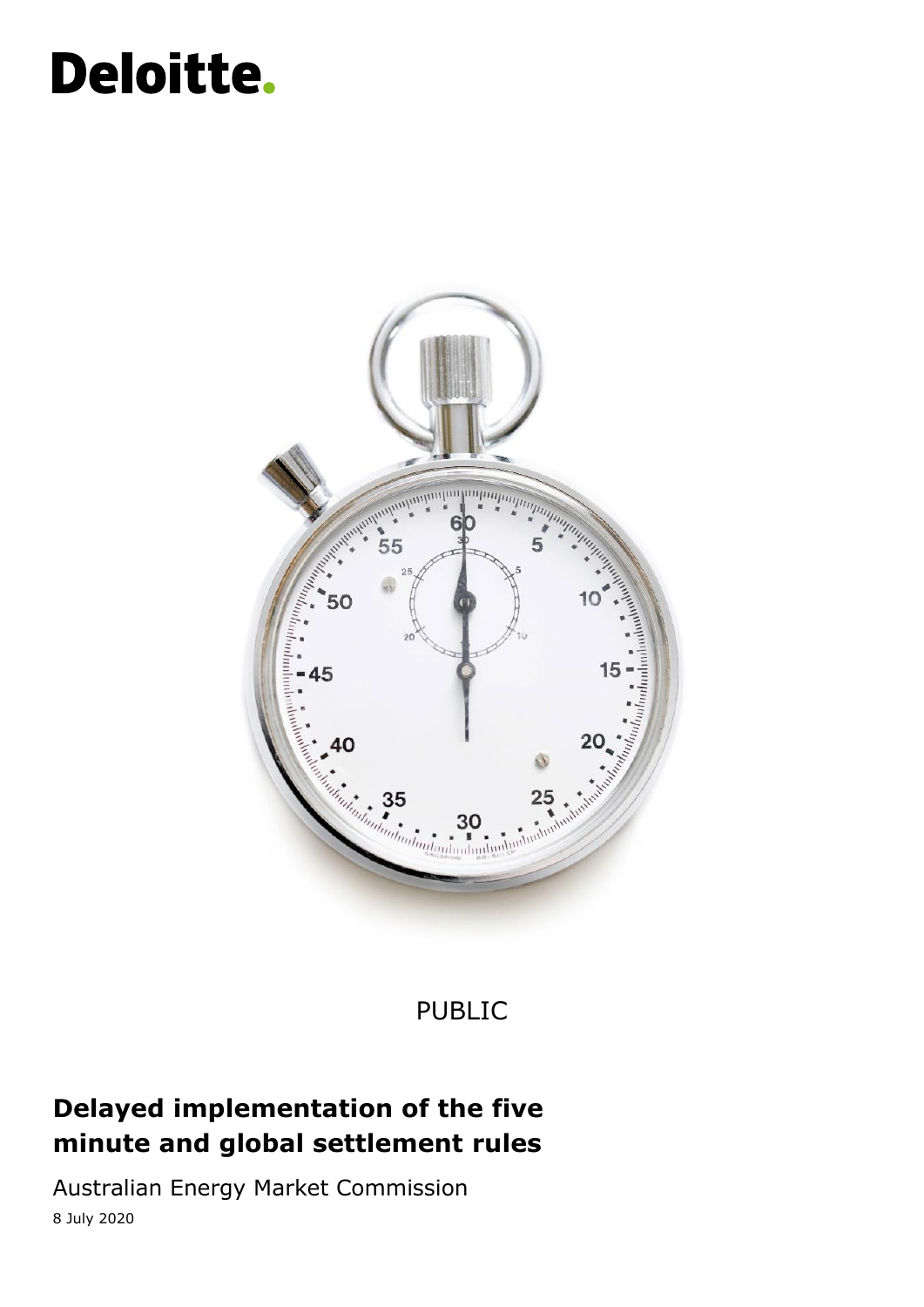# Deloitte.

Deloitte Touche Tohmatsu ABN 74 490 121 060 225 George St, Sydney NSW 2000 Australia

Phone: +61 2 6263 7000 Fax: +61 2 6263 7004 www.deloitte.com.au

8 July 2020

Andrew Pirie Senior Advisor Australian Energy Market Commission Level 15, 60 Castlereagh St, Sydney NSW 2000 Email: andrew.pirie@aemc.gov.au

Your ref: ERC0298

Dear Andrew

#### **Re: Delayed implementation of the five minute and global settlement rules**

The following report contains the findings from Deloitte's examination of the cost to delay the five-minute settlement and global settlement rule changes due to the COVID-19 pandemic and economic downturn.

Our analysis is informed by our experience working with industry participants in various IT strategy and implementation projects. We have applied this expertise and knowledge in assessing the submissions provided to the Australian Energy Market Commission in June 2020, which reflect the views provided by industry participants.

Yours sincerely

R Hunston

**Dr Kris Funston** Partner

Deloitte Touche Tohmatsu

The entity named herein is a legally separate and independent entity. In providing this document, the author only acts in the named capacity and does not act in any other capacity. Nothing in this document, nor any related attachments or communications or services, have any capacity to bind any other entity under the 'Deloitte'<br>network of member firms (including those operating in Au

Liability limited by a scheme approved under Professional Standards Legislation.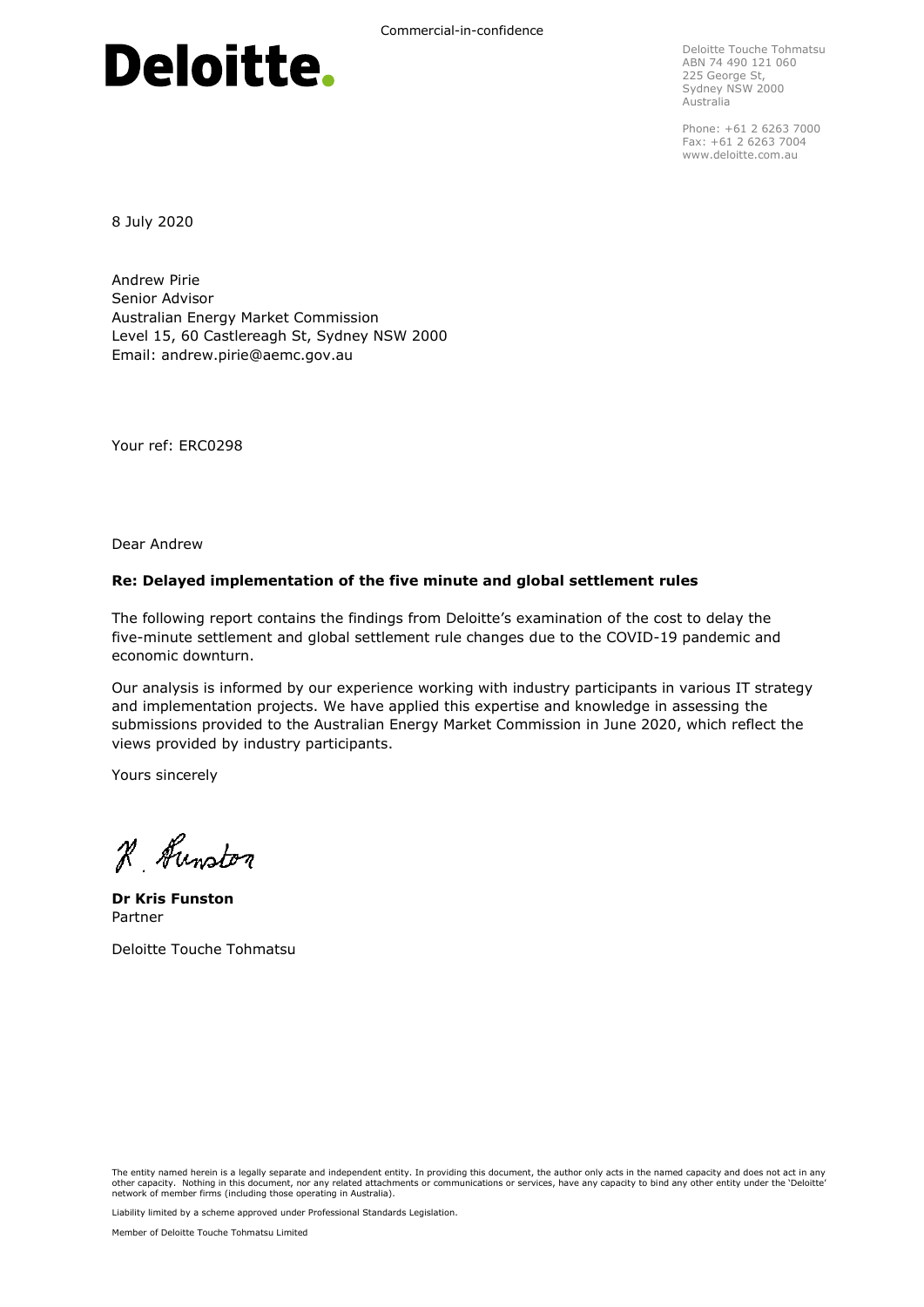Commercial-in-confidence

### Contents

| Glossary |                               |                                                                                                                                     | j.                   |  |  |  |
|----------|-------------------------------|-------------------------------------------------------------------------------------------------------------------------------------|----------------------|--|--|--|
|          |                               | Executive summary                                                                                                                   | Ϊİ                   |  |  |  |
|          |                               | COVID-19 impact on the 5MS and GS timeframe<br>Cost and benefit of a delayed transition to 5MS and GS                               | iii<br>iv            |  |  |  |
| 1        |                               | Background                                                                                                                          | 6                    |  |  |  |
|          | 1.1<br>1.2                    | Proposed rule change<br>Purpose and scope                                                                                           | 6<br>6               |  |  |  |
| 2        |                               | Approach to analysis and our key assumptions                                                                                        | 8                    |  |  |  |
|          | 2.1<br>2.2                    | Overview of our approach to analysis<br>Cost analysis of base case and proposed rule change scenario                                | 8<br>9               |  |  |  |
| 3        |                               | COVID-19 impact on delivering 5MS and GS within the current timeline                                                                | 11                   |  |  |  |
|          | 3.1<br>3.2                    | Economic impacts of COVID-19<br>Impact of COVID-19 on industry participants' ability to meet the 5MS and GS                         | 11                   |  |  |  |
|          | 3.3                           | timeframe<br>Has COVID-19 materially impacted participants' ability to deliver?                                                     | 13<br>14             |  |  |  |
| 4        |                               | Implementation costs and benefits of a delay to 5MS and GS                                                                          | 16                   |  |  |  |
|          | 4.1                           | What are the possible impacts of a 12-month delay to the 5MS and GS rule<br>changes on industry participants?                       | 16                   |  |  |  |
|          | 4.1.1<br>4.1.3<br>4.1.4       | Program cost drivers<br>4.1.2 Resources<br>IT system changes<br>Other costs and risks                                               | 16<br>17<br>18<br>18 |  |  |  |
|          | 4.2                           | Cost of a 12-month delay                                                                                                            | 19                   |  |  |  |
|          | 4.2.1<br>4.2.2                | Analysis of the cost of a 12-month delay based on submissions<br>Estimated industry cost of a 12-month delay                        | 19<br>23             |  |  |  |
|          | 4.3                           | Benefits of a 12-month delay                                                                                                        | 24                   |  |  |  |
|          | 4.3.1<br>4.3.2                | Cashflow benefit from delaying costs<br>Estimating the cashflow benefit of deferred costs of a 12-month delay                       | 24<br>25             |  |  |  |
|          | 4.4<br>4.5                    | Cost implications from changing the time of delay<br>Deloitte's advice on the industry cost from delay in 5MS and GS implementation | 28<br>29             |  |  |  |
|          | Appendix A                    | List of submissions                                                                                                                 | 31                   |  |  |  |
|          | Appendix B                    | List of market participants                                                                                                         | 33                   |  |  |  |
|          |                               | Limitation of our work                                                                                                              | 35                   |  |  |  |
|          | General use restriction<br>35 |                                                                                                                                     |                      |  |  |  |

<u>Deloitte refers to one or more of Deloitte Touche Tohmatsu Limited ("DTTL"), its global network of member firms, and their related entities. DTTL (also referred to as<br>"Deloitte Global") and each of its member firms and th</u> Please see www.deloitte.com/about to learn more.

Liability limited by a scheme approved under Professional Standards Legislation.

Member of Deloitte Asia Pacific Limited and the Deloitte Network.

©2020 Deloitte Touche Tohmatsu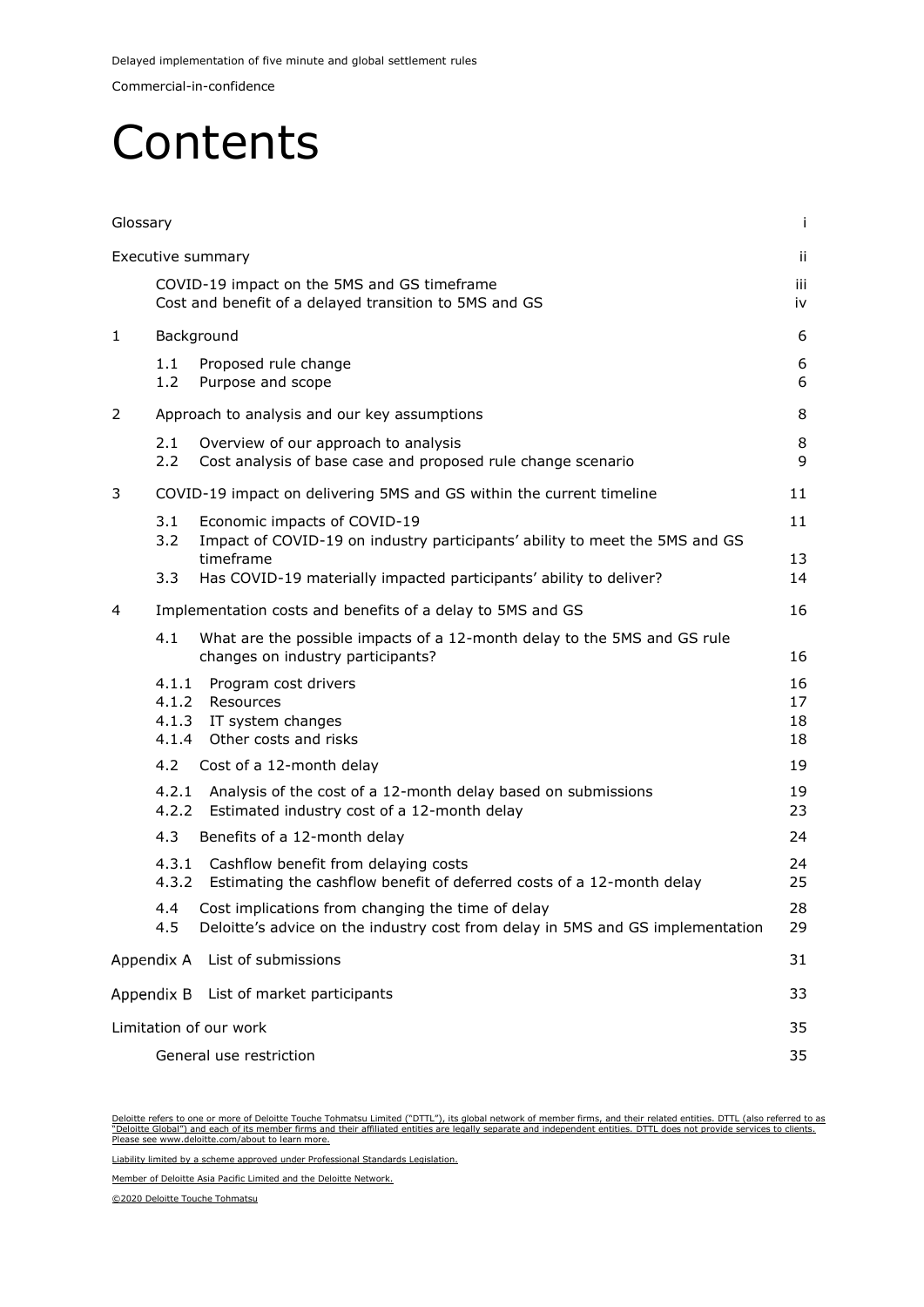Delayed implementation of five minute and global settlement rules

Commercial-in-confidence

### **Charts**

[Chart 3.1 Growth in Australia's real GDP and nominal national income](#page-15-0) 12 [Chart 3.2 Real GDP impact, relative to pre-COVID outlook](#page-16-1) 13 [The summary of the cost drivers associated with the submissions can be seen in Chart 4.1.](#page-24-0) 21 [Chart 4.1 Cost drivers by share of responses](#page-24-1) 21 [Chart 4.2 Cost driver by energy market participant type](#page-25-0) 22 [Chart 4.3 Average number of cost drivers by participant size\\*](#page-26-1) 23 [Chart 4.4 AEMO 5MS and GS Readiness assessment](#page-29-0) – 20 May 2020 (% of participants ready [by level of readiness\)](#page-29-0) 26

### Tables

| Table 2.1 Range of costs to meet the 5MS and GS timeframe prior to the COVID-19            |    |
|--------------------------------------------------------------------------------------------|----|
| pandemic (\$million)                                                                       | 9  |
| Table 4.1 Delay cost drivers                                                               | 16 |
| Table 4.2 Costs of Delay to Participant and Associated Cost Drivers                        | 20 |
| Table 4.3 Estimated industry cost associated with a delay of 5MS for 12 months (\$million) |    |
| (Retailers, networks, Generators only)                                                     | 24 |
| Table 4.4 Cost deferral benefit assumptions by participant type                            | 26 |
| Table 4.5 Estimated cashflow benefit associated with deferred costs due to a delay of 5MS  |    |
| for 12 months                                                                              | 27 |
| Table 4.6 Cost of delay by length of delay                                                 | 29 |
| Table A.1 List of submissions to the AEMC's National Electricity Amendment (Delayed        |    |
| Implementation of Five Minute and Global Settlement) Rule 2020 Consultation Paper          |    |
| reviewed by Deloitte                                                                       | 31 |
| Table A.1 List of submissions to the AEMC's National Electricity Amendment (Delayed        |    |
| Implementation of Five Minute and Global Settlement) Rule 2020 Consultation Paper          |    |
| reviewed by Deloitte (continued)                                                           | 32 |
| Table B.1 List of generators, networks and retailers assumed in industry analysis          | 33 |

### Figures

[Figure 2.1 Hypotheses analysed](#page-13-0) 10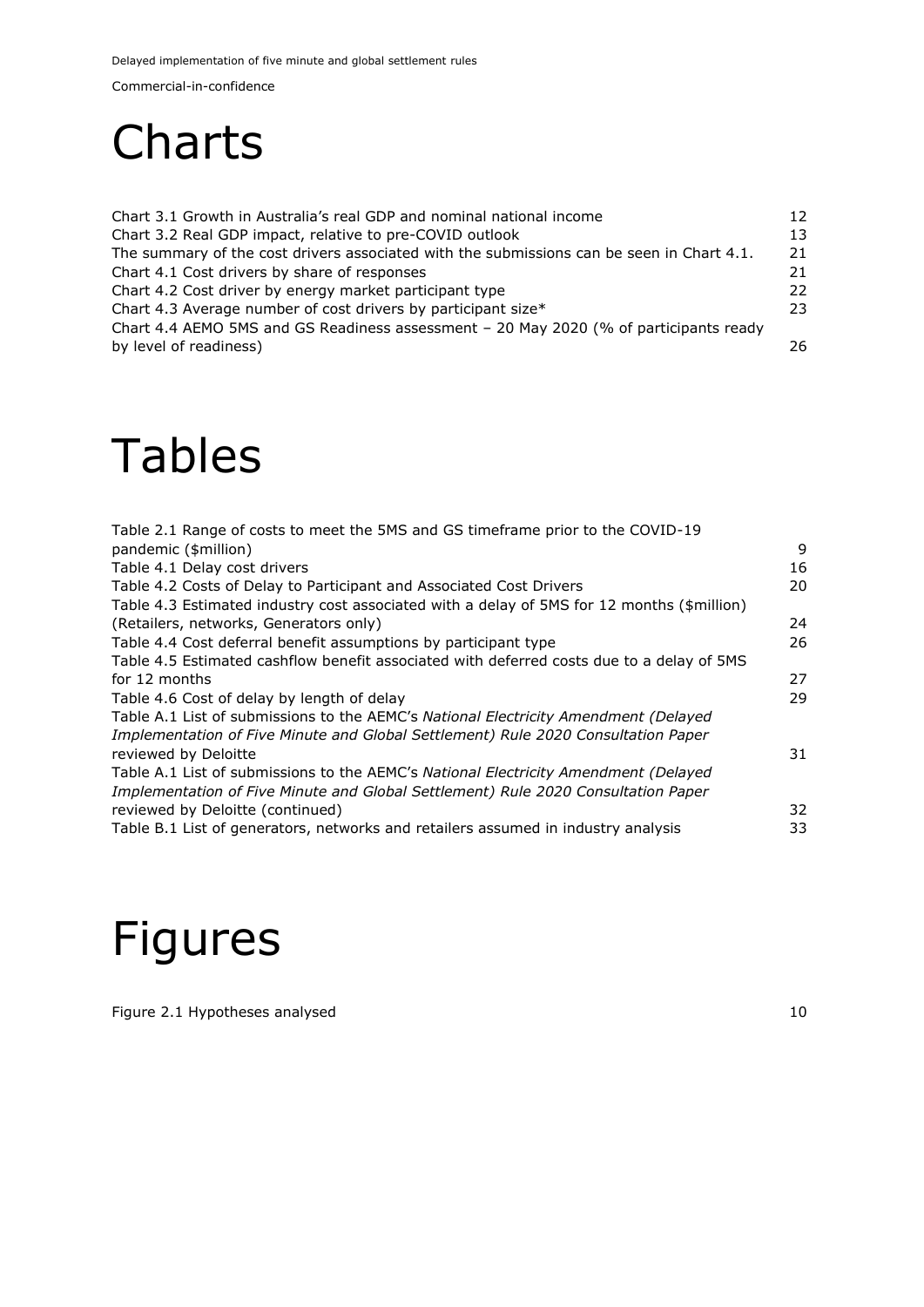Delayed implementation of five minute and global settlement rules

Commercial-in-confidence

## <span id="page-4-0"></span>Glossary

| Acronym     | <b>Full name</b>                            |  |  |  |
|-------------|---------------------------------------------|--|--|--|
| 5MS         | Five minute settlement                      |  |  |  |
| <b>AEMC</b> | Australian Energy Market Commission         |  |  |  |
| AEMO        | Australian Energy Market Operator           |  |  |  |
| <b>AER</b>  | Australian Energy Regulator                 |  |  |  |
| <b>DNSP</b> | Distribution network service provider       |  |  |  |
| <b>ENA</b>  | Energy Networks Australia                   |  |  |  |
| GS          | Global settlement and market reconciliation |  |  |  |
| ΙT          | Information technology                      |  |  |  |
| МC          | Metering coordinator                        |  |  |  |
| <b>MDP</b>  | Meter data provider                         |  |  |  |
| <b>MDM</b>  | Meter data management                       |  |  |  |
| <b>NEM</b>  | National Electricity Market                 |  |  |  |
| <b>SAPN</b> | South Australian Power Networks             |  |  |  |
| <b>TNSP</b> | Transmission network service provider       |  |  |  |
| <b>WACC</b> | Weighted average cost of capital            |  |  |  |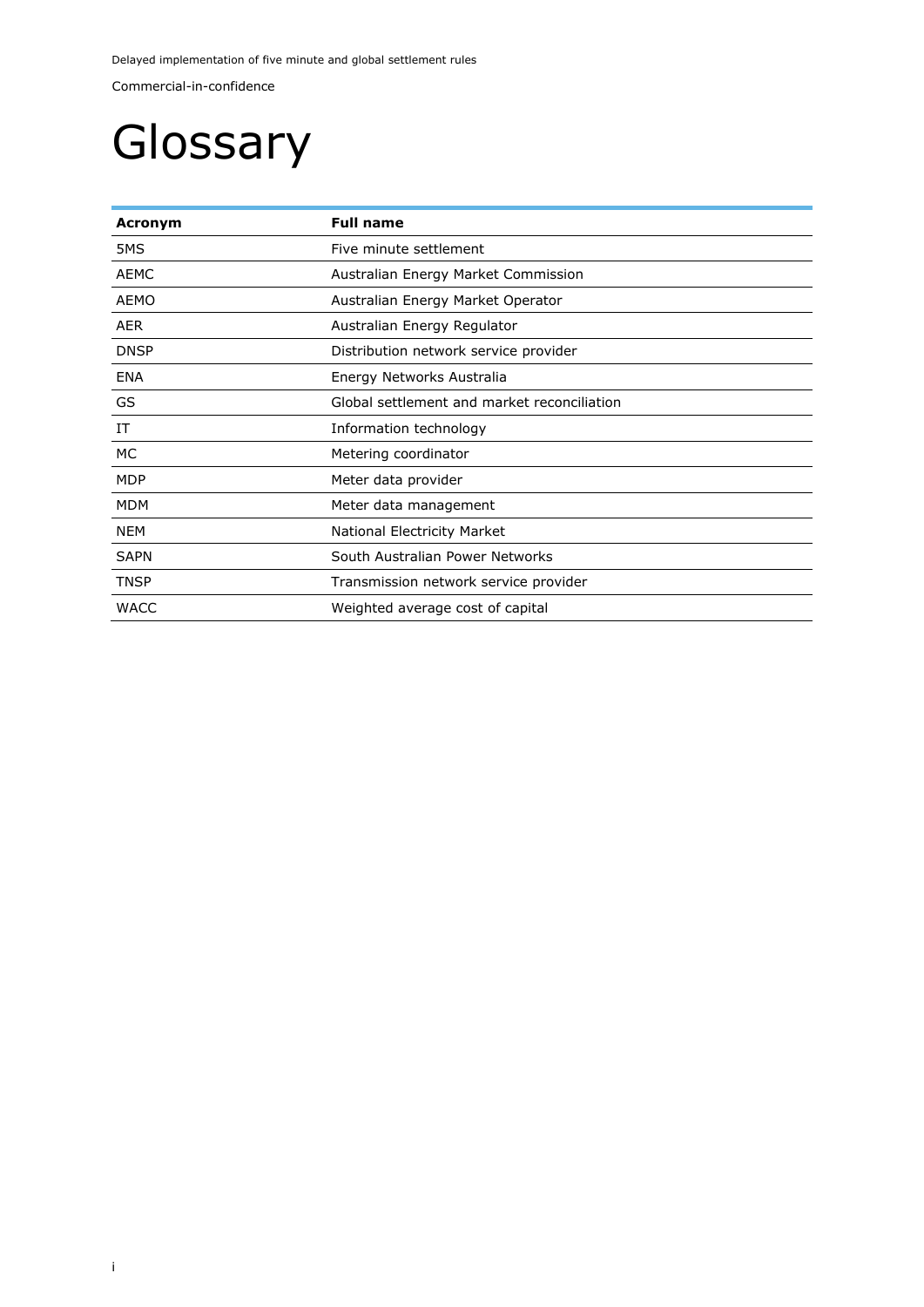### <span id="page-5-0"></span>Executive summary

The five minute settlement (5MS) rule change by the Australian Energy Market Commission (AEMC) is scheduled to take effect on 1 July 2021. 5MS is a significant market reform that recognises the need for improved wholesale market price signals with the transformation underway in the National Electricity Market (NEM). The rule requires significant changes across the entire electricity supply chain. This includes changes to IT systems impacting wholesale market trading, meter data management and business to business applications, through to end customer metering which must collect six times as much data to meet the new requirements.

At the same time there is also a change underway to move away from a settlement by difference framework to a global settlement framework. The Global settlement and market reconciliation (GS) rule change set a soft start for global settlement aligned with the full commencement of five minute settlement on 1 July 2021. The full commencement for global settlement is scheduled for 6 February 2022.

However, 2020 has presented major challenges to Australia's economy and community due to the global COVID-19 pandemic. Entire workforces have shifted to work-from-home arrangements in a matter of weeks, thousands of jobs have been lost and Australia's economy is facing a rapid deterioration.

On 9 April 2020, the Australian Energy Market Operator (AEMO) submitted a proposal to the Australian Energy Market Commission (AEMC) for an urgent rule to be made to delay the commencement of the 5MS and GS rule changes by 12 months. AEMO's proposal was made in response to its concerns about the potential impact of COVID-19 on the energy industry. AEMO suggested that a delay to 5MS and GS would free up both human and financial resources which would be under strain during this period, ensuring the ongoing supply of energy and appropriate customer support.

On 14 May 2020, the AEMC published a consultation paper seeking feedback on the proposal. It received 48 responses from across the energy market. Deloitte was engaged by the AEMC to provide advice on participants' IT costs and capability relating to the proposed delay to the start date of 5MS and GS. In particular, we have been asked to assess:

- the effect that COVID-19 has had on the capability of market participants to meet the current timeframes for the rule changes
- the likely change in 5MS and GS implementation costs for market participants and the electricity industry as a whole for a 12-month delay, relative to the counterfactual of no delay. Our analysis does not include consideration of the delayed realisation of market benefits and contract market implications.
- the effect of changing the timeframe for delaying the rule changes.

Throughout this report when referring to costs and benefits, we are only referring to the implementation costs and deferred implementation costs of the delay to the 5MS and GS rule changes for market participants in the NEM.

Our summary of findings in relation to the impact of COVID-19 are that it:

- Has not had a material impact on the IT systems and resources costs of the 5MS and GS transition.
- Has had an impact on IT capacity, but this is unlikely to be enduring and limited to April and May 2020.
- May be having an impact on financial capability, and this is likely to be disproportionately felt by those who may be less able to bear the cost, such as small retailers.

In terms of the costs and benefits of a delay in relation to the implementation of IT solutions: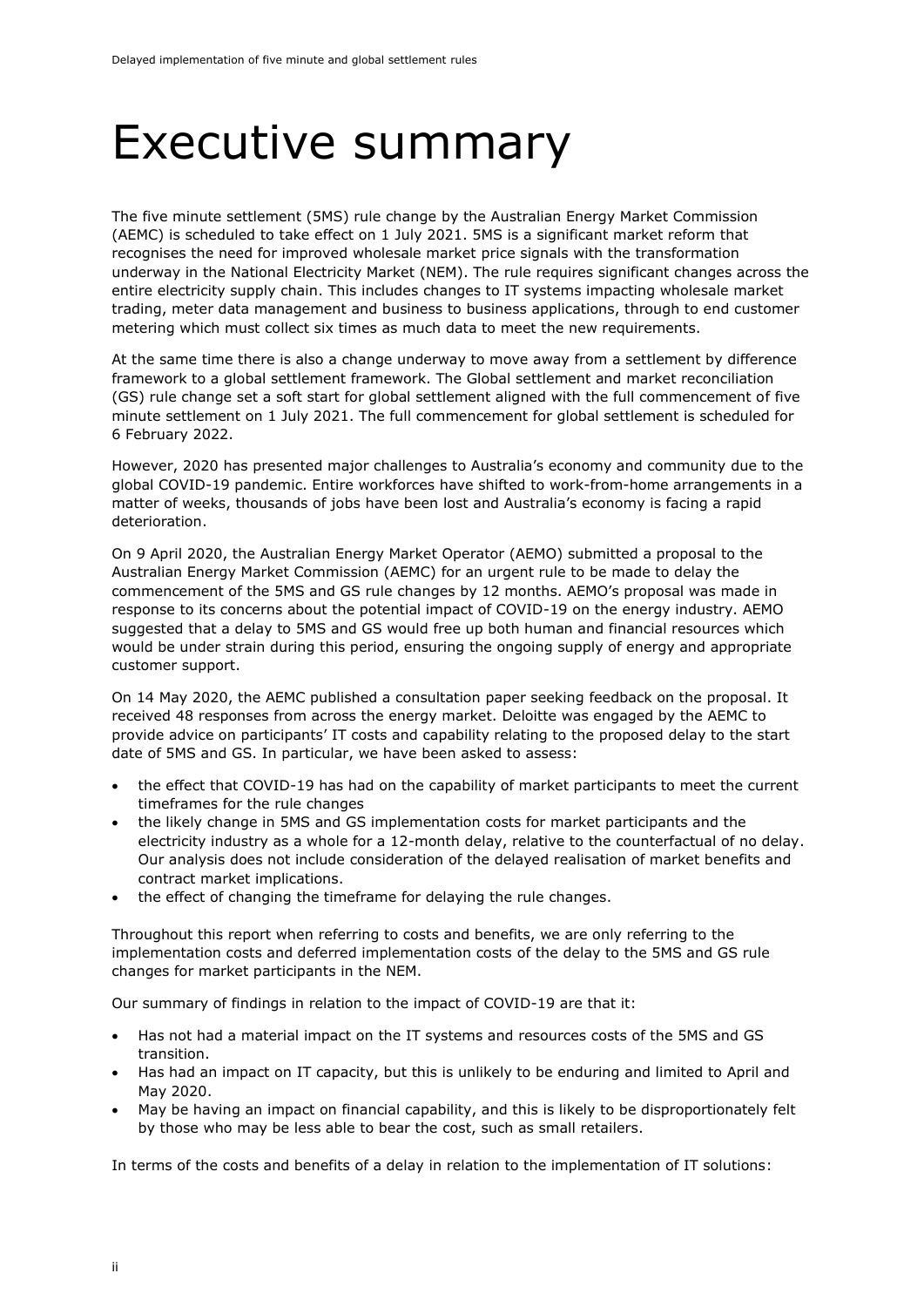- We estimate that the aggregated cost of a 12-month delay for all market participants (generation, network, and retail businesses) is between \$19 million and \$41 million. The estimated cost does not include costs to AEMO, meter providers, meter data providers, specialist contracted IT services, cogeneration or any large-scale battery assets.
	- We note that for all small retailers, the total industry aggregated IT cost increase estimate range is between \$140,000 and \$1,250,000.
- Based on a series of assumptions outlined in this report, we estimate that the benefit of a 12 month delay in aggregate across generation, network, and retail businesses – which excludes benefits to AEMO, meter providers, meter data providers, cogeneration and metering coordinators – through the deferred IT capital costs, is in the order of between \$10 million and \$24 million.
	- We note that for all small retailers, the aggregated industry cashflow benefit of a delay estimated range is \$187,000 to \$1,867,000.
- smaller retailers are likely to benefit more from a delay. This is because:
	- The cashflow benefit from deferral is large relative to the size of the business.
	- There is likely to be a relatively low cost of delay, because their programs are relatively less mature (planned to be implemented in the second half of this year).
- A shorter delay (of less than 12 months) is likely to lead to higher IT implementation costs compared to a 12-month delay. That is, 12 months is likely to allow for greater specialist resource flexibility than a three-to-six-month delay as we assume that market participants would likely maintain existing resource capacity rather than scale down in the short term.

In undertaking our assessment of the implementation costs and benefits of delay we were instructed by the AEMC not to take into account any costs or impacts on businesses that had paused implementation in response to the proposed rule change by AEMO. We understand some businesses have chosen to do this despite the existing timeframes still applying in the absence of this rule change being made.

#### <span id="page-6-0"></span>**COVID-19 impact on the 5MS and GS timeframe**

We do not find that COVID-19 has materially impacted the ability of industry to deliver the 5MS and GS changes within the existing timeframe.

Submissions (both public and confidential) have presented limited evidence of the disruption to resources beyond an immediate impact and it is not clear if the impact that has been identified will be enduring. For example, the transition to work-from-home, whilst a significant IT disruption for all businesses in the first few months has become business as usual today. The economic downturn, supply chain disruptions and uncertainty resulting from COVID-19 are significant. However, the progress to meet the 5MS and GS timeframe prior to the emergence of the COVID-19 pandemic was substantial and in its Round 2 Market Readiness report based on April 2020 data, AEMO identified that market participants were generally on track to transition within the timeframe.

The views presented by industry in submissions showed that while COVID did not affect all participants directly, it materially impacted participant capabilities in general for two to three months while adjusting to work-from-home practices. However, the impact on the timeframe to deliver the 5MS and GS changes is not likely to be material based on our view of the market and the limited evidence provided in responses.

Limitations on financial and corporate capacity as a result of COVID-19 place a potential risk on businesses meeting the 5MS and GS requirements. We know that the energy sector has been affected by COVID-19, but the length and the extent is still uncertain and will depend on:

- how successfully we move away from lockdown
- whether there are any further lockdowns, and
- the recovery of the economy.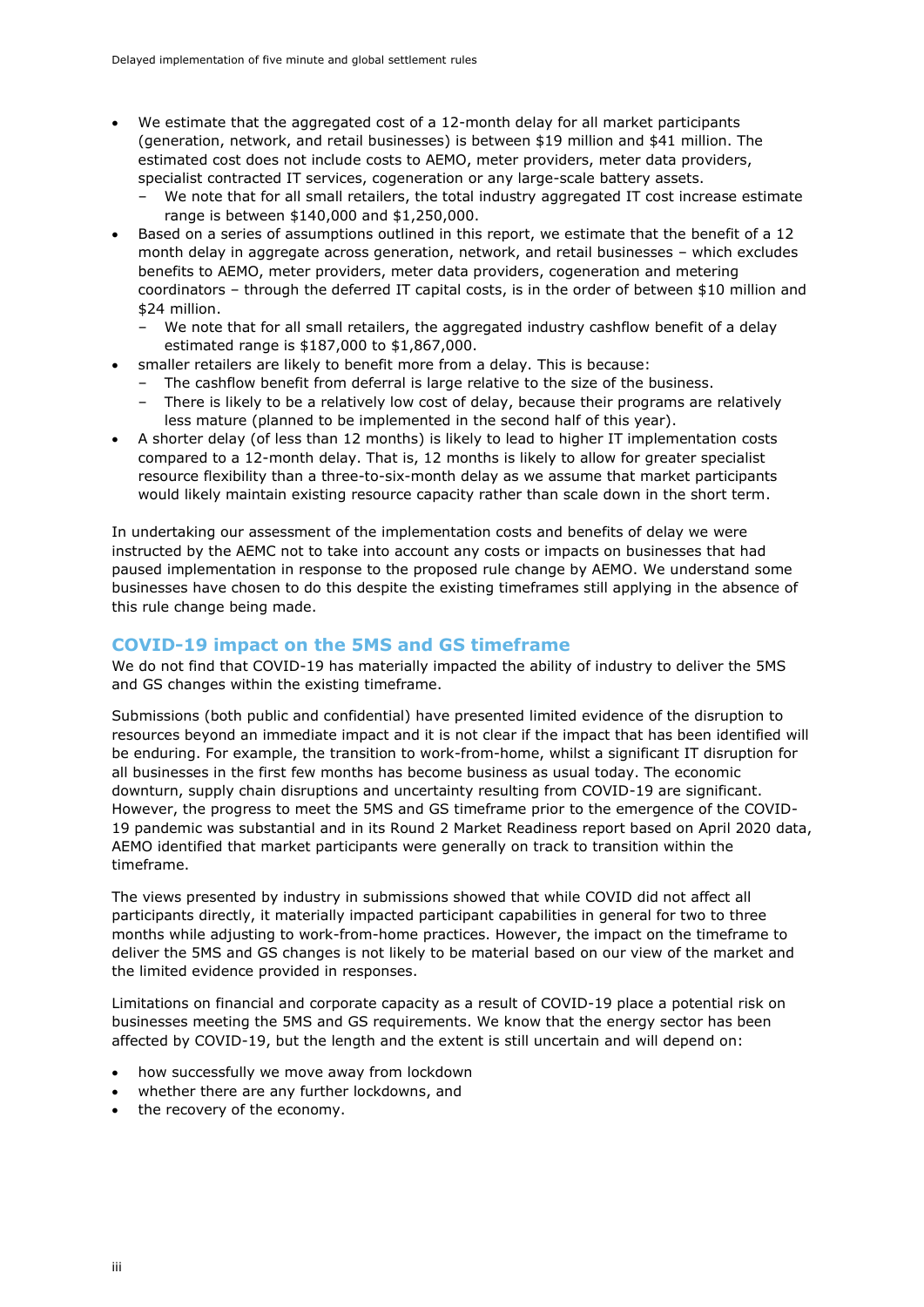If issues of financial capacity emerge, it is likely to disproportionately impact smaller retailers and service providers through cashflow constraints resulting from the economic downturn over the coming year.

#### <span id="page-7-0"></span>**Cost and benefit of a delayed transition to 5MS and GS**

Based on the analysis of submissions, the increase in participant costs of a 12-month delay (versus no delay) was reported to be in the order of 5-10% of participants' total 5MS and GS program costs. For the largest retailer and generator participants, a 5% increase in program costs could be between \$1.25 million to \$2 million, and for the smaller to medium participants, this could be as low as \$5,000 and as high as \$1.25 million, depending on the size of the business and program.

We note that we are aware that businesses are using the 5MS and GS program as an opportunity to implement broader IT refresh elements. This is likely to be an efficient strategic approach to the reform implementation, but those additional refresh costs are not included here and have been removed from our estimates.

Based on our cost baseline, and the list of market participants and their assumed size, we have calculated that the overall cost for retailers, generators and networks of a 12-month delay would equate to between \$19 million and \$41 million. The estimate does not include costs estimated to be incurred by AEMO, meter providers, meter data providers and metering coordinators.

Offsetting the cost of delay is a cost deferral benefit to cashflow. A delay to the commencement of 5MS and GS could result in deferral of expenditure that provides a financial benefit for retailers, generators and networks of between \$10 million and \$24 million, in total.

For the majority of market participants, we believe that a 12-month delay in implementation would result in around a 5% cost increase to participant 5MS and GS program costs. Greater resource costs and increased time for market testing are likely to be the main contributors to additional costs incurred. However, the percentage cost increase will be influenced by the current maturity of the participants' 5MS and GS programs, and participants will be at different stages in their implementation.

The level of any additional cost incurred from a 12-month delay is likely to depend on the:

- technology change required (small or large)
- approach taken to deliver the change (technology, people, finance and commercial), and
- the maturity of the change being delivered (how far progressed the program is).

Given participants' approach and circumstances will vary significantly, we believe that those participants who will incur the greatest cost of delay, which are material, are likely to be those who are the most prepared and mature in program delivery and have resourcing, contractual and commercial agreements tied to the current July 2021 deadline. Those participants that are less prepared or have shorter implementation durations to be 5MS and GS compliant (for example, smaller participants or those only requiring minor changes to technology or have outsourced IT services) are likely to have lower delay costs and are more likely to receive the financing benefit of the delay.

The impact on smaller participants of a 12-month delay is largely unknown due to the limited responses from small participants through the submission process. However, we anticipate that for some who are already delivering 5MS and GS programs against the current July 2021 deadline, the cost could be quite large and disproportionate in comparison to larger industry participants. Based on their submission PLUS ES are an example of a smaller participant (metering provider) that appears to have been disproportionately affected. PLUS ES have indicated it will incur \$2 million as a result of a delay, which at the upper end of the range of delay costs we have estimated for large, vertically integrated generators and retailers.

Some participants stated in their submissions that they intend to continue to deliver their 5MS and GS programs to the current July 2021 deadline, irrespective of a delay. We anticipate that these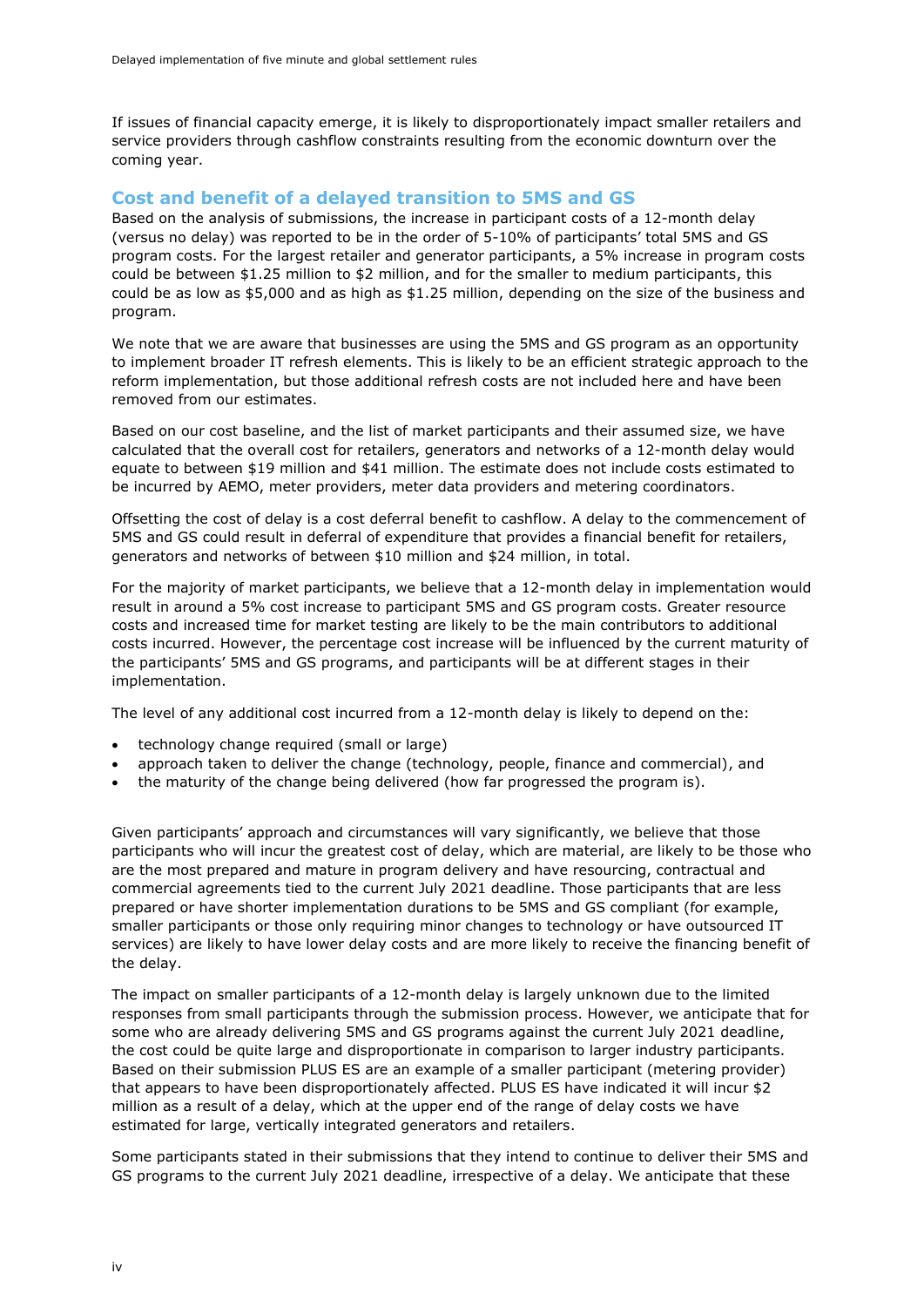participants are likely to incur the greatest cost from a 12-month delay. However, the ability for these participants to also test their IT changes earlier than their peers, to ensure their solutions can receive and cater for the increased frequency and utilise the increased volumes of data, may be of benefit to them.

Some submissions stated that a delay of 12 months or longer will provide a benefit of a longer period of time for testing. We have assessed the likely costs of an 18-month delay and consider that there will only be a marginal change in overall costs to participants in comparison to the proposed 12-month delay. However, if the timeframe of the delay was three or six months rather than 12 or 18 months, it could create higher implementation costs to participants due to the need to retain specialist resources. This is because under a three or six-month delay, participants would be more likely to retain the current specialist resources to deliver the program, whereas a 12 or 18-month delay would allow participants to stand down those resources until required. A 12 or 18-month delay effectively provides a smaller program cost over a longer period than a three to six-month delay.

While the costs of a three-month delay are likely to be smaller than that of a six-month delay, as specialist resources are kept on for a shorter period, the exception will be for those businesses that have already paused their current programs in expectation of a rule change with a longer delay. Businesses that have paused their current programs are likely to have already scaled down their teams and cancelled contracts to deliver the program. We have not estimated the costs or benefits of delay for such participants, but they are likely to face greater risks in achieving the timeframe for delivery for a period of delay between three to six months, relative to a 12-month delay.

**Deloitte**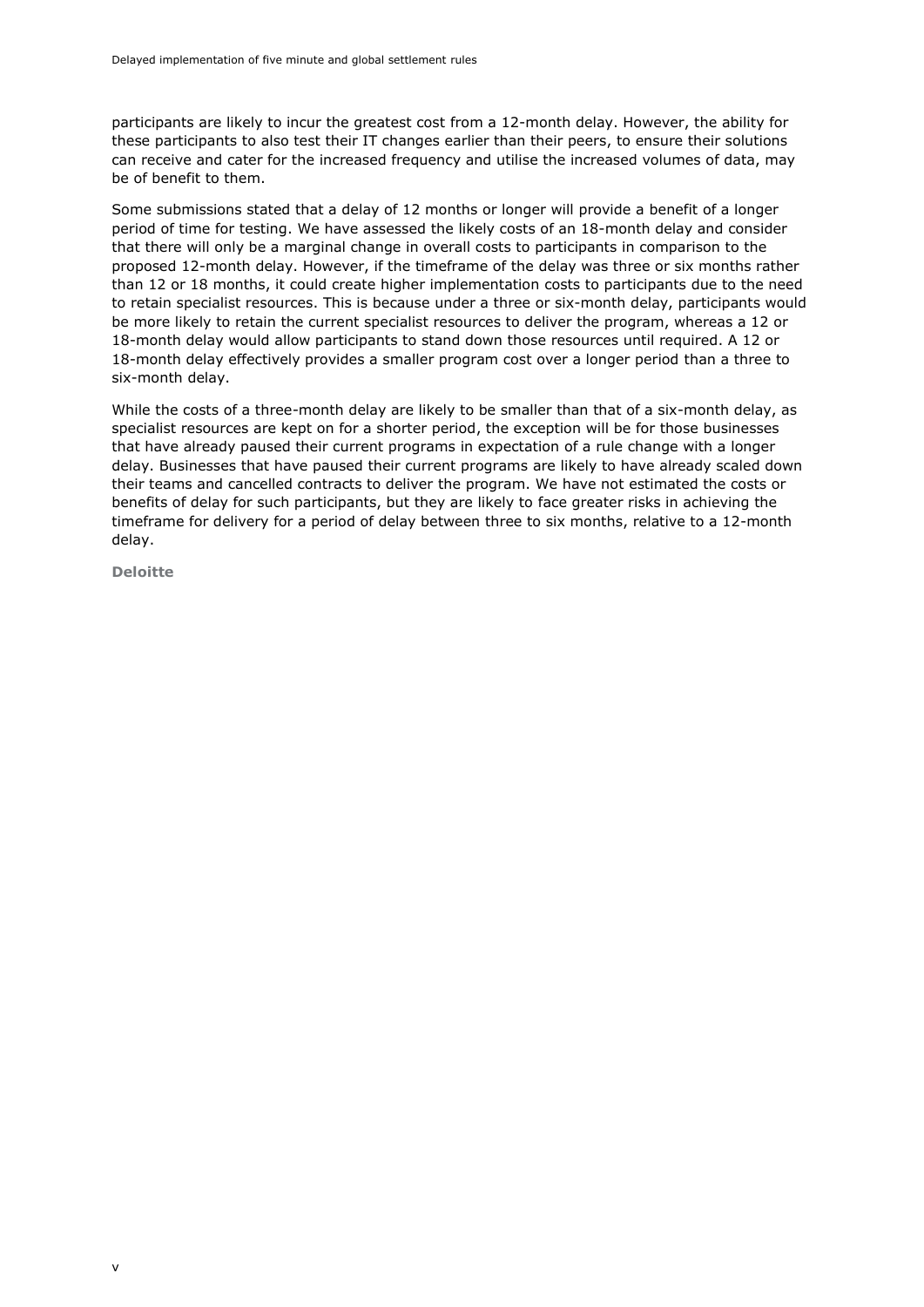### <span id="page-9-0"></span>1 Background

#### <span id="page-9-1"></span>**1.1 Proposed rule change**

In November 2017, the Australian Energy Market Commission (AEMC) made a rule change in the National Electricity Market (NEM) to move from a 30 minute settlement to a five minute settlement market, starting on 1 July 2021. The five minute settlement (5MS) rule change requires significant changes across the entire electricity supply chain. This includes changes to IT systems impacting wholesale market trading, meter data management and business to business applications, through to end customer metering which must collect six times as much data to meet the new requirements.

In December 2018, the AEMC made another rule change to move away from a settlement by difference framework to a global settlement framework. The Global settlement and market reconciliation (GS) rule change set a soft start for global settlement aligned with the full commencement of five minute settlement on 1 July 2021. The full commencement for global settlement is scheduled for 6 February 2022.

On 9 April 2020, the Australian Energy Market Operator (AEMO) submitted a proposal to the AEMC for an urgent rule to be made to delay the commencement of the 5MS and GS rule changes by 12 months. AEMO's proposal was made in response to its concerns about the potential impact of COVID-19 on the energy industry. AEMO suggested that a delay to 5MS and GS would free up both human and financial resources which would be under strain during this period, ensuring the ongoing supply of energy and appropriate customer support.

On 14 May 2020, the AEMC published a consultation paper seeking feedback on the proposal. Key issues the Commission sought feedback on include:

- How has COVID-19 impacted participant cash flows and capacity, and what would be the impact of a delay on participant cashflow and capacity?
- How would a delay impact the contract market and participant risk management?
- What would be the impact of delaying the benefits of 5MS and GS by 12 months?
- If there were to be a delay, is 12 months the most optimal delay length, or is there another delay length that is more appropriate?
- Are there any implications for other parts of the National Electricity Rules, AEMO or AER Information Exchange Committee procedures and guidelines?

#### <span id="page-9-2"></span>**1.2 Purpose and scope**

Deloitte was engaged by the AEMC to to provide advice on participants' costs and capability relating to the proposed delay to the start date of 5MS and GS rule changes.

The AEMC is assessing whether the rule change request promotes the National Electricity Objective (NEO) against an assessment framework, including four criteria:

- 1. Deferring industry/participant costs whether the rule change proposal would support industry viability by deferring costs for participants to implement 5MS and GS reforms.
- 2. Industry/participant capability whether a delay in the start of the 5MS and GS reforms is needed to allow participants to reallocate resources in the short term, to meet the core energy supply responsibilities.
- 3. Contract market implications whether a delay in the start of 5MS could have flow on impacts to existing and future hedging contracts for energy.
- 4. Delayed benefits the extent to which a delay to the start of 5MS and GS rules would defer the realisation of associated benefits.

The scope of this report is to provide advice to the AEMC to inform its analysis of the first two assessment criteria:

1. Deferring industry/participant costs.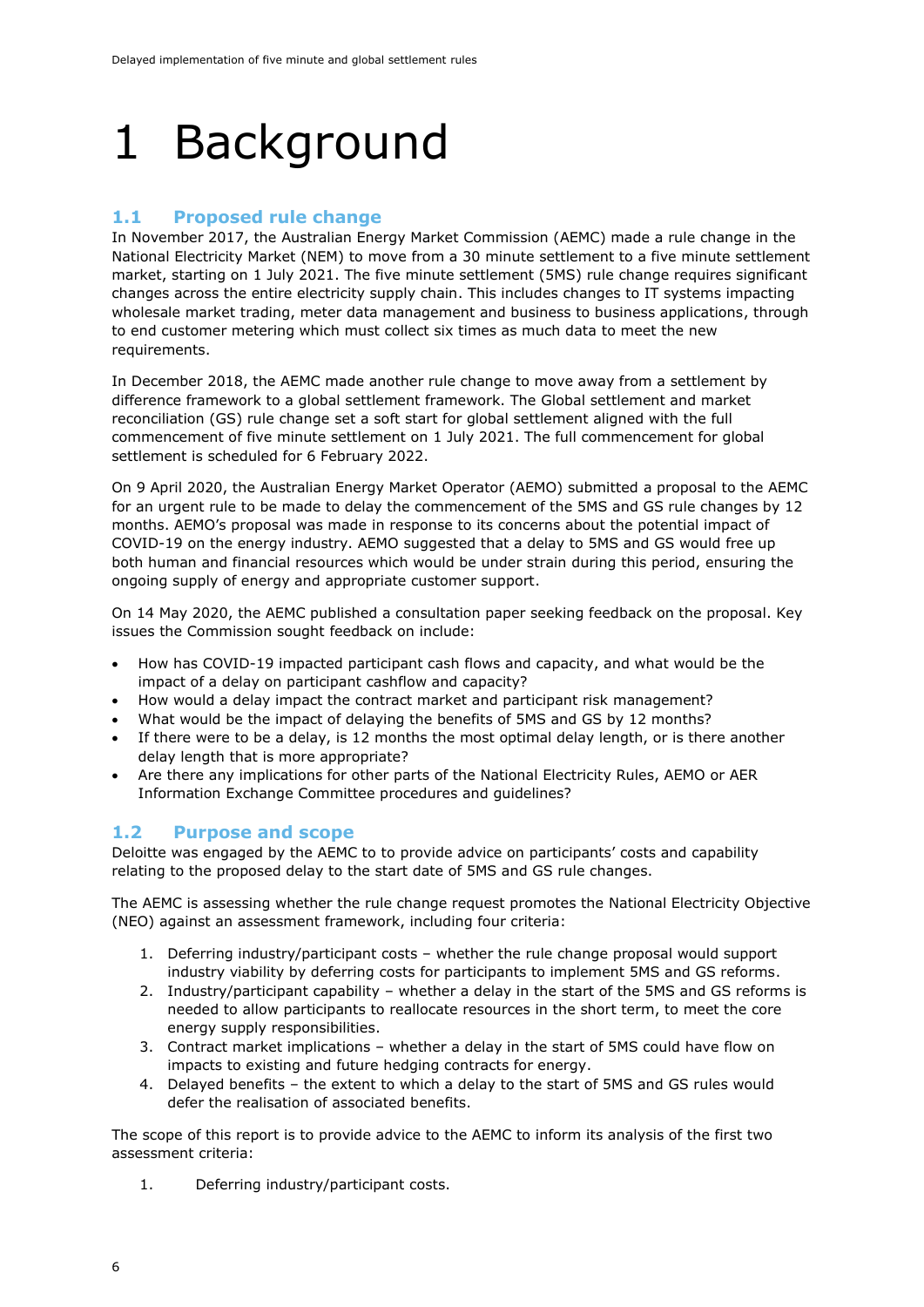2. Industry participant capability.

To inform the analysis of these two assessment criteria, Deloitte was asked to carry out the following tasks:

- Review stakeholder submissions (both public and confidential)
- Assess the reasonableness of participants' claimed impacts of COVID-19 on their capabilities to implement 5MS and GS on the current timeline
- Determine the effect of COVID-19 on the capability of participant types and the electricity industry as a whole to implement 5MS and GS on the current timeline
- Assess the reasonableness of participants' claimed impacts of a 12-month delay on their costs to implement 5MS and GS
- Determine the expected change in 5MS and GS implementation costs for participant types and the electricity industry as a whole for a 12-month delay, relative to the counterfactual of no delay
- Consider the effect on cost that might result from changing the timeframe for delay.

Importantly, this analysis does not include the provision of any advice in relation to:

- Contract market implications of a delay
- Delayed benefits associated with the delay of the 5MS and GS rule changes.

The report is structured as follows:

- Section 2 provides an overview of our approach to the analysis, including key assumptions we have made.
- Section 3 outlines the impact of COVID-19 on the ability of participants to meet the 5MS and GS timeframes, taking into account the views expressed by participants.
- Section 4 outlines and estimates the change in IT costs from delay both the benefits and the costs – taking into account the views of participants.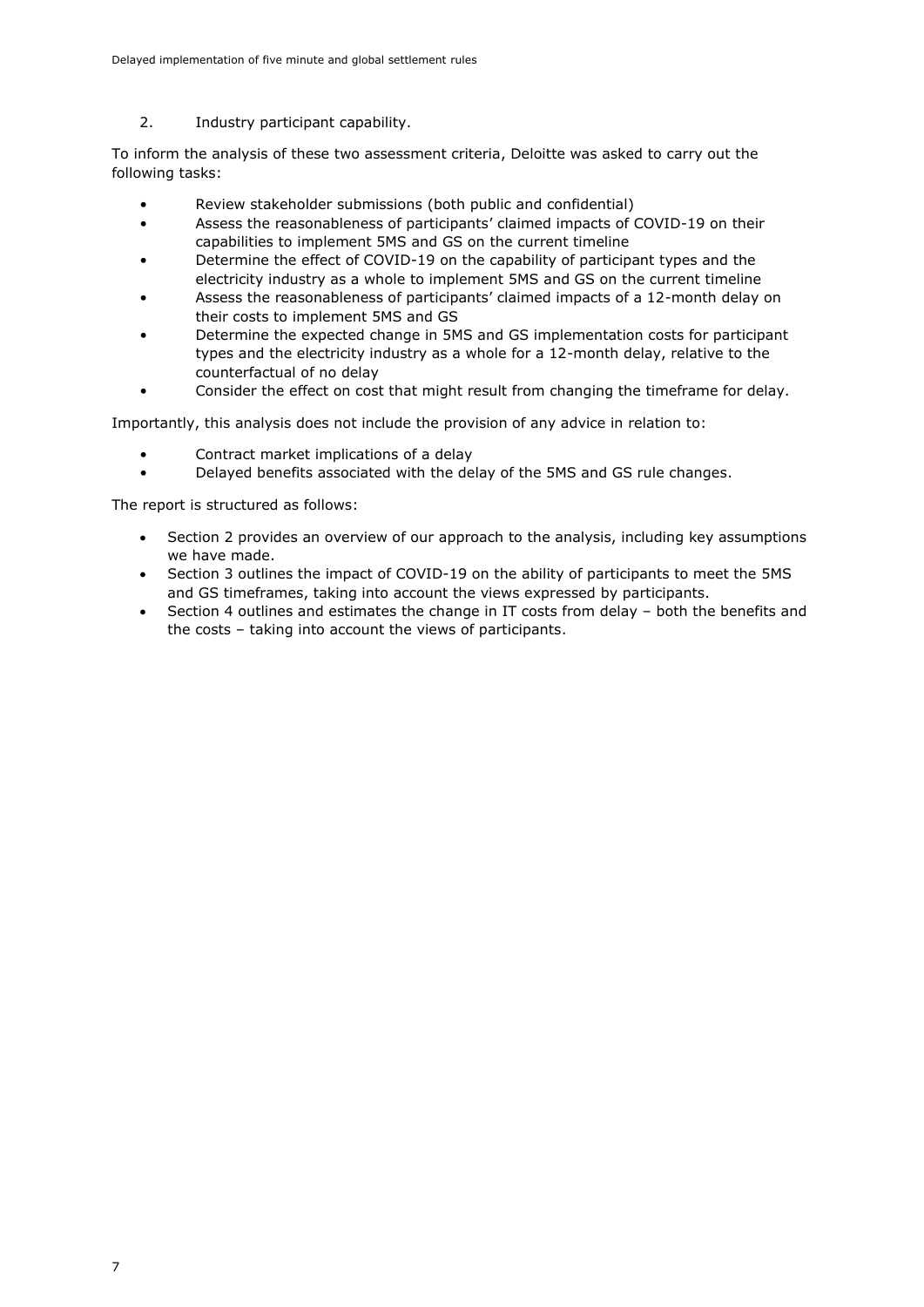### <span id="page-11-0"></span>2 Approach to analysis and our key assumptions

This section provides:

- An overview of our approach to this analysis.
- An outline of how we assessed the IT costs for participants in the base case of no delay, versus a 12 month delay.

#### <span id="page-11-1"></span>**2.1 Overview of our approach to analysis**

Our approach to this analysis consisted of three steps:

- 1. **Define:** We developed a Cost Baseline of estimated industry costs by participant type for meeting the 5MS and GS regulations; a Series of Hypotheses on the impact of the proposed delay on industry particpants' costs; and a Cost Benchmark Framework to analyse submissions against.
- 2. **Review & Assess:** We reviewed 48 participants' submissions and assessed the information provided against the hypotheses and cost benchmark framework developed in step 1 (see [Appendix A](#page-34-0) for a full list of reviewed submissions).
- 3. **Summarise & Report:** We synthesised stakeholder information into key themes and observations from the assessment, highlighting specific cases where appropriate. Our findings and cost estimates are set out in this report.

In order to assess the impacts of a delay to 5MS and GS on industry participants, it is important to establish the base case, or counterfactual case, against which the proposed rule change is compared. We developed an understanding of the existing costs of 5MS and GS prior to the COVID-19 pandemic.

For this report, the base case is the scenario in which:

- the current timeframe for 5MS and GS implementation does not change
- industry participants, while undoubtedly affected by COVID-19 in a variety of ways, are assumed to still meet:
	- o the 1 July 2021 implementation deadline for 5MS
	- $\circ$  the soft start for GS on 1 July 2021, and the full implementation of GS by 6 February 2022.

Importantly, this requires an assessment and understanding of the impact of COVID-19 on industry participants and specifically their 5MS and GS implementation programs. The impacts have been considered on the basis of two factors:

- 1. Impacts on IT capability this includes the impacts of lockdowns on overall IT workforce access (participation) and efficiency/productivity, as well as the need for staff to be reallocated from the 5MS and GS projects to focus on immediate issues resulting from COVID-19, such as customer support responsibilities. It also includes the impact on participants' ability to carry out business-to-business functions needed for the 5MS implementation, including liaison and coordination between networks, retailers and generators, which may have been reduced due to COVID-19.
- 2. Impacts on financial viability and capability this encompasses the financial impacts of COVID-19 on industry participants, which may have impacted their ability to fund 5MS and GS. Considerations include the revenue and cost impacts of COVID-19 on the industry, which varies according to participant type.

To assess the impact of COVID-19 on IT costs and establish a base case first requires an initial assessment of the likely range of IT costs for classes of participants prior to the pandemic.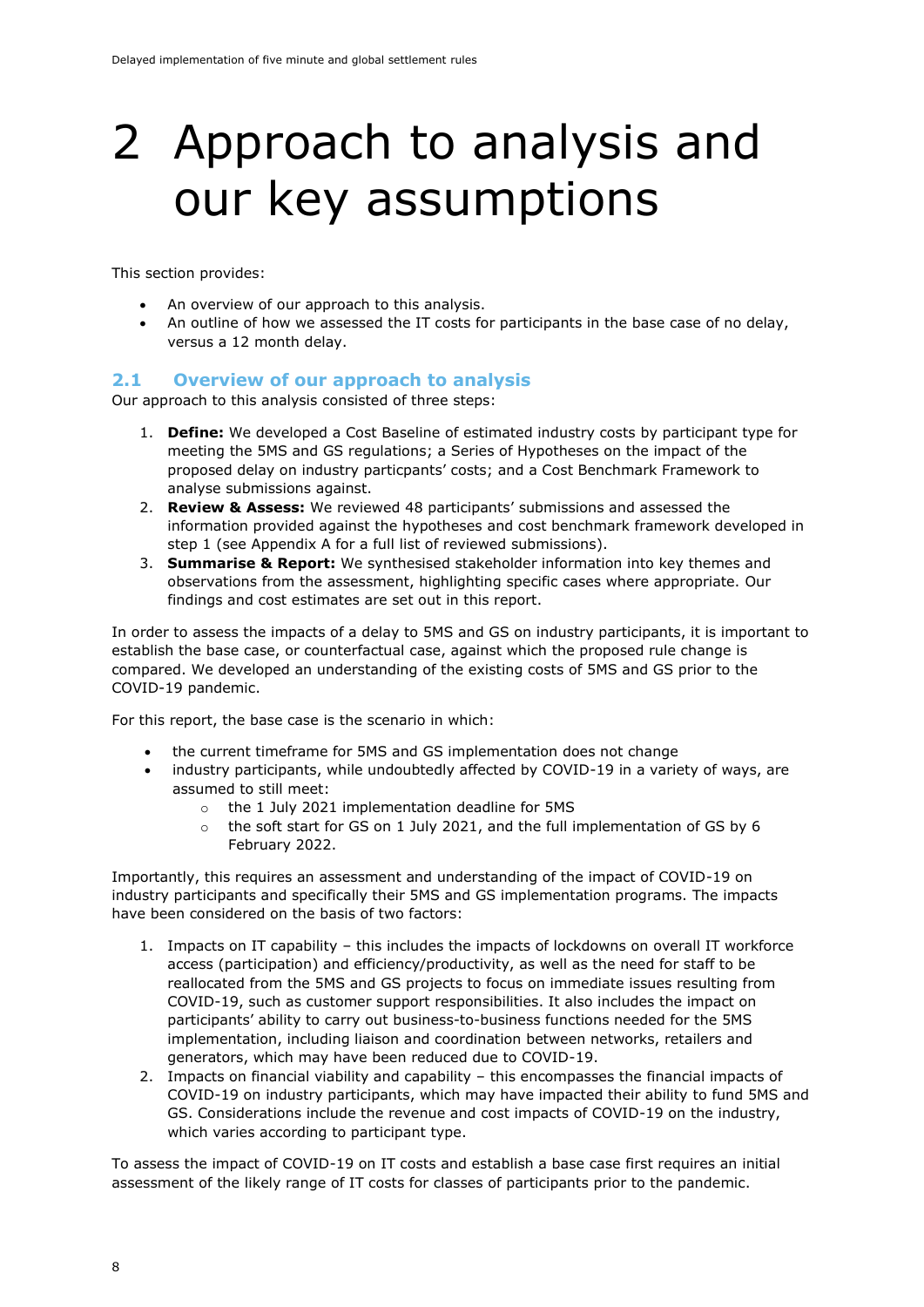Table 2.1 outlines our estimated range of costs associated with meeting 5MS and GS prior to the pandemic for generators, networks and retailers. We have developed these estimates based on both publicly available recent information on program costs (including those reported by networks in regulatory proposals to the AER), and our experience in IT implementation projects, some of which relate to current 5MS and GS programs. We do not have estimates for all participants of all sizes, nor for other market participants, which includes meter providers, meter data providers and metering coordinators or specialist IT service providers.

| Participant<br><b>Type</b> | Participant Size based on NEM market share |                          |                             |      |                           |      |  |  |  |
|----------------------------|--------------------------------------------|--------------------------|-----------------------------|------|---------------------------|------|--|--|--|
|                            |                                            | Small (<1% Market Share) | Medium (1-10% Market Share) |      | Large (>10% Market Share) |      |  |  |  |
|                            | Low                                        | High                     | Low                         | High | Low                       | High |  |  |  |
| Generator                  | $\qquad \qquad \blacksquare$               | -                        | \$5                         | \$20 | \$20                      | \$25 |  |  |  |
| <b>Network</b><br>(T&D)    |                                            |                          | \$5                         | \$20 | \$20                      | \$30 |  |  |  |
| Retailer*                  | \$0.1                                      | \$1                      | \$15                        | \$25 | \$25                      | \$40 |  |  |  |

<span id="page-12-1"></span>Table 2.1 Range of costs to meet the 5MS and GS timeframe prior to the COVID-19 pandemic (\$million)

Source: Deloitte estimate

\*Note: The retailer category in the table includes vertically integrated retailers – i.e. those retailers who also have generation assets. They are not captured in the generator section to avoid double-counting of aggregate industry costs. Participant size is based on connection points, number of customers or number of generation sites.

These baseline costs are important for analysing the potential costs and benefits of any delay to 5MS and GS. The above table is based on Deloitte's professional experience and the baseline is an estimate of costs prior to the need to adjust for the COVID-19 pandemic. In developing our analysis, we have also taken into account the limited program cost information that was provided in submissions and applied our judgement as to which reported costs were likely to include further non-5MS strategic refresh costs. As such, there are some larger participants that reported costs in submissions which were above the range in our cost baseline.

#### <span id="page-12-0"></span>**2.2 Cost analysis of base case and proposed rule change scenario**

The cost analysis in this report compares the:

- Base case: Participant costs to meet 5MS and GS requirements on time by 1 July 2021 including the impact of COVID-19 on business operations and other contractors.
- Rule change scenario: Participant costs to meet delayed 5MS requirements by 1 July 2022, and delayed GS requirements.

Our approach to this analysis has included the development of hypotheses about the costs and benefits as well as the cost drivers for a delayed 5MS and GS implementation. Below in Figure 2.1 are the hypotheses designed in consultation with the AEMC and analysed in this report.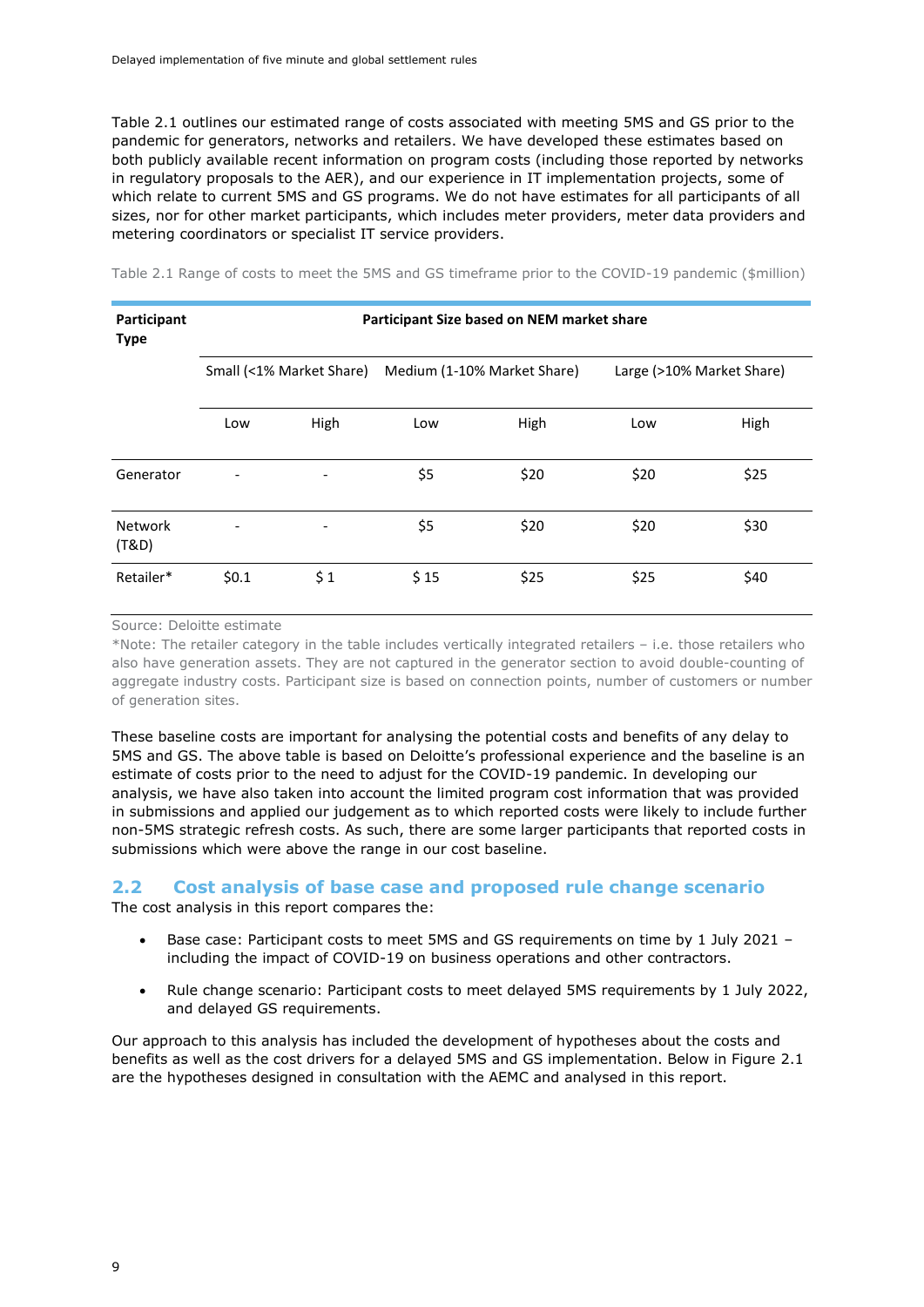#### <span id="page-13-0"></span>Figure 2.1 Hypotheses analysed



Note: Arrows in the above reflect the impact of each hypothesis on total program costs, i.e. a down arrow indicates that the outcome of the hypothesis is a reduction in total costs.

Importantly, we note that some participants have already made decisions to delay or amend their 5MS and GS implementation programs in anticipation of the proposed rule change being implemented. These business decisions to 'ramp down' the 5MS and GS campaigns, while partly in response to COVID-19 and the IT and financial capability challenges posed, are independent of the base case scenario. Based on consultation with the AEMC, the costs associated with reversing these decisions to meet the current timeframe in the Rules have been excluded from our analysis in consultation with the AEMC.

Our base case assumes that participants are able to meet the current Rules timeframe, consistent with AEMO's industry readiness assessments, and that the costs for doing so, while impacted by COVID-19, are not impacted by the anticipation of the proposed rule change itself.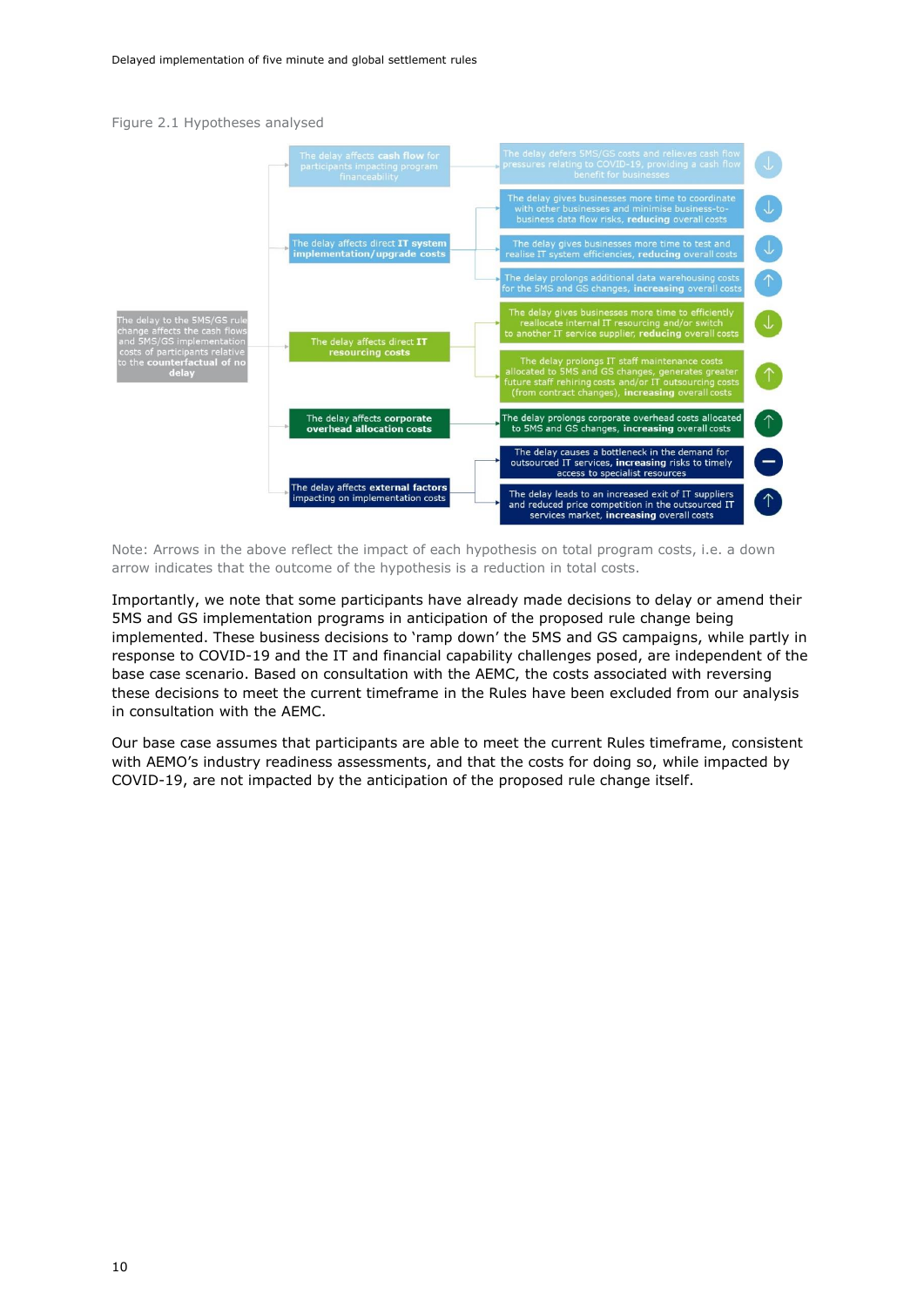### <span id="page-14-0"></span>3 COVID-19 impact on delivering 5MS and GS within the current timeline

#### This section:

- Outlines the economic impacts of COVID-19 on the economy and energy sector.
- Assesses the reasonableness of participants' claimed impacts of COVID-19 on their ability to implement 5MS and GS on the current timeline.
- Identifies the effect of COVID-19 on the capability of participant types and the electricity industry to implement 5MS and GS on the current timeline.
- Presents our view on each of the above issues, which is based on our market insights and expertise in the industry supported by the information provided by industry participants in their submissions to the rule change process.

#### <span id="page-14-1"></span>**3.1 Economic impacts of COVID-19**

Coronavirus (COVID-19) has had a significant impact on Australia's economy in 2020, although utilities businesses have remained relatively sheltered from the steep declines in demand and revenue seen in some other industries. We expect the economic decline due to COVID-19 to continue through 2020, before the recovery begins and a return to positive growth in 2021 (see Chart 2.1).

Thousands of jobs have been lost since March when restrictions came into effect. In May 2020, business investment fell to around 11% of nominal GDP – a share not seen since the 1991 recession.<sup>1</sup> People and businesses have become uncertain, and uncertainty has resulted in lower spending and investment. Supply chains have become disrupted amid global and local shutdowns and travel bans, while businesses are delaying investment and capacity expansion, and consumers are delaying discretionary spending. With the short-term stimulus measures introduced by the Commonwealth and states set to taper off in the second half of 2020, we expect the impact on the economy to remain challenging through 2020. Chart 3.1 shows our forecast that real GDP growth will continue to decline through 2020 before returning to growth in 2021.

<sup>&</sup>lt;sup>1</sup> Reserve Bank of Australia, June 2020 Chart Pack,<https://www.rba.gov.au/chart-pack/>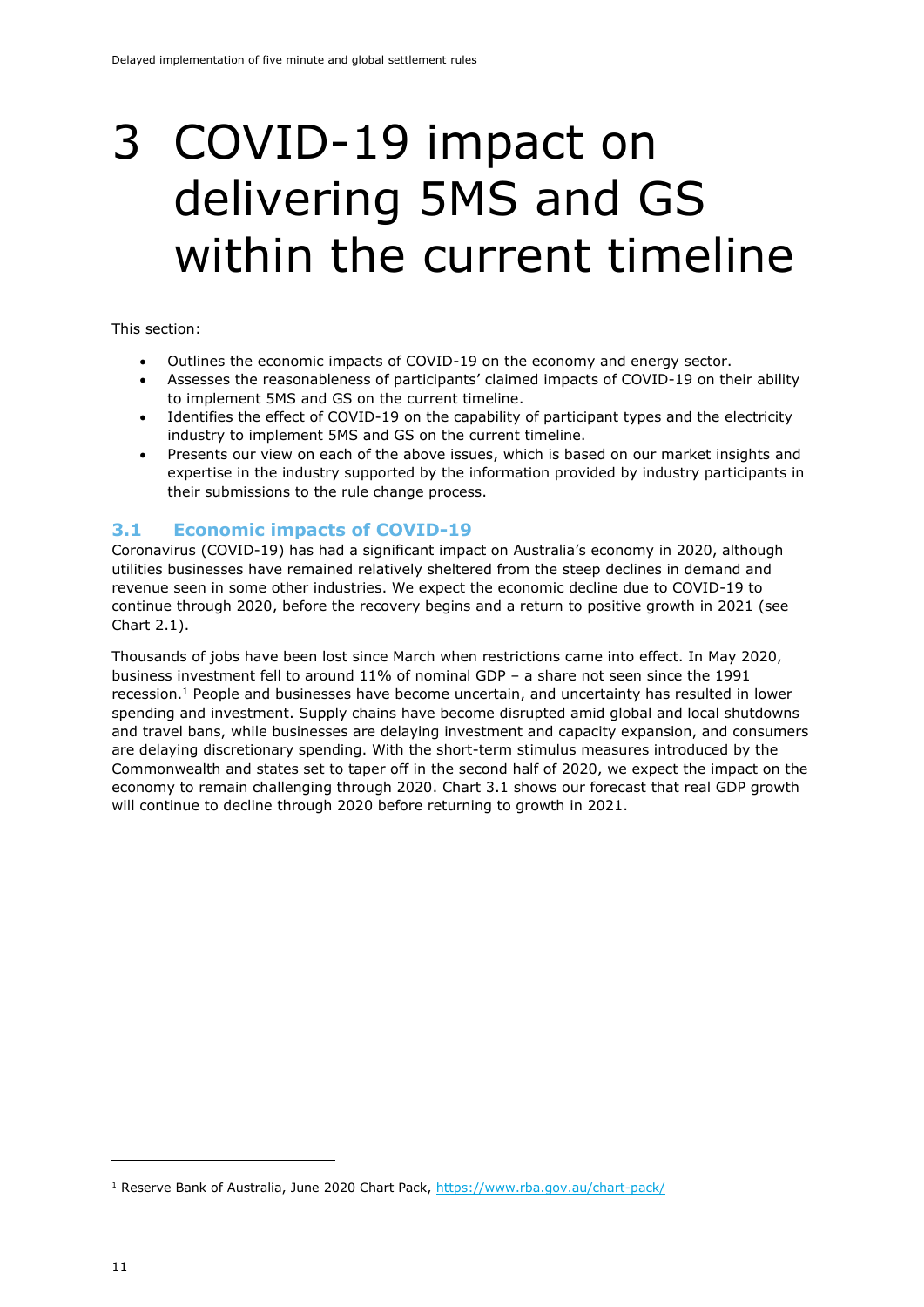

<span id="page-15-0"></span>

Source: Deloitte Access Economics, Business Outlook June 2020

Utilities (from small to large) are faring relatively well in the economic downturn to date, but the deterioration in the economy in the coming year will undoubtedly have an impact on their financial positions.

As an essential rather than discretionary service, energy is more sheltered from the downturn in consumer spending and lockdowns. While residential energy consumption has increased in some regions during the lockdown period, small and large business energy use has declined. Overall, NEM energy consumption was down modestly in April and May compared to the previous year. In the first half of 2020, the impacts on energy industry participants were more varied. The wholesale electricity prices (spot or forward contracts) are down by around 50% from last year, placing those retailers with greater spot exposure in a potentially advantageous position, while exposed generators are facing lower revenues. The value of lending to utilities has remained at around long-term levels in the year to April 2020, which shows that access to funds and levels of investment have not to-date been impacted. 2

However, over the coming year we expect challenges to increase for the energy industry due to COVID-19. There could be an increased risk of insolvency among retailers and IT suppliers, which would place some businesses at risk of achieving the current 5MS and GS timeframe. The impact on the economy and the potential for reduced employment and increased unemployment is likely to create energy affordability pressures for energy customers creating challenges in paying bills. There will also be pressures on small to medium enterprise businesses and corporate and industrial customers, and we have already seen significant declines in their consumption.

The potential increased levels of consumers with payment difficulty will require retail and network businesses to reallocate resources to deal with more consumers entering into hardship programs. Data on customer debt levels has not yet indicated an immediate financial risk.<sup>3</sup> But as JobKeeper, free childcare, mortgage holidays and other government stimulus tapers in the second half of 2020, there is the potential for increases in energy bill defaults, hardship programs and payment

 $2$  Reserve Bank of Australia, June 2020 D14.1 Lending to business – business finance outstanding by business size and industry,<https://www.rba.gov.au/statistics/tables/>

<sup>&</sup>lt;sup>3</sup> AER, Weekly Retail Market Dashboards – COVID-19, [https://www.aer.gov.au/retail-markets/performance](https://www.aer.gov.au/retail-markets/performance-reporting/weekly-retail-market-dashboards-covid-19)[reporting/weekly-retail-market-dashboards-covid-19](https://www.aer.gov.au/retail-markets/performance-reporting/weekly-retail-market-dashboards-covid-19)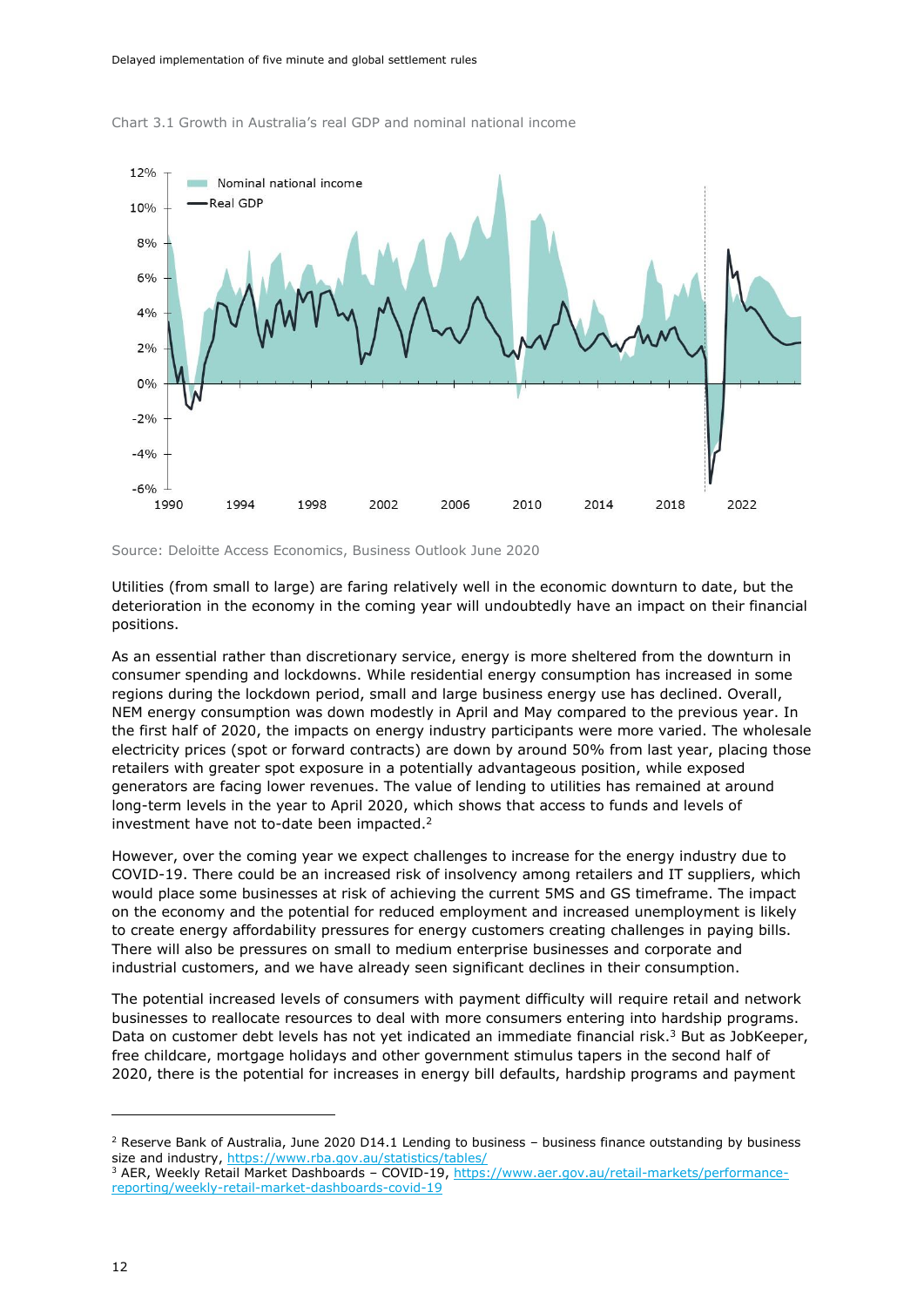plan support. This would impact business revenues and increased resources would be required to deal with the rising numbers of customers requiring support.

Energy businesses have had to change their work practices and reallocate IT resources to accommodate work-from-home arrangements through the COVID-19 pandemic. The sudden shift in work practices has been felt across the sector – but also across all sectors. The transition back to workplaces over the coming year will require resources to plan and execute.

COVID-19 is also disrupting global supply chains for both goods and services which the energy industry relies on. As other nations deal with lockdowns and the gradual easing of lockdowns over the coming year, outbreaks and measures by nations globally to control the spread will continue. This means the energy industry could continue to be impacted by IT supplier delays and IT capacity constraints as workforces are disrupted.

#### **Limitations**

Here we have outlined our forecasts of what is the most likely future for the Australian economy – a mild scenario shown in Chart 3.2 below. But 'most likely' is much less certain than it has been in the recent past. The good news for Australia is that (1) we entered this crisis with a strong health care system and government budgets, and that (2) our Asian trading partners will fare much better than the rest of the world in 2020. But the bad news is that (1) virus numbers can grow at an exponential rate unless economies are shut down, and that (2) this crisis will not truly be over until we have a vaccine and effective anti-viral medications.



<span id="page-16-1"></span>Chart 3.2 Real GDP impact, relative to pre-COVID outlook



Although the outlook is subject to wide bounds, this looks set to be the sharpest recession Australia has seen since the Great Depression of the 1930s. While the uncertainty about the progression of the virus and the economic recovery are uncertain, we expect that the economy will begin to recover through 2021 and beyond.

#### <span id="page-16-0"></span>**3.2 Impact of COVID-19 on industry participants' ability to meet the 5MS and GS timeframe**

Submissions from stakeholders have outlined information relating to the impact of COVID-19 on the IT capability and financial capability of participants. Submissions showed that while COVID did not affect all participants, it materially impacted some participant's capabilities in general for two to three months.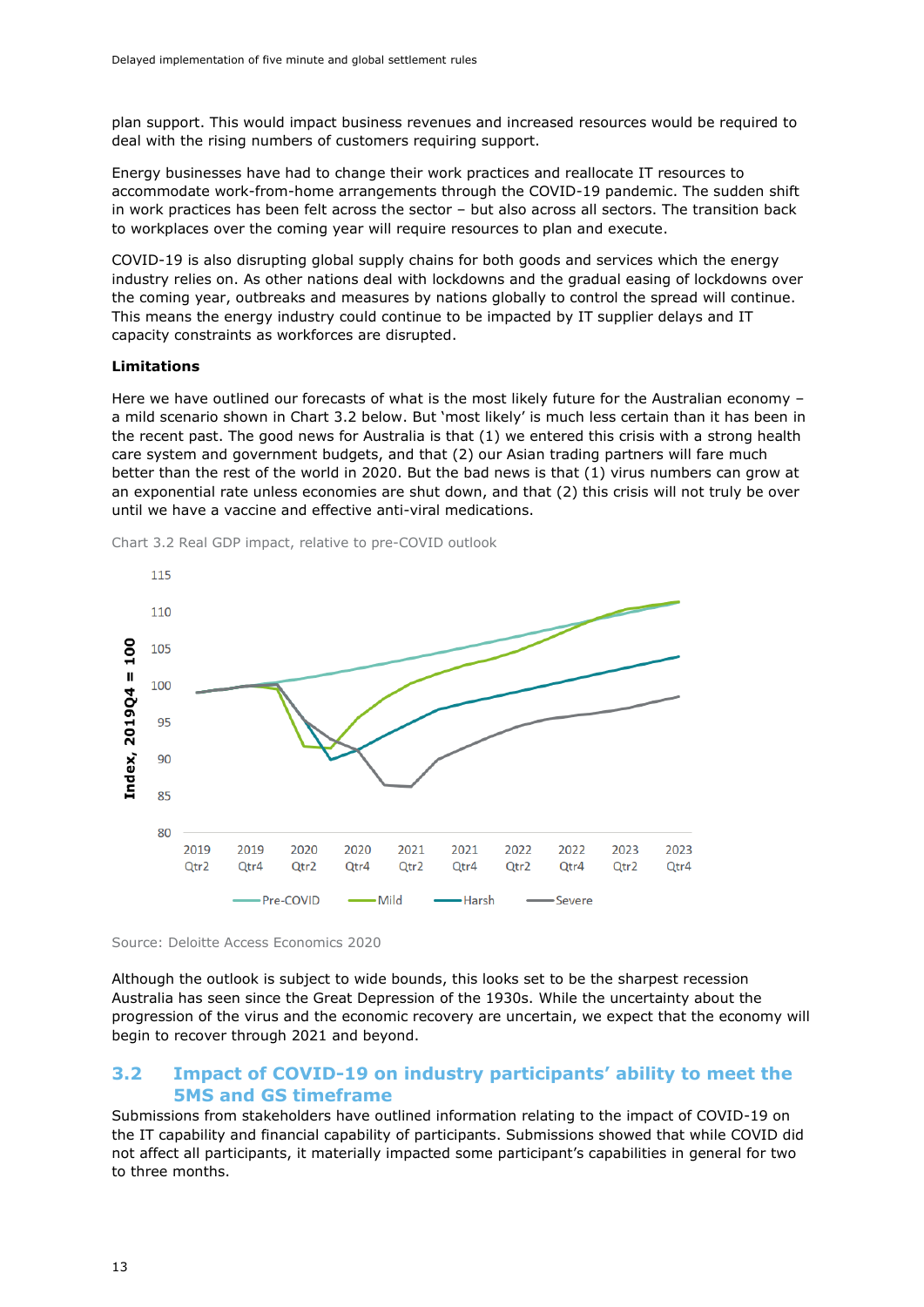Some submissions have confirmed that COVID-19 has resulted in the reallocation of specialist IT resources away from 5MS and GS projects, to more business critical activities, therefore significantly reducing their ability to meet the current timeframe.<sup>4</sup> [Confidential].<sup>5</sup> Snowy Hydro also reported that COVID-19 has compromised its ability to access IT services and deliver on the requirements of 5MS.<sup>6</sup> Businesses' IT systems have been significantly affected during this time as more people work from home.

Some businesses have reported a minor impact of COVID-19 on their IT capability, with delays of only a few months, <sup>7</sup> and others have reported improvements to their productivity for the 5MS program as a result of staff working from home. Others have noted the varied, offsetting impacts of COVID-19 on IT capability, as some industries experience lower demand and reduced need for IT services (accommodation and food services, tourism, entertainment). $8$ 

While IT capacity might have been stretched with the impact of working from home, evidence was not provided to suggest it will have an enduring effect.

Submissions did not identify increased costs to IT systems due to the COVID-19 pandemic but did acknowledge the business-wide cash flow challenges. In a number of submissions, there was an acknowledgement that COVID-19 had placed pressure on cash flows for some participants either as a result of increasing 'bad debt' from customers requesting hardship assistance with their bills (e.g. retail rebates or payment plans) and changing trends in electricity consumption and wholesale energy prices.<sup>9</sup>

In particular, Essential Energy's submission noted that the recent Energy Networks Australia (ENA) relief package and the AER's recent rule change request to extend the time that retailers can pay networks in respect of customers on hardship or other forms of deferred payment arrangements in response to COVID-19, will have an impact on cash flows.<sup>10</sup> The exact reported cash flow impacts from COVID-19 varied from submission to submission, and was dependent on a participant's business type, size, and maturity.

Some submissions also noted the substantial disruption to global workforces and supply chains for outsourced services as well as materials. South Australian Power Networks (SAPN) said that its IT developer and support service provider, based in India had experienced substantial workforce disruption at a time SAPN required system changes and enhancements to deal with the impact of COVID-19 on Australian consumers.<sup>11</sup>

#### <span id="page-17-0"></span>**3.3 Has COVID-19 materially impacted participants' ability to deliver?**

We do not find that COVID-19 has materially impacted the ability of industry to deliver the 5MS and GS changes within the existing timeframe. As noted above, it impacted participant capabilities in general for two to three months, but not for longer.

<sup>6</sup> Snowy Hydro, *Submission to the National Electricity Amendment (Delayed Implementation of Five Minute and Global Settlement) Rule 2020 Consultation Paper*, 11 June 2020, p. 1.

<sup>4</sup> Ausnet Services, *Submission to the National Electricity Amendment (Delayed Implementation of Five Minute and Global Settlement) Rule 2020 Consultation Paper*, June 2020, pp. 1, 6; Mondo, *Submission to the National Electricity Amendment (Delayed Implementation of Five Minute and Global Settlement) Rule 2020 Consultation Paper*, June 2020, pp. 3-4; CitiPower, Powercor and United Energy, *Submission to the National Electricity Amendment (Delayed Implementation of Five Minute and Global Settlement) Rule 2020 Consultation Paper*, 11 June 2020, pp. 1.

<sup>5</sup> Tango Energy, *Submission to the National Electricity Amendment (Delayed Implementation of Five Minute and Global Settlement) Rule 2020 Consultation Paper*, 11 June

<sup>7</sup> Arrow Energy, *Submission to the National Electricity Amendment (Delayed Implementation of Five Minute and Global Settlement) Rule 2020 Consultation Paper*, 10 June 2020, p. 8.

<sup>8</sup> Fiona Mackay, *Submission to the National Electricity Amendment (Delayed Implementation of Five Minute and Global Settlement) Rule 2020 Consultation Paper*, 11 June 2020, p. 4.

<sup>9</sup> Essential Energy, *Submission to the National Electricity Amendment (Delayed Implementation of Five Minute and Global Settlement) Rule 2020 Consultation Paper*, June 2020, p. 1-2.

<sup>10</sup> Essential Energy, *Submission to the National Electricity Amendment (Delayed Implementation of Five Minute and Global Settlement) Rule 2020 Consultation Paper*, June 2020, p. 1-2.

<sup>11</sup> SAPN, *Submission to the National Electricity Amendment (Delayed Implementation of Five Minute and Global Settlement) Rule 2020 Consultation Paper*, June 2020, p. 2.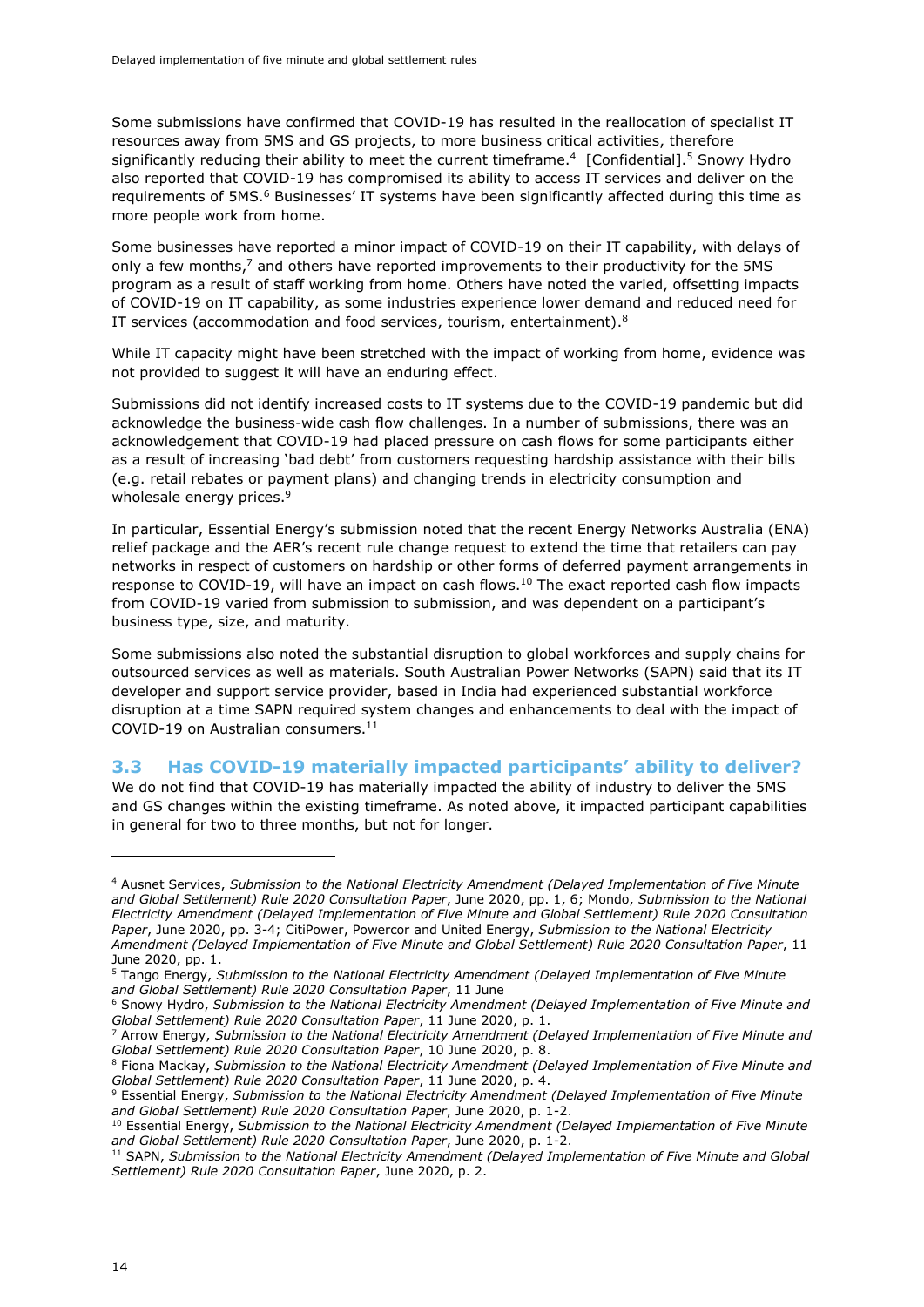Submissions have presented limited evidence of the disruption to resources beyond an immediate impact and it is not clear if the impact that has been identified will be enduring. For example, the transition to work-from-home, whilst a significant IT disruption for all businesses in the first 1-2 months of social distancing restrictions, has now largely been implemented by most businesses.

The economic downturn, supply chain disruptions and uncertainty resulting from COVID-19 are significant. However, the progress to meet the 5MS and GS timeframe prior the emergence of the  $COVID-19$  pandemic was substantial. AEMO's Round 2 Market Readiness report<sup>12</sup> (based on responses provided in April 2020) identified that "respondents are generally on track" to transition within the timeframe.

The views presented by industry indicate that there have been changes to capacity and capability to deliver the rule change. However, the impact on the timeframe to deliver the 5MS and GS changes is not likely to be material based on our view of the market and the limited evidence provided in responses.

While we find from a technical IT perspective there is unlikely to be a material impact of COVID-19 on participants' ability to meet the existing timeframe, in terms of the financial risks, there is uncertainty to this outlook. There is uncertainty about the progression of the ongoing pandemic and the necessary public health response. Small retailers are likely to be disproportionally impacted by any reductions in revenue that might arise if there are increases in bad debt or the need for other forms of consumer support. The capacity for smaller retailers to deliver on time is a risk.

Across the supply chain, COVID-19 requires the time and focus of senior executives and leaders to respond. However, we find that the impact of this draw on time is likely to be limited in its impact on the existing timeline. The impact on executive resources is likely to be most felt among smaller industry participants with fewer resources.

<sup>12</sup> AEMO, *Five-minute settlement and global settlement: Market Readiness Report - Round 2*, May 2020, p. 4.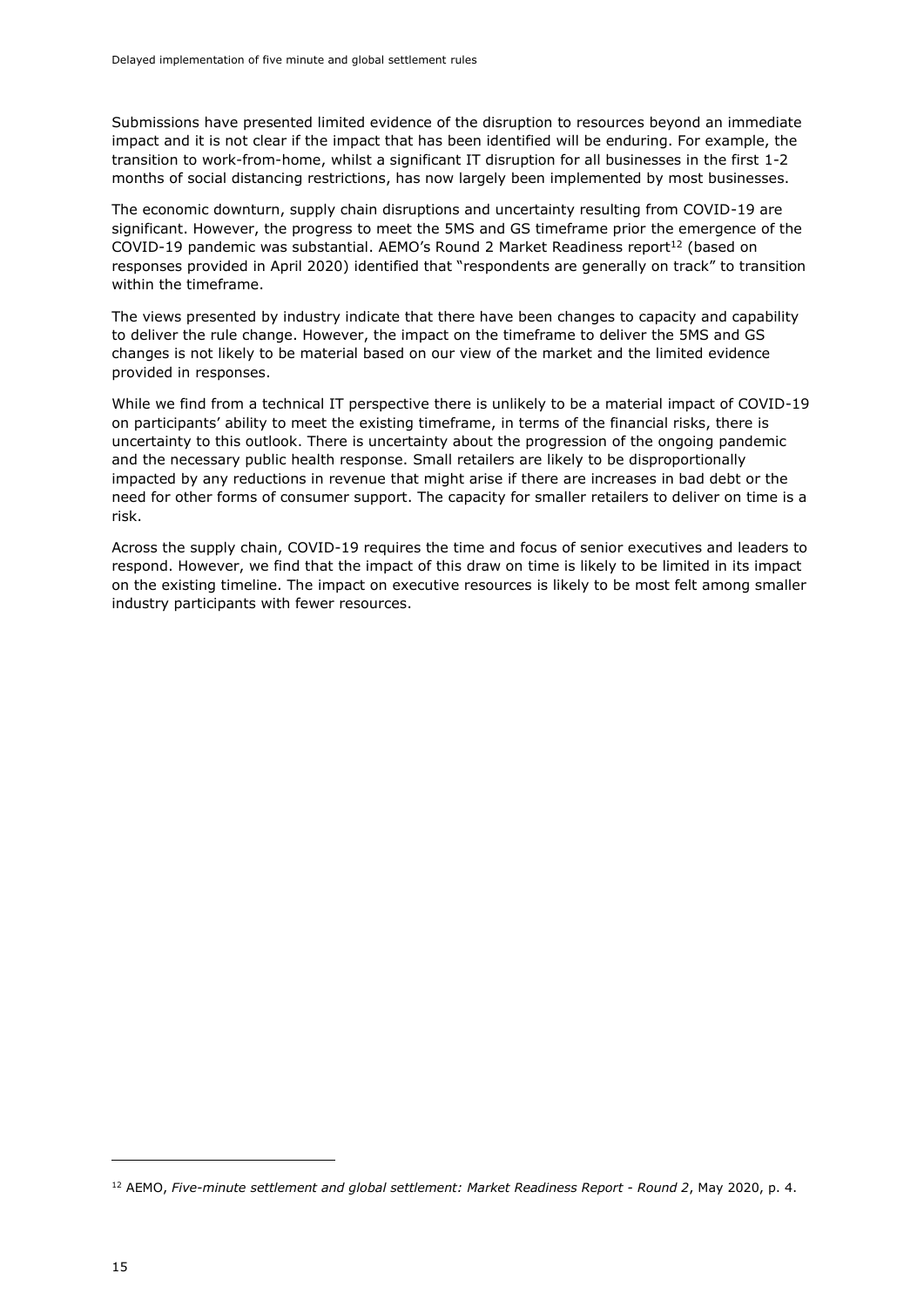### <span id="page-19-0"></span>4 Implementation costs and benefits of a delay to 5MS and GS

This section:

- Assesses the participants' claimed impacts of a 12-month delay on their costs to implement 5MS and GS
- Examines and estimates the expected increase in 5MS and GS implementation costs for participant types and the electricity industry from a 12-month delay, relative to the counterfactual of no delay
- Examines and estimates the expected cashflow benefit or deferred of costs associated with 5MS and GS implementation for participant types and the electricity industry for a 12-month delay, relative to the counterfactual of no delay
- Provides a qualitative assessment on the changes to costs from having a shorter or longer timeframe for delay than the 12-month period proposed by AEMO
- Outlines our concluding advice.

#### <span id="page-19-1"></span>**4.1 What are the possible impacts of a 12-month delay to the 5MS and GS rule changes on industry participants?**

A 12-month delay to the 5MS and GS rule change has the potential to create additional costs for business as well as providing some offsetting benefits, in particular those associated with being able to defer IT expenditure.

For the purpose of this analysis we have called the costs of delay 'cost drivers'. The costs associated with delay and potential benefits from cost deferral are described in this section. Further, the evidence presented in submissions and our assessment of the costs is provided in the sections that follow.

#### <span id="page-19-2"></span>**4.1.1 Program cost drivers**

To understand the arguments and assess the reasonableness of participants' claimed impacts for each submission, we identified the associated cost drivers attributed to each submission.

Cost drivers represent categories of costs that participants would incur if there was a delay and were only allocated to responses that were referring to costs associated with a delay. Allocating cost drivers to submissions enables the identification, then assessment of what the increases in cost would be for participant types and to the industry as a whole. Based on our analysis we identified seven cost drivers which are explained in Table 4.1.

<span id="page-19-3"></span>

|  |  |  |  | Table 4.1 Delay cost drivers |
|--|--|--|--|------------------------------|
|--|--|--|--|------------------------------|

| <b>Cost Driver</b> | <b>Explanation</b>                                                                                                                                                                                                                                               |
|--------------------|------------------------------------------------------------------------------------------------------------------------------------------------------------------------------------------------------------------------------------------------------------------|
| Resources          | Resource costs refers to costs incurred from the need to lay-off or<br>reallocate resources to other projects (ramp up and down). Costs<br>could include re-hiring or reallocation of resources in the future,<br>loss of IP, requirement to re-train resources. |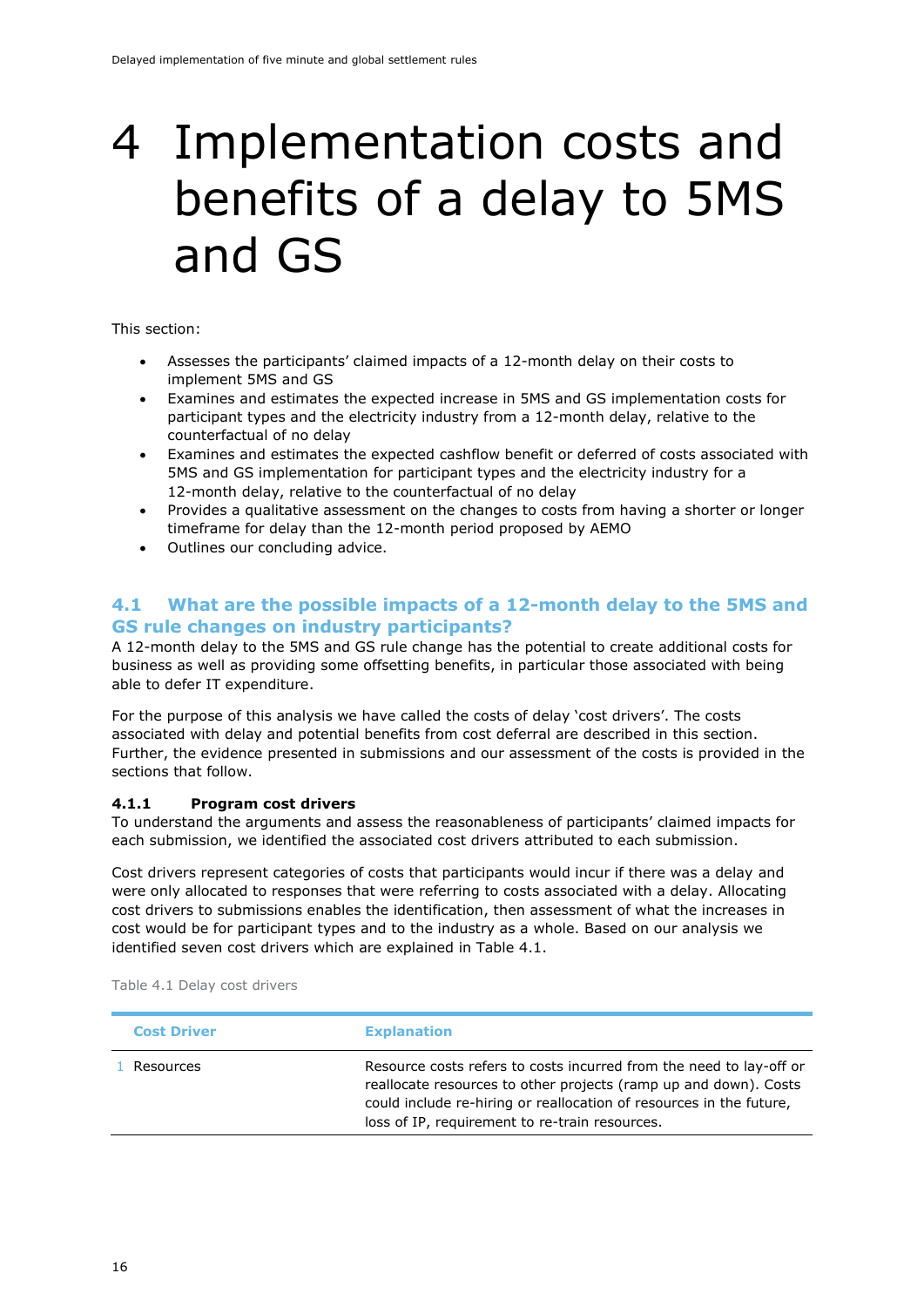| <b>Cost Driver</b>              | <b>Explanation</b>                                                                                                                                                                                                                                                                                                                    |
|---------------------------------|---------------------------------------------------------------------------------------------------------------------------------------------------------------------------------------------------------------------------------------------------------------------------------------------------------------------------------------|
| IT Infrastructure & Maintenance | IT Infrastructure & Maintenance costs refer to the additional<br>technology costs associated with maintaining IT components to<br>enable both 30 minute settlement and 5MS/GS. Costs could<br>include the need to store increased volumes of data and<br>maintaining multiple technology environments.                                |
| 3 IT Systems Change             | IT Systems Change costs refer to additional costs associated with<br>systems and software design and delivery changes that may need<br>to be made due to a delay.                                                                                                                                                                     |
|                                 | Market Testing & Implementation Market Testing & Implementation refers to additional costs<br>associated with market testing and trial durations and business-<br>to-business data flow testing over a longer period of time in<br>addition to other projects that have a dependency on 5MS and GS<br>implementation to be completed. |
| 5 Regulatory Risks & Costs      | Regulatory Risks & Costs refers to additional costs associated with<br>updating and meeting regulatory and compliance agreements.                                                                                                                                                                                                     |
| 6 Reduced Investments           | Reduced Investments costs refers to reduction in demand for<br>investments in new energy technologies and DER associated<br>projects.                                                                                                                                                                                                 |
| Contract & Commercial           | Contract & Commercial costs refers to additional costs associated<br>with the changing or cancellation of vendor contracts. In some<br>instances, this may include new contracts.                                                                                                                                                     |

The rest of this section summarises the information and views provided in submissions to the AEMC in relation to cost drivers.

#### <span id="page-20-0"></span>**4.1.2 Resources**

Participants generally agreed that a delay would allow reprioritisation of resources to their COVID-19 response, focusing on improving work-from-home arrangements and strategy through the economic downturn, with some 5MS and GS project and IT teams already deployed to help other parts of the business.<sup>13</sup> Some participants felt that focusing their resources to critical business processes during COVID-19 would provide more value to customers during this period than the transition to 5MS and GS would.

There were also participants who expressed support for a delay period shorter than 12-months. For example, Jemena suggested a 6-month delay instead of a 12-month one, stating that a 12-month delay would impact current staffing, vendor deliverables and commercial agreements in place.<sup>14</sup> Jemena felt that a 12-month delay to 5MS and GS would defer the costs they would incur in 2020 to 2021, add ramping down and ramping up costs in 2021 and possibly additional vendor support costs for a longer duration of the 5MS program.<sup>15</sup>

<sup>13</sup> Ausnet Services, *Submission to the National Electricity Amendment (Delayed Implementation of Five Minute and Global Settlement) Rule 2020 Consultation Paper*, June 2020, pp. 1, 6; Mondo, *Submission to the National Electricity Amendment (Delayed Implementation of Five Minute and Global Settlement) Rule 2020 Consultation Paper*, June 2020, pp. 3-4; CitiPower, Powercor and United Energy, *Submission to the National Electricity Amendment (Delayed Implementation of Five Minute and Global Settlement) Rule 2020 Consultation Paper*, 11 June 2020, pp. 1.

<sup>14</sup> Jemena Electricity Networks, *Submission to the National Electricity Amendment (Delayed Implementation of Five Minute and Global Settlement) Rule 2020 Consultation Paper*, June 2020, pp. 1, 3.

<sup>15</sup> Jemena Electricity Networks, *Submission to the National Electricity Amendment (Delayed Implementation of Five Minute and Global Settlement) Rule 2020 Consultation Paper*, June 2020, p. 3.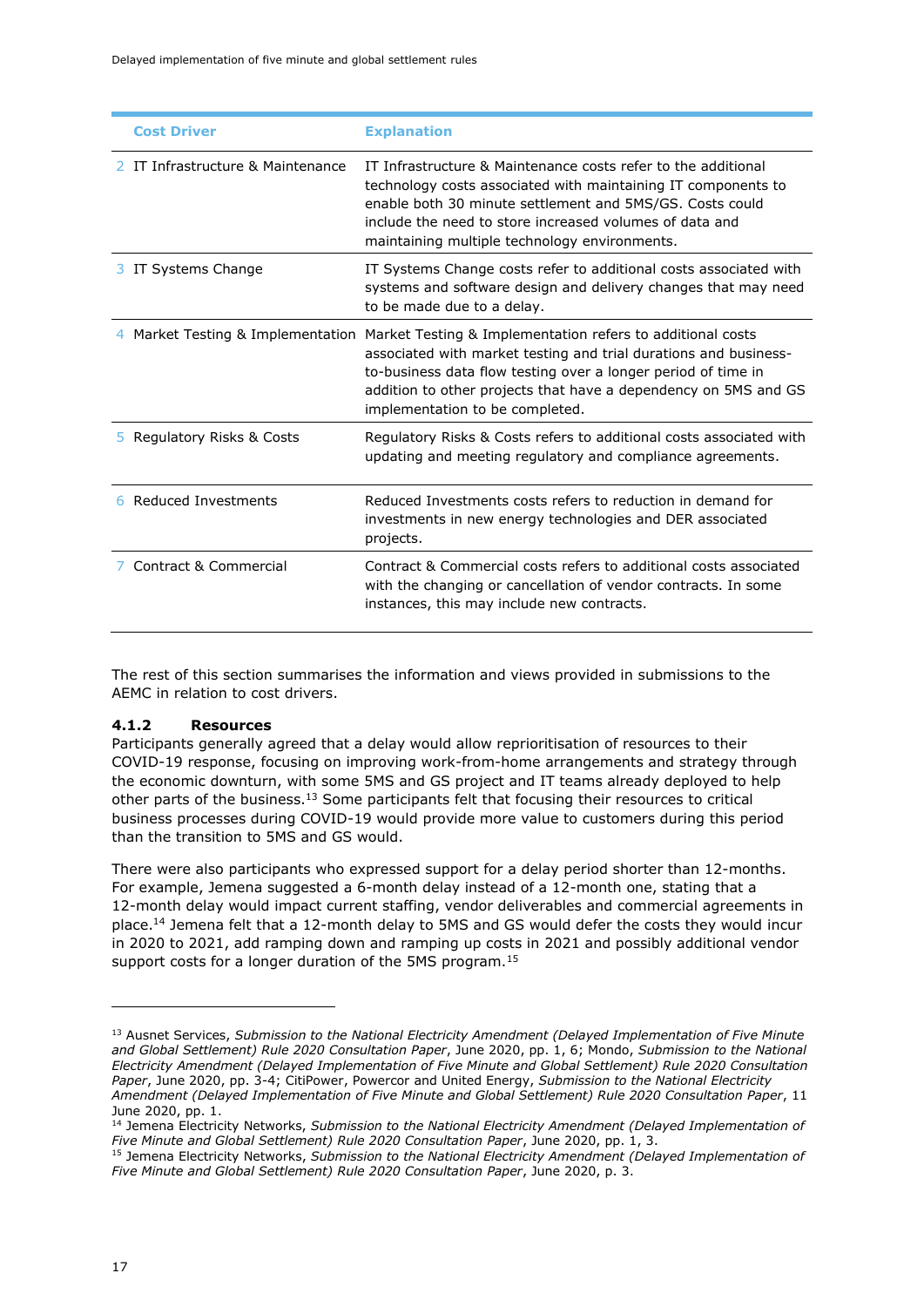However, there were several concerns expressed regarding the necessary capital expenditure funding to support a project extension from participants who had already prepared to meet the current delivery timeline. Retaining the requisite resources and products in place until the delayed deadline would likely increase costs. [Confidential].<sup>16</sup> PLUS ES indicated they were unlikely to have an ICT department on hand after 1 July 2021 when remaining tasks are business and operational.<sup>17</sup>

#### <span id="page-21-0"></span>**4.1.3 IT system changes**

The information and views presented in submissions in relation to the IT system implementation costs of a delay were split between those in favour of the delay and those against. There were consistent themes on both sides of the argument.

For those not in favour of a delay, they cited inefficiencies in the market that would ultimately increase the cost of implementation.<sup>18</sup> These businesses have already begun making changes and IT upgrades to meet the requirements of and prepare for the commencement of 5MS and GS on 1 July 2021. A 12-month delay would require participants to maintain existing and new systems (if they are implementing a new solution) to continue with the subtraction methodology,  $19$  thus changing the project scope, solution design and project duration, and increasing overall costs. The Energy and Technical Regulation Division of the Department for Energy and Mining of the South Australian Government suggested the Commission carefully consider the potential cost impacts in delaying this process and having to potentially recommence processes and procedures at a later date.<sup>20</sup>

Lastly, while some businesses expressed neutrality to the delay, they acknowledged that a delay would cause additional implementation costs on their businesses. TasNetworks stated the consequence of a delay in AEMO implementing its internal IT system changes would be additional and unnecessary IT system expenditure that would need to be added to its program.<sup>21</sup> AEMO, who was indifferent to the delay, stated that the reallocations solution has already gone live and that a delay would require changes to the system commencement date. AEMO characterised these costs as 'limited'.<sup>22</sup> AEMO also stated that if there was a delay to the Rules, then it was preparing for a two-speed industry implementation incurring an incremental cost to operate in this way.<sup>23</sup>

#### <span id="page-21-1"></span>**4.1.4 Other costs and risks**

The delay to the implementation of 5MS and GS changes would prolong the transition for businesses and extend corporate overhead costs attributable to 5MS and GS changes, increasing overall costs. While some industry participants raised this issue in interviews, no specific cost estimates were provided.

The delay to the rule change could lead to challenges for contracting for services as the implementation re-starts. The delay to the rule change could cause a bottleneck in the demand for outsourced IT services, increasing risks to accessing specialist resources on time. The delay could

<sup>20</sup> Energy and Technical Regulation Division of the Department of Energy and Mining for Government of South Australia, *Submission to the National Electricity Amendment (Delayed Implementation of Five Minute and Global Settlement) Rule 2020 Consultation Paper*, 5 June 2020, p. 1.

<sup>16</sup> Energy Queensland, *Submission to the National Electricity Amendment (Delayed Implementation of Five Minute and Global Settlement) Rule 2020 Consultation Paper*, 11 June 2020.

<sup>17</sup> PLUS ES, *Submission to the National Electricity Amendment (Delayed Implementation of Five Minute and Global Settlement) Rule 2020 Consultation Paper*, June 2020, p. 3.

<sup>18</sup> Tesla, *Submission to the National Electricity Amendment (Delayed Implementation of Five Minute and Global Settlement) Rule 2020 Consultation Paper*, June 2020; AGL, *Submission to the National Electricity Amendment (Delayed Implementation of Five Minute and Global Settlement) Rule 2020 Consultation Paper*, 14 June 2020, p. 3.

<sup>19</sup> Energy Queensland, *Submission to the National Electricity Amendment (Delayed Implementation of Five Minute and Global Settlement) Rule 2020 Consultation Paper*, 11 June 2020, p. 7.

<sup>21</sup> TasNetworks, *Submission to the National Electricity Amendment (Delayed Implementation of Five Minute and Global Settlement) Rule 2020 Consultation Paper (Cover Letter)*, 11 June 2020, p. 1.

<sup>22</sup> Australian Energy Market Operator (AEMO), *Submission to the National Electricity Amendment (Delayed Implementation of Five Minute and Global Settlement) Rule 2020 Consultation Paper*, 11 June 2020, p. 3. <sup>23</sup> Australian Energy Market Operator (AEMO), *Submission to the National Electricity Amendment (Delayed Implementation of Five Minute and Global Settlement) Rule 2020 Consultation Paper*, 11 June 2020, p. 5.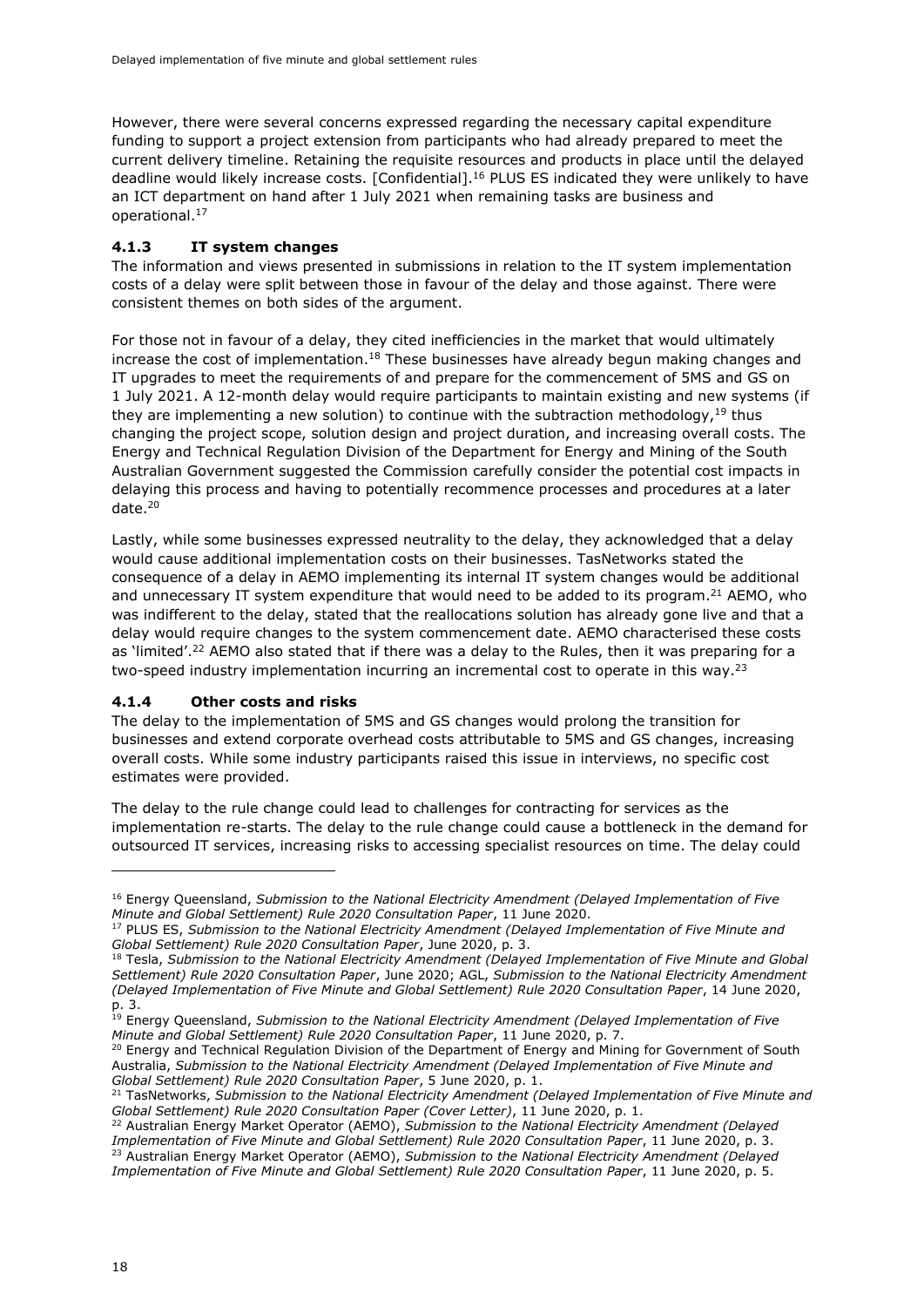also increase costs of supply of services and create greater revenue challenges for IT suppliers, which may increase the risk of suppliers exiting the market and reducing competition in the future. Industry participant submissions did not identify this potential risk to capacity for specialist services and the potential cost driver as a concern, so it is not likely to be significant or widespread.

AFMA noted that a delay may mitigate additional risks for smaller retailers who would have to absorb material IT costs at a time of revenue pressure associated with an economic downturn.<sup>24</sup>

#### <span id="page-22-0"></span>**4.2 Cost of a 12-month delay**

#### <span id="page-22-1"></span>**4.2.1 Analysis of the cost of a 12-month delay based on submissions**

The purpose of this section is to analyse the costs and drivers of costs identified within the submissions to ascertain:

- 1. What are costs of delay to 5MS and GS programs based on participant type and/or size?
- 2. What are the primary cost drivers that will impact participants and does this differ in regard to participant type and size?

Of the 48 submissions received, only 16 explained what costs would be incurred from a delay, and only 9 of the 16 provided forecast actual costs for a delay. A summary of the reported costs of delay to participants and associated cost drivers based on submissions is in [Table 4.2.](#page-23-0)

<sup>24</sup> AFMA, *Submission to the National Electricity Amendment (Delayed Implementation of Five Minute and Global Settlement) Rule 2020 Consultation Paper*, 11 June 2020, p. 2.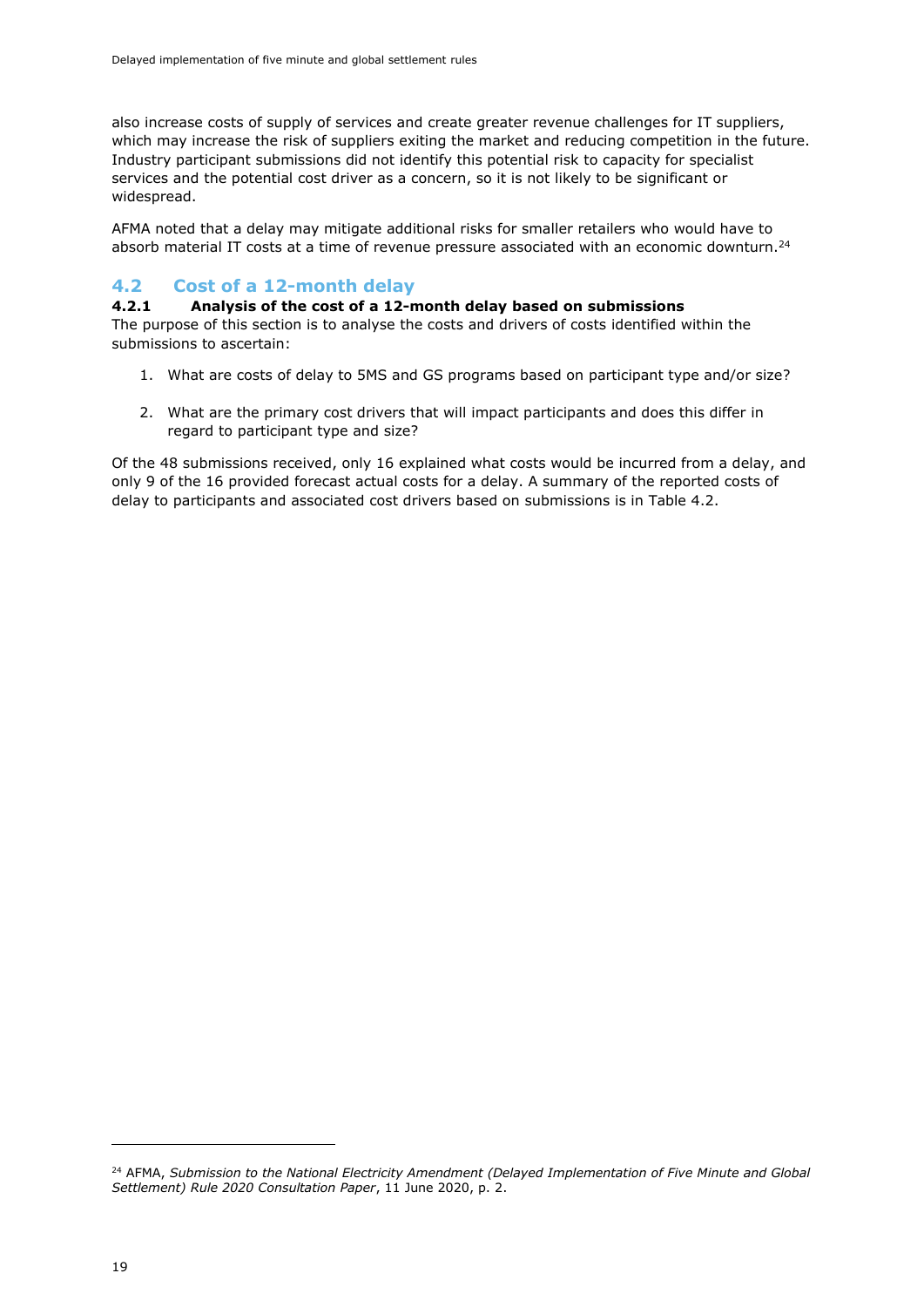Table 4.2 Costs of Delay to Participant and Associated Cost Drivers

<span id="page-23-0"></span>

| <b>Business</b><br>name | Participant<br>size | Cost of Delay<br>(SM) | <b>Resources</b> | $IT$ Infra $\overline{8}$<br>Maintenance | IT Systems<br>Change | <b>Market Testing</b><br>&<br>Implementation | Regulatory<br>Risks &<br>Costs | Reduced<br>Investments | Contract &<br>Commercial |   |
|-------------------------|---------------------|-----------------------|------------------|------------------------------------------|----------------------|----------------------------------------------|--------------------------------|------------------------|--------------------------|---|
| AEMO                    | Large               | \$5-7M                | ✓                | $\checkmark$                             | $\checkmark$         | ✓                                            | ✓                              |                        | $\Box$                   | 5 |
| AGL                     | Large               | [confidential]        | $\checkmark$     | $\checkmark$                             | $\Box$               | ✓                                            | $\Box$                         | $\Box$                 | $\checkmark$             | 4 |
| Ergon Energy<br>Retail  | Medium              | [confidential]        | ✓                | $\Box$                                   | $\checkmark$         | $\checkmark$                                 | $\Box$                         | $\Box$                 | ✓                        | 4 |
| Energex                 | Medium              | [confidential]        | $\checkmark$     |                                          |                      | ✓                                            | $\Box$                         | $\Box$                 | ✓                        | 3 |
| Energy<br>Australia     | Large               | [confidential]        | ◡                | $\Box$                                   | $\checkmark$         | $\checkmark$                                 | $\Box$                         | $\Box$                 | $\Box$                   | 3 |
| EvoEnergy               | Medium              | [confidential]        | ✓                | $\Box$                                   | $\Box$               | $\checkmark$                                 | $\Box$                         | $\Box$                 | $\Box$                   | 2 |
| Hansen                  | N/A                 |                       | $\checkmark$     |                                          | $\checkmark$         | $\Box$                                       | $\Box$                         | $\Box$                 | $\Box$                   | 2 |
| Jemena                  | <b>Medium</b>       |                       | ✓                |                                          |                      | $\Box$                                       | $\Box$                         | $\Box$                 | ✔                        | 2 |
| Vector                  | N/A                 |                       |                  |                                          | $\Box$               | $\checkmark$                                 | ✔                              | $\Box$                 | $\Box$                   | 2 |
| <b>AFMA</b>             | N/A                 |                       | $\Box$           | $\Box$                                   | $\Box$               | $\Box$                                       | $\Box$                         | $\Box$                 | ✔                        |   |
| Enel X                  | N/A                 |                       | П                | $\Box$                                   | $\Box$               | $\Box$                                       | $\Box$                         | ✔                      | $\Box$                   |   |
| Origin                  | Large               | [confidential]        |                  |                                          |                      | $\checkmark$                                 | $\Box$                         | $\Box$                 | $\Box$                   |   |
| PLUS ES                 | Small               | \$2M                  | ✓                |                                          |                      |                                              |                                |                        |                          |   |
| Stanwell                | Medium              | [confidential]        | ✓                | П                                        |                      | ✓                                            | $\Box$                         | $\Box$                 | ✔                        | 3 |
| Tango Energy            | Small               |                       | П                | $\checkmark$                             | $\Box$               | $\Box$                                       | $\Box$                         | $\Box$                 | $\Box$                   |   |
| TasNetworks             | Medium              |                       | $\Box$           |                                          | $\checkmark$         | $\Box$                                       | $\Box$                         | $\Box$                 | $\Box$                   |   |
|                         |                     |                       |                  | $\Box$                                   | $\Box$               | $\Box$                                       | $\Box$                         | $\Box$                 | $\Box$                   |   |
|                         |                     |                       | 10               | 3                                        | 5                    | 9                                            | 2                              | 1                      | 6                        |   |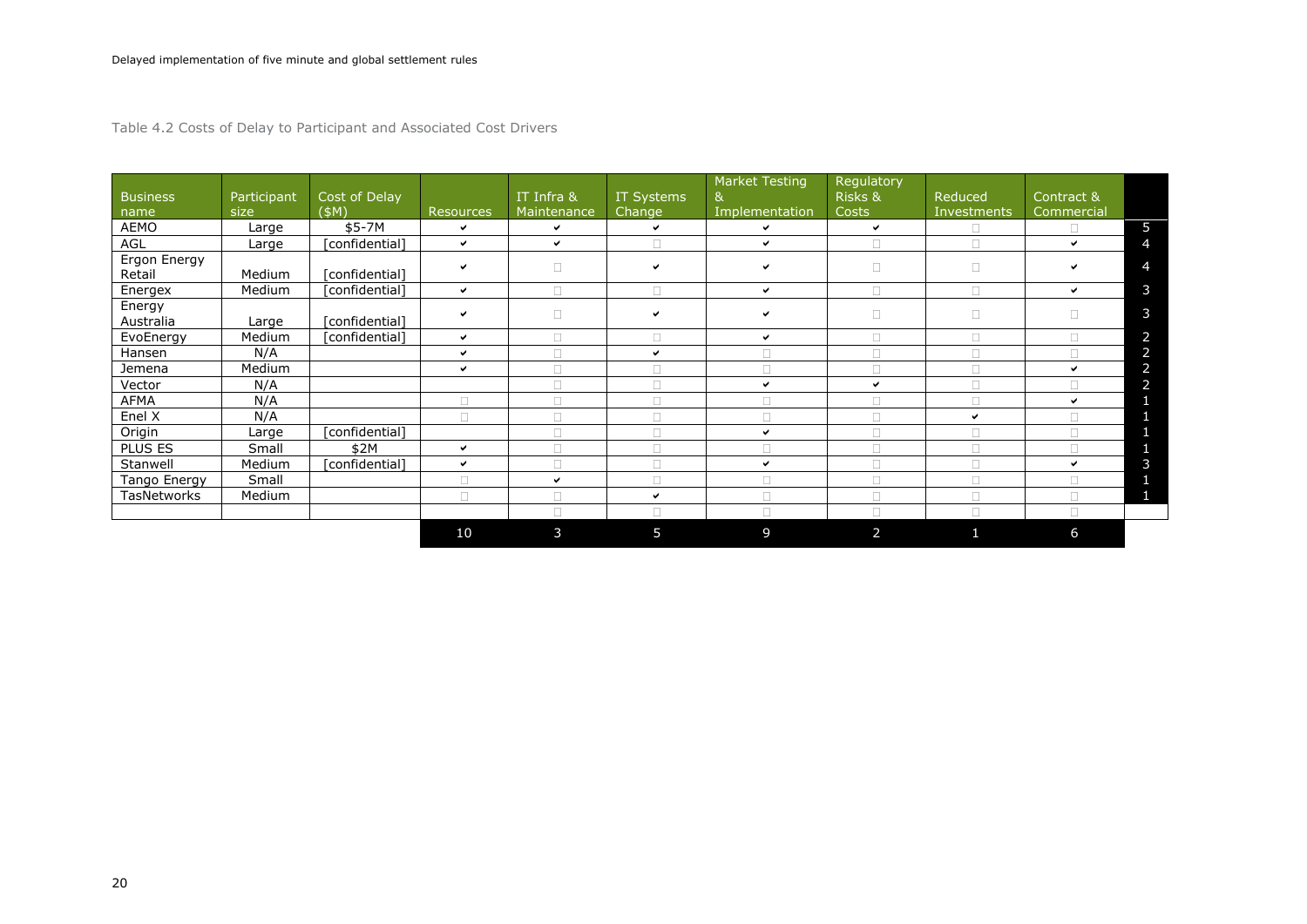<span id="page-24-0"></span>The summary of the cost drivers associated with the submissions can be seen in [Chart 4.1.](#page-24-1)

<span id="page-24-1"></span>Chart 4.1 Cost drivers by share of responses



Source: Deloitte analysis based on submissions

Across the different submissions, the most commonly reported drivers behind the cost associated with a 12-month delay were resourcing (24% of responses), market testing and implementation (24%), and IT systems changes (18%). Chart 4.2 below shows the cost drivers identified by broad energy business type. Note that for the purpose of this analysis vertically integrated retailers – i.e. those with both generation and retail businesses – have been allocated to the 'retail' business type.

We would expect **resourcing** to be a major cost driver, given that any delay in 5MS and GS would likely require participants to ramp down resourcing capacity, reallocate resourcing to other projects where appropriate and/or re-hire resources at some future point in time based on the new implementation date. Additional costs associated with the loss of corporate knowledge and re-training resources would also likely be incurred by a wide range of participants. This was highlighted across a number of submissions.

Jemena noted in its submission that while a delay would allow for the deferral of costs, this would come at a loss of key resources and additional ramping up and down staff costs.<sup>25</sup> [Confidential].

**IT system changes** were also a commonly identified cost driver, reflecting the need of many participants to undertake additional work on systems, software design and delivery as a result of the delay. Energy Queensland highlighted in its submission that a delay to 5MS and GS would require Ergon Energy Retail to build an entirely new system for its market gateway, meter data management (MDM) and settlement solution [confidential].<sup>26</sup> On a smaller scale, AEMO noted that

<sup>25</sup> Jemena Electricity Networks, *Submission to the National Electricity Amendment (Delayed Implementation of Five Minute and Global Settlement) Rule 2020 Consultation Paper*, June 2020, p. 3.

<sup>26</sup> Energy Queensland, *Confidential Submission to the National Electricity Amendment (Delayed Implementation of Five Minute and Global Settlement) Rule 2020 Consultation Paper*, 11 June 2020, p. 7.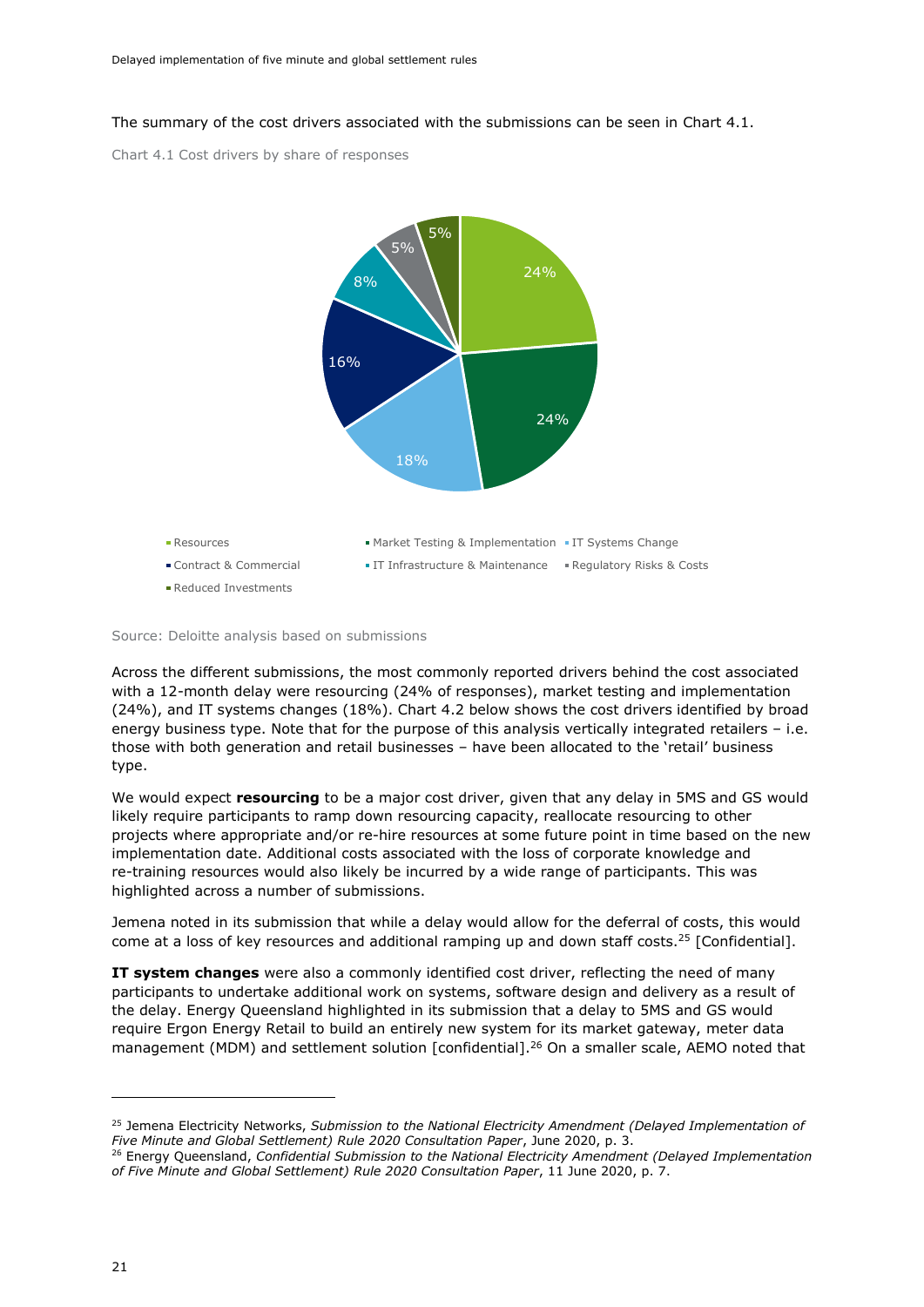it would incur some costs to update IT systems to reflect the proposed new 5MS commencement date.<sup>27</sup>

Finally, it would also be expected that **IT infrastructure and maintenance** would be another significant cost driver, particularly for any participants likely to continue with 5MS and GS regardless of the delay. Such participants would not only face higher data storage and IT maintenance costs from operating 30MS, 5MS and GS, but would also see these costs prolonged for the entire duration of any proposed delay in 5MS and GS. This was highlighted across various submissions.<sup>28</sup>,<sup>29</sup>

<span id="page-25-0"></span>



Note: Retail in the chart includes those vertically integrated retailers – i.e. those with generation and retail businesses.

Looking across the different participant types (Chart 4.2), retailers (which includes vertically integrated businesses) were most concerned about the additional costs of resourcing and market testing and implementation associated with a 12-month delay. Networks were primarily concerned about additional resourcing costs, and then, market testing and implementation and contract and commercial costs. Generators, in contrast, were not so concerned with resourcing costs, as they were with costs in IT systems change, market testing and implementation and contract and commercial costs.

Outside of direct market participants, IT systems change and resourcing costs continued to be a concern for IT suppliers, metering providers and the AEMO alike.

<sup>27</sup> Australian Energy Market Operator (AEMO), *Submission to the National Electricity Amendment (Delayed Implementation of Five Minute and Global Settlement) Rule 2020 Consultation Paper*, 11 June 2020, p. 3. <sup>28</sup> AGL, *Submission to the National Electricity Amendment (Delayed Implementation of Five Minute and Global Settlement) Rule 2020 Consultation Paper*, 14 June 2020, p. 3.

<sup>29</sup> EnergyAustralia, *Confidential Submission to the National Electricity Amendment (Delayed Implementation of Five Minute and Global Settlement) Rule 2020 Consultation Paper*, 11 June 2020, p. 2.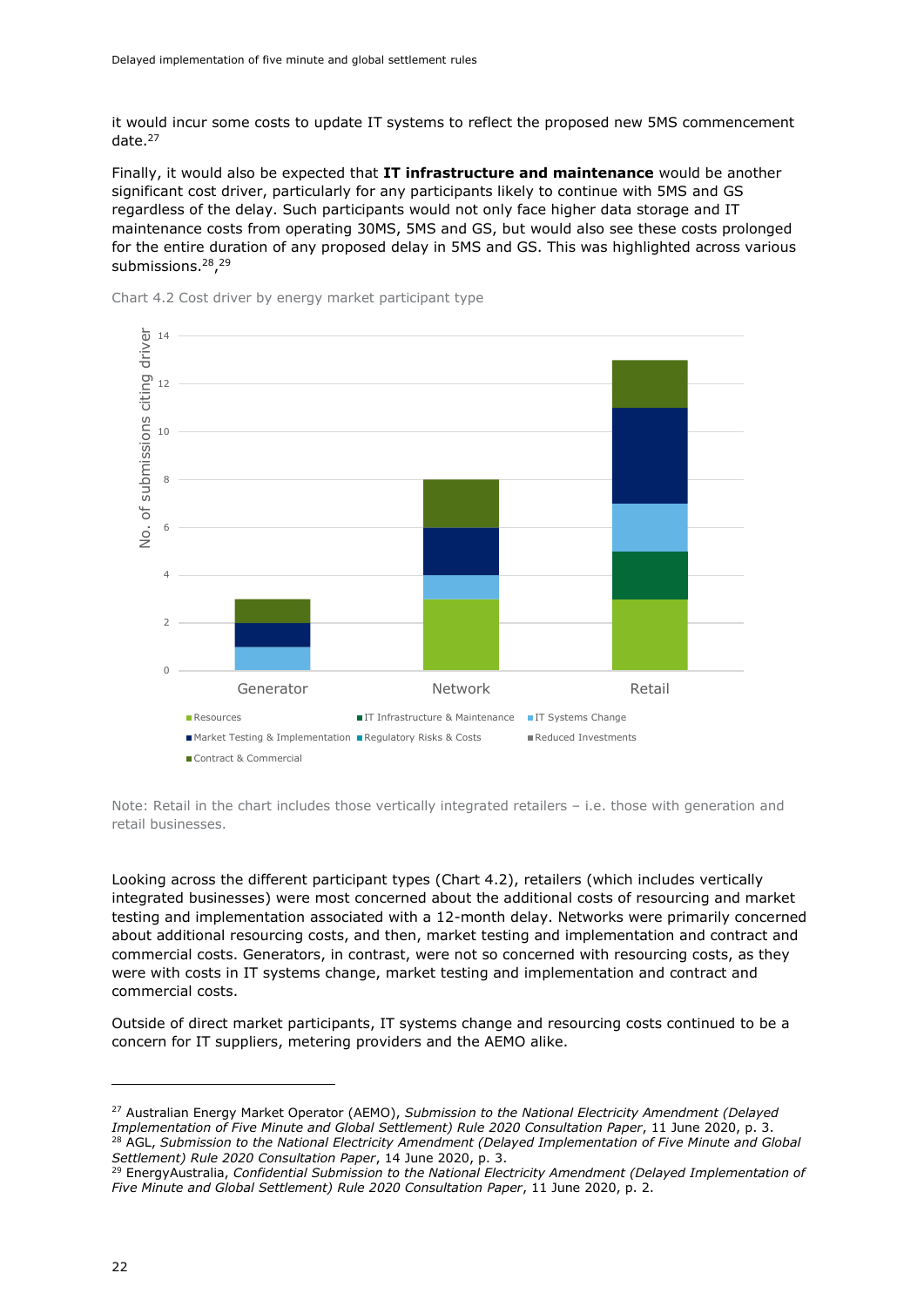<span id="page-26-1"></span>

Chart 4.3 Average number of cost drivers by participant size\*

\* Participant size is defined by the estimated level of expenditure on the program to move to 5MS and GS

Source: Deloitte analysis based on submissions

Participant size also appeared to be correlated with the average number of cost drivers claimed in a submission (see Chart 4.3). Large businesses appeared to be affected by the most cost drivers, citing about three different cost drivers on average in a submission. This was followed by medium and small businesses, which both claimed about two different cost drivers per submission. The impact of cost drivers on businesses is in line with our expectation that higher cost drivers will be incurred by those with the most advanced programs of 5MS and GS implementation, which tend to be the larger businesses.

#### <span id="page-26-0"></span>**4.2.2 Estimated industry cost of a 12-month delay**

To determine the expected change in 5MS and GS implementation costs for participant types and the electricity industry as a whole for a 12-month delay, we have first drawn on our cost baseline amount for the total 5MS and GS program cost for participant types (generator, network and retailer) and participant size (small, medium, large) (outlined in section 2.2 above). We note that the retailer category also includes vertically integrated retailers – i.e. those with generation businesses.

Drawing on both our own experience and the information provided in submissions, for the majority of participants, we believe that around a 5% cost increase to participant 5MS and GS program costs would be an accurate estimate of IT cost change. The main contributors to this increase in cost being, increased resource costs and increased time for market testing.

Based on this assumption, and our cost baseline presented in section 2.2, our estimated IT cost of delay for generators, networks and retailers is presented in [Table 4.3.](#page-27-2)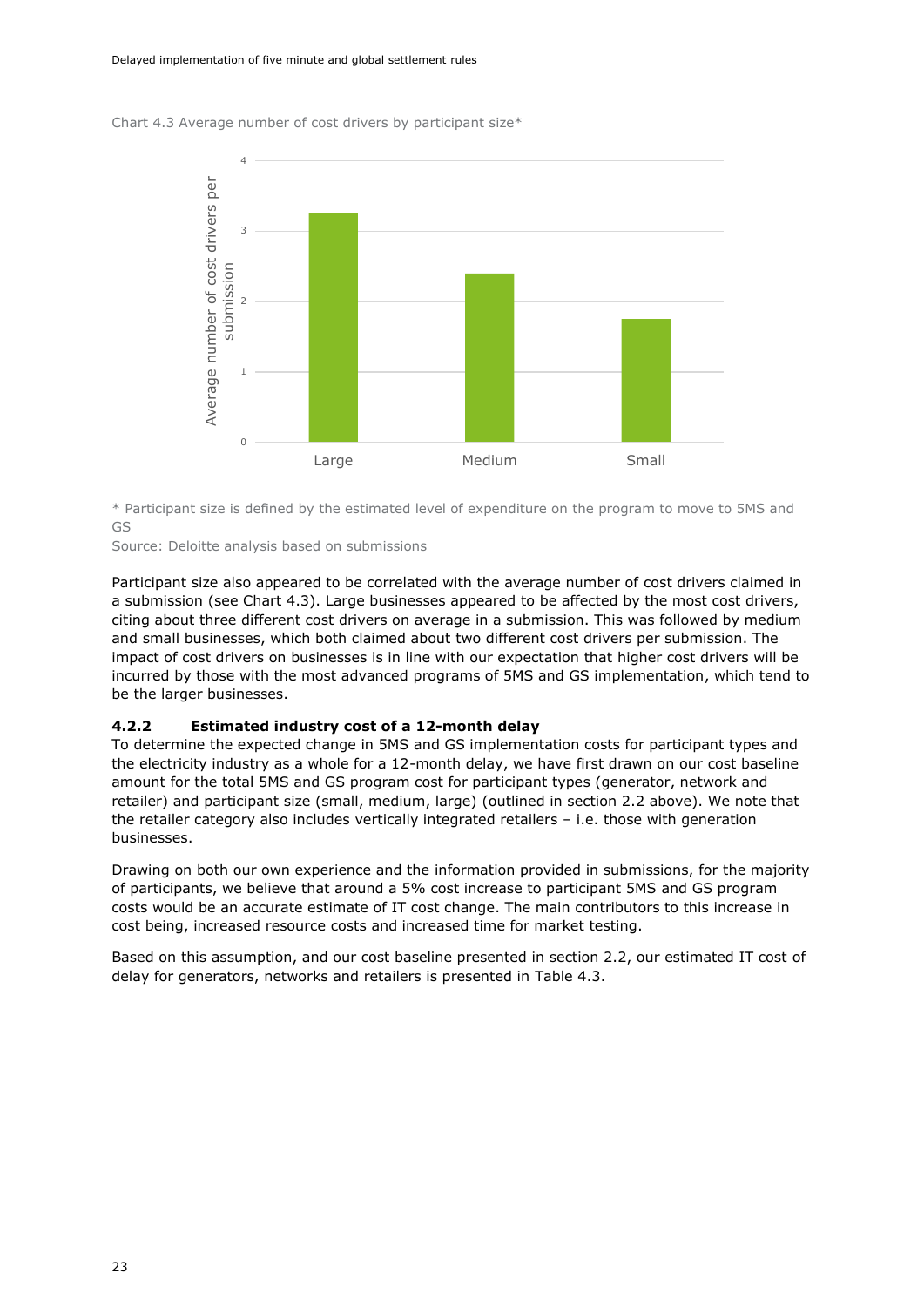<span id="page-27-2"></span>Table 4.3 Estimated industry cost associated with a delay of 5MS for 12 months (\$million) (Retailers, networks, Generators only)

| <b>Participant Size</b><br>Participant<br><b>Type</b> |                              |                          |                             |        |                           |        |
|-------------------------------------------------------|------------------------------|--------------------------|-----------------------------|--------|---------------------------|--------|
|                                                       |                              | Small (<1% Market Share) | Medium (1-10% Market Share) |        | Large (>10% Market Share) |        |
|                                                       | Low                          | High                     | Low                         | High   | Low                       | High   |
| Generator                                             | $\qquad \qquad \blacksquare$ |                          | \$0.25                      | \$1.00 | \$1.25                    | \$2.00 |
| <b>Network</b><br>(T&D)                               |                              |                          | \$0.25                      | \$1.00 | \$1.00                    | \$1.50 |
| Retailer*                                             | \$0.005                      | \$0.05                   | \$0.75                      | \$1.25 | \$1.25                    | \$2.00 |

Note: \*The retailer category as noted earlier includes vertically integrated retailers. Further, participants in the table are defined by their 'main activity'. The full classification list is presented in Appendix B below. Participant size is based on connection points, number of customers or number of generation sites for the purpose of this table.

We note that some submissions from large participants identified costs associated with a delay that exceeded the range for their participant type in our assessment above. We have reviewed program cost baseline and our estimate of delay costs, being 5% of total program baseline costs for each participant. We recognise that there may be some participants that will, for different reasons, face higher or lower costs outside these ranges, however we consider our estimated ranges to be reasonable for the purposes of this report and to estimate total industry costs.

We note that small retailers are likely to outsource their 5MS programs to IT providers. It is reasonable to assume that the costs of delay would be shared between small retailers and IT providers. Therefore, the cost impact on small retailers may in fact be lower than 5%. The table also does not include costs discussed by AEMO.

We have estimated an aggregate delay cost for generators, networks and retailers only based on a current list of market participants $30$  and our assessment of their relative size, of between \$19 million and \$41 million. While the effective cost for participants may exceed this range, this analysis is focused purely on the 5MS related costs and does not include other costs for system upgrades or improvements that are not required for 5MS and GS implementation.

We note that for all small retailers, the aggregated industry cost increase estimate range is between \$140,000 and \$1,250,000. This is the aggregated estimated cost for all small energy retail businesses operating in the NEM.

#### <span id="page-27-0"></span>**4.3 Benefits of a 12-month delay**

#### <span id="page-27-1"></span>**4.3.1 Cashflow benefit from delaying costs**

As described earlier in Section [3.2,](#page-16-0) one of the reported impacts of COVID-19 has been an adverse change to cash flows for participants and broader industry. With the cash flow pressures caused by COVID-19, a delay to the 5MS and GS rule changes could allow for the deferral of 5MS and GS program costs, provide an immediate cash flow benefit for businesses and ensuring 5MS and GS

<sup>&</sup>lt;sup>30</sup> List of market participants and assumptions on size is provided in Appendix B.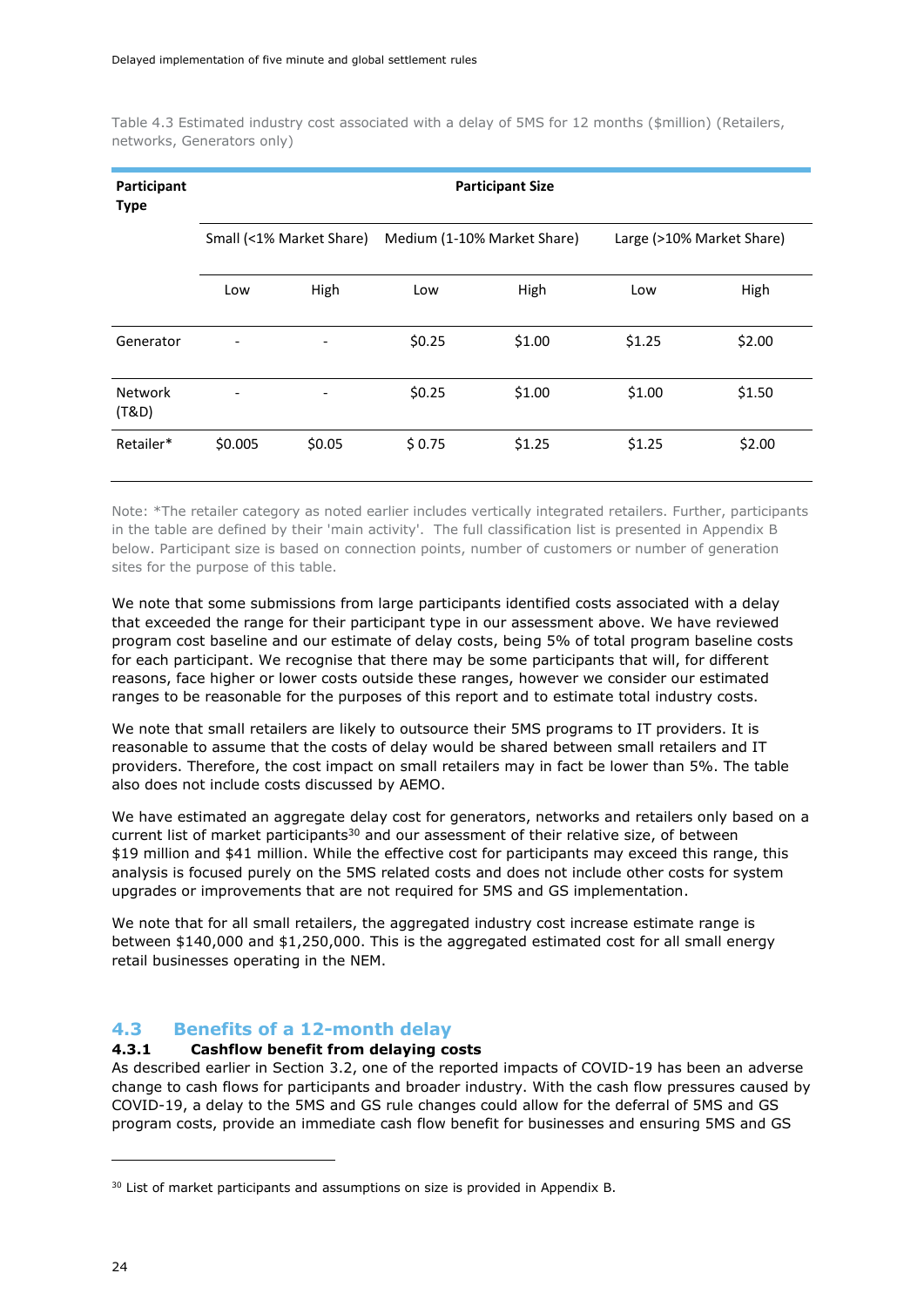program financing. Across submissions, however, there was little consensus on whether delaying the 5MS and GS rule changes would provide an immediate cash flow benefit one way or another.

For participants who have to date experienced a minimal impact on cash flows from COVID-19 (or greater ability to absorb increases in costs due to COVID-19), the delay was seen as providing a relatively minor cash flow benefit. $31$ 

TasNetworks similarly highlighted in its submission that the impacts of COVID-19 on its cash flows had no impact on its ability to deliver the 5MS and GS rule change requirements and that the proposed 5MS and GS delays presented little cash flow benefit. <sup>32</sup> This was because TasNetworks' funding, securing of project resources, and execution of vendor agreements had largely been completed prior to the COVID-19 restrictions.<sup>33</sup>

For other participants facing more severe cash flow difficulties as a result COVID-19, the delay was viewed as a welcome change, allowing for 5MS and GS costs to be deferred and providing a muchneeded financial buffer against COVID-19. Capital expenditure associated with 5MS and GS programs could be better apportioned over a longer time frame, with potential savings from cost deferral in the form of the cost of capital.

Origin Energy stated in its submission that a delay [confidential] allow it to defer capital expenditure of between, [confidential] from the 2021 financial year to the 2022 financial year.<sup>34</sup>

Arrow Energy similarly highlighted that the deferral of 5MS and GS costs from the delay would provide it with short-term cost savings, and more broadly support better pricing outcomes for consumers.<sup>35</sup>

#### <span id="page-28-0"></span>**4.3.2 Estimating the cashflow benefit of deferred costs of a 12-month delay**

To understand the potential cashflow benefit (or cost deferral benefit) associated with delaying 5MS and GS implementation by 12 months and deferring IT costs, we have developed an estimate of potential benefits for different categories of participants, based on the following assumptions (which have been informed through our review of the submissions):

- Baseline participant 5MS and GS costs, pre-COVID-19, as outlined in Section 2.2 above.
	- AEMO's 5MS and GS Market Readiness Report, 20 May 2020, which states that:
		- o Retailers and generators are the most progressed participant type:
			- 47% of retailers are between 25-49% progressed overall
			- 42% of generators are between 25-49% progressed overall
		- o A majority of organisations have secured project funding
		- Almost all participants have established project plans

Chart 4.4 below provides a summary of AEMO's assessment of readiness by participant type.

o Agreements with vendors have been finalised for 50% of participants in each category.<sup>36</sup>

<sup>31</sup> AGL, *Public submission to the National Electricity Amendment (Delayed Implementation of Five Minute and Global Settlement) Rule 2020 Consultation Paper*, 14 June 2020, p. 3.

<sup>32</sup> TasNetworks, *Submission to the National Electricity Amendment (Delayed Implementation of Five Minute and Global Settlement) Rule 2020 Consultation Paper*, 11 June 2020, p. 3.

<sup>33</sup> TasNetworks, *Submission to the National Electricity Amendment (Delayed Implementation of Five Minute and Global Settlement) Rule 2020 Consultation Paper*, 11 June 2020, p. 3.

<sup>34</sup> Origin Energy, *Confidential Submission to the National Electricity Amendment (Delayed Implementation of Five Minute and Global Settlement) Rule 2020 Consultation Paper*, 11 June 2020, p. 6.

<sup>35</sup> Arrow Energy, *Confidential Submission to the National Electricity Amendment (Delayed Implementation of Five Minute and Global Settlement) Rule 2020 Consultation Paper*, 10 June 2020, p. 4.

<sup>36</sup> AEMO, *Market Readiness Report – Round 2*, May 2020, <https://aemo.com.au/-

<sup>/</sup>media/files/electricity/nem/5ms/readiness-workstream/2020/5ms-gs-market-readiness-report-2---may-20.pdf?la=en>.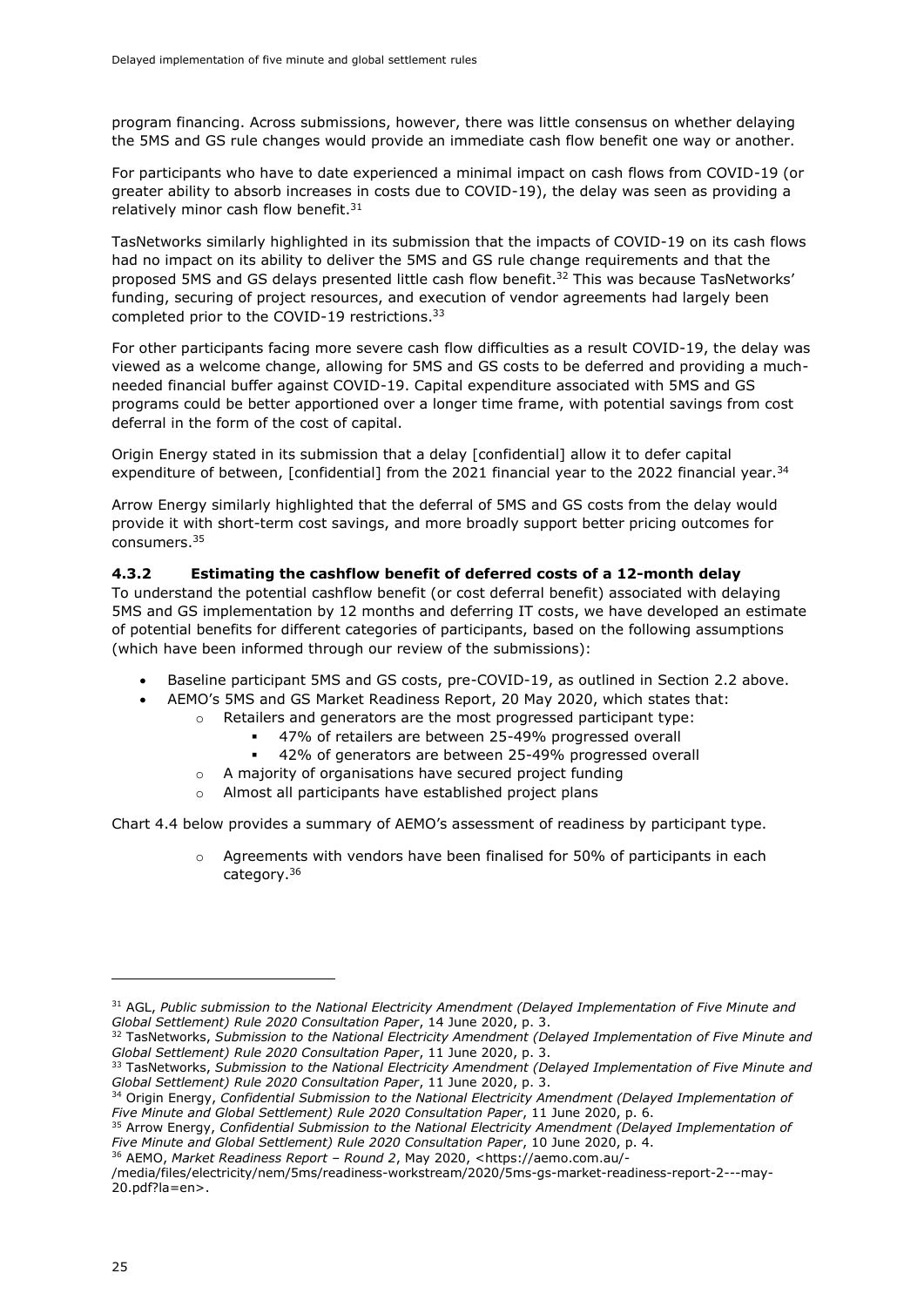<span id="page-29-0"></span>Chart 4.4 AEMO 5MS and GS Readiness assessment – 20 May 2020 (% of participants ready by level of readiness)



Note: DNSP is distribution network service provider. TNSP is transmission network service provider. MP is metering provider. MDP is meter data provider. MC is metering coordinator. Source: AEMO, 20 May 2020

We note that AEMO's assessment of overall readiness includes a range of criteria, and that the ability for participants to defer costs in the event of a rule change delay will depend upon the status of their contracts with vendors and the extent to which significant scoping and planning costs have already been incurred. Based on AEMO's findings above, information provided in submissions, and our experience in IT program implementation, we have assumed proportions of participant costs which may be able to be deferred as a result of a rule change to delay 5MS and GS by 12 months, as outlined in Table 4.4.

| <b>Participant category</b> | <b>Size</b> | Proportion of total 5MS and GS implementation<br>costs that could be deferred by 12 months |  |  |
|-----------------------------|-------------|--------------------------------------------------------------------------------------------|--|--|
| <b>Retailers</b>            | Large       | 1/3                                                                                        |  |  |
|                             | Medium      | 1/3                                                                                        |  |  |
|                             | Small       | 2/3                                                                                        |  |  |
| Generators                  | Large       | 1/3                                                                                        |  |  |
|                             | Medium      | 2/3                                                                                        |  |  |
| DNSPs/TNSPs                 | Large       | 1/2                                                                                        |  |  |
|                             | Medium      | 1/2                                                                                        |  |  |

<span id="page-29-1"></span>Table 4.4 Cost deferral benefit assumptions by participant type

Source: Deloitte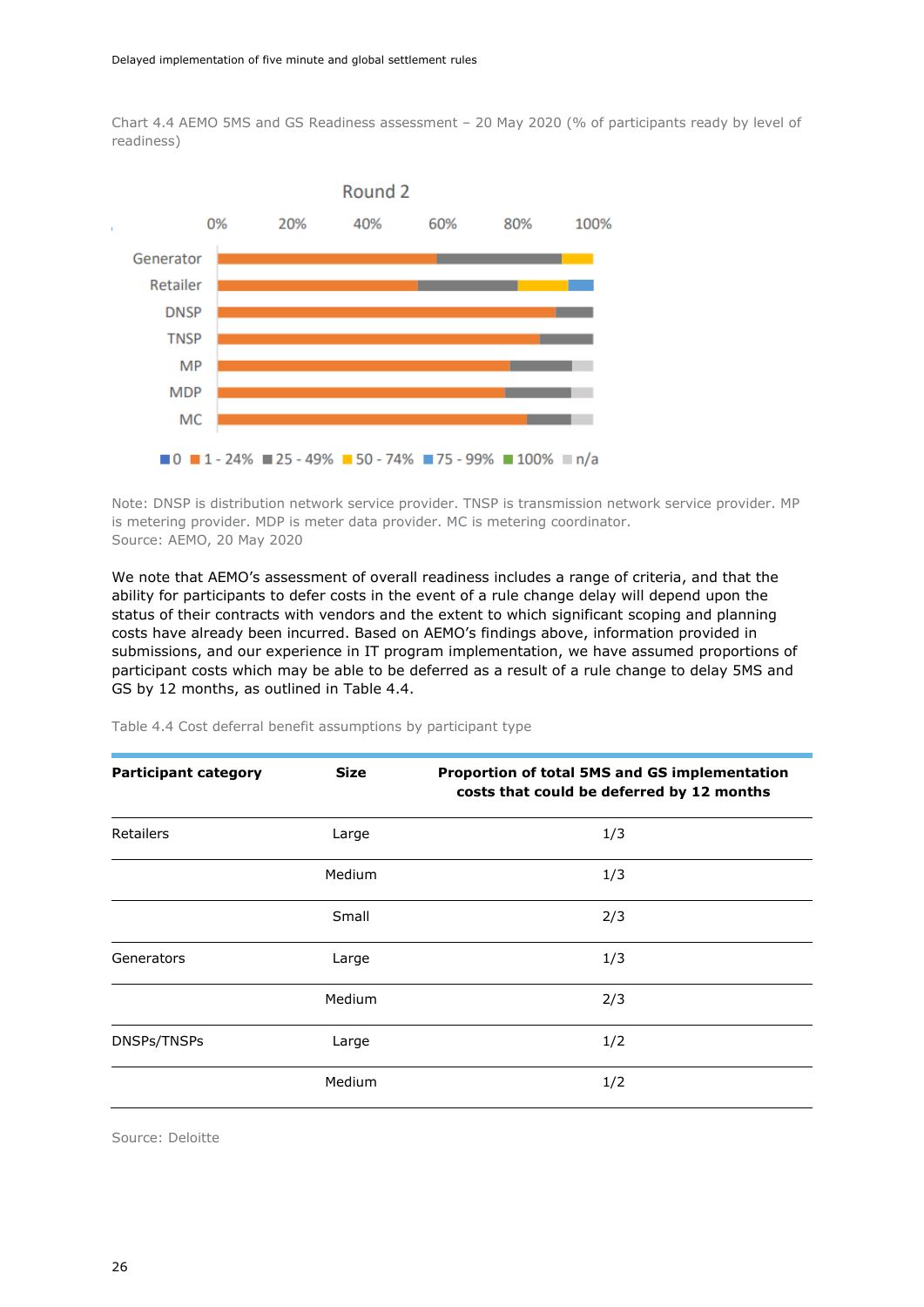Our assumptions are:

- Large and medium retailers and large generators are relatively well progressed in their 5MS and GS programs, and therefore have already incurred around 2/3 of their total program costs. The benefit for these participants is the deferral of the remaining 1/3 of program costs by 12 months.
- Small retailers and medium sized generators are relatively less progressed in their 5MS and GS implementations, and have incurred 1/3 of their total program costs to date. They would therefore benefit from the deferral of 2/3 of the total program costs.
- Networks have incurred around 50% of their total program costs and would benefit from the deferral of the remaining 50%.
- We have not estimated a cashflow benefit for other market participants because of the wide variety of participant types, costs and maturity levels, which makes a high-level estimate less valid. However, we make qualitative statements in this report around the potential impacts, based on information provided in submissions.
- To estimate the value of cashflow benefit from the deferral of IT costs, we have applied varying discount rates for different participants, based on industry analysis of internal discount rates<sup>37</sup>:
	- $\circ$  Network businesses the current nominal Weighted Average Cost of Capital (WACC) as determined by the AER in August 2019 (3.84%)
	- o Large retail or generation businesses 7% based on analyst reports
	- o Medium retail or generation businesses 8% based on analyst reports
	- $\circ$  Small retailers 10%.
- We have implicitly assumed that all costs are capitalised, however we note that some participants (particularly smaller retailers) are likely to outsource the majority of their 5MS programs, and the costs would therefore have been treated as operating expenditure. As a result, smaller participants may in fact benefit to a greater extent than we have estimated, as they could retain the full benefit of the lower expenditure, rather than just the financing benefit we have assumed.

| Participant<br><b>Type</b> | <b>Participant Size</b>      |                          |                             |        |                           |        |  |  |  |
|----------------------------|------------------------------|--------------------------|-----------------------------|--------|---------------------------|--------|--|--|--|
|                            |                              | Small (<1% Market Share) | Medium (1-10% Market Share) |        | Large (>10% Market Share) |        |  |  |  |
|                            | Low                          | High                     | Low                         | High   | Low                       | High   |  |  |  |
| Generator                  | $\overline{\phantom{a}}$     |                          | \$0.27                      | \$1.06 | \$0.58                    | \$0.93 |  |  |  |
| <b>Network</b><br>(T&D)    | $\qquad \qquad \blacksquare$ |                          | \$0.10                      | \$0.38 | \$0.38                    | \$0.58 |  |  |  |
| Retailer                   | \$0.006                      | \$0.07                   | \$0.40                      | \$0.67 | \$0.58                    | \$0.93 |  |  |  |

<span id="page-30-0"></span>Table 4.5 Estimated cashflow benefit associated with deferred costs due to a delay of 5MS for 12 months

<sup>37</sup> JP Morgan, *Origin Energy: Trimming Energy Markets EBITDA estimates*,

<sup>&</sup>lt;https://markets.jpmorgan.com/research/email/-o9ibtjf/o7RIRsFpGMTfnPJPzKJwRg/GPS-3364905-0>.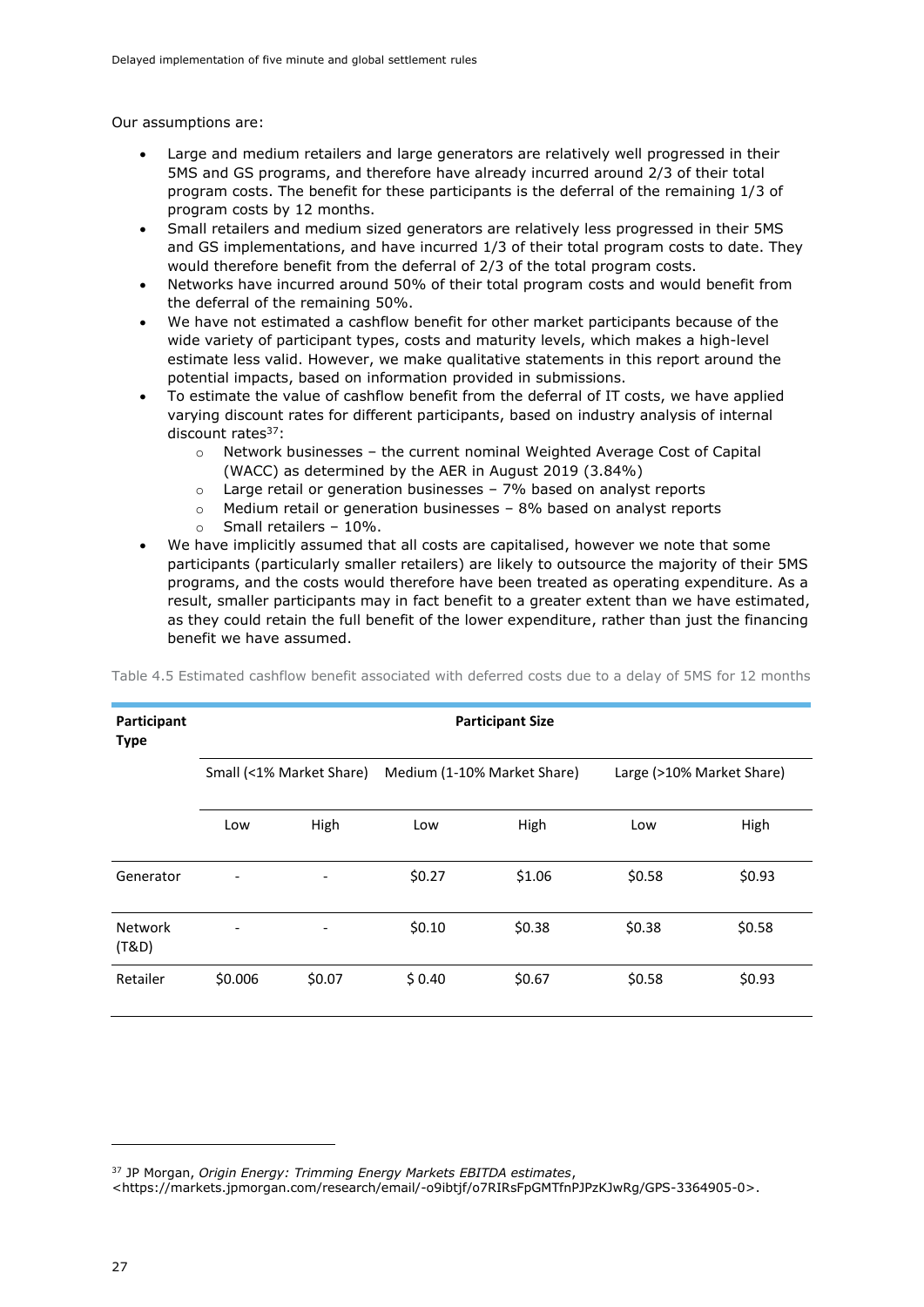Source: Deloitte

Note: Retailer includes vertically-integrated retailers – i.e. those with generation assets. Participants are also defined by 'main activity'. The full classification list is presented in Appendix B. Participant size is based on connection points, number of customers or number of generation sites for the purpose of this table.

Based on these assumptions, and the list of market participants and their sizes outlined in Appendix A, we have estimated that implementing the rule change to delay the commencement of 5MS and GS could result in deferral of expenditure that provides an aggregate industry-wide financial benefit for retailers, generators and networks of between \$10 million and \$24 million, in total.

We note that for all small retailers, the aggregate industry cashflow benefit estimated range is around \$187,000 to \$1,867,000. This is the total estimated cashflow benefit across all small retail energy businesses operating in the NEM.

#### <span id="page-31-0"></span>**4.4 Cost implications from changing the time of delay**

The delay to the implementation of 5MS and GS changes could include a range of options including a delay of 3-months, 6-months, 12-months or 18-months. Table 4.6 below provides a qualitative assessment of the likely impacts of a delay, relative to a central case of a 12-month delay. That is, the changes to the cost drivers that are likely to arise from a delay to implementing 5MS and GS, is analysed relative to a 12-month delay.

Resource costs are likely to be lower under a 12-month and 18-month delay scenario as businesses can flex specialised resources over a longer period of time. A three-month and sixmonth delay is likely to lead to higher resources costs relative to a 12-month delay, because businesses will need to keep key specialist resources on with insufficient time to stand down and re-commence a transition program of work. Specialist resources are largely procured through contractors and delaying for a short period of time will result in higher contract costs, relative to a 12-month or 18-month scenario. A 12-month to 18-month delay would allow market participants time to stand down these resources.

IT system change costs are likely to increase with the length of the delay and be highest under an 18-month delay scenario. Businesses are implementing the transition to 5MS and GS by operating dual systems, which run simultaneously in the lead up to the transition day. Under a 3-month delay scenario the length of time and cost of running dual systems is minimised. Under an 18 month scenario the costs are higher.

Those businesses that have acted in anticipation of the rule change and stood down specialised resources will need to re-onboard and re-start processes rapidly to ensure timeframes are met. While businesses that have acted to halt their programs prior to the rule change determination are outside of the scope of the assessment of costs here, a shorter delay would be most costly to such businesses and increase their risk of meeting the new timeframes. Conversely, those businesses which are continuing with their program and have invested to meet the current timeframe should not incur costs or disincentives for their advanced preparation.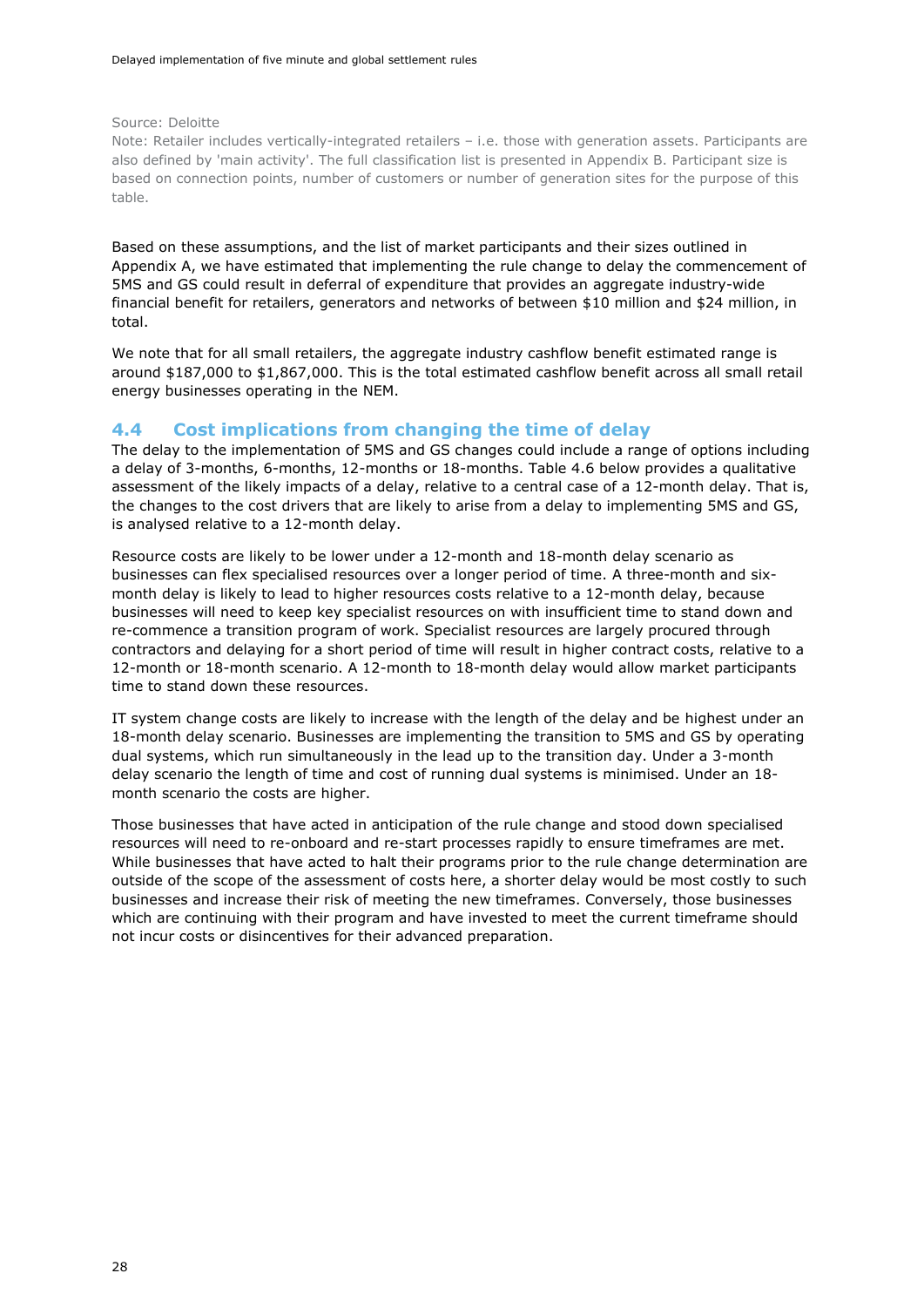<span id="page-32-1"></span>

| Table 4.6 Cost of delay by length of delay |  |  |  |  |  |
|--------------------------------------------|--|--|--|--|--|
|--------------------------------------------|--|--|--|--|--|

|                          | 3-month                                                                                                                                                                                                               | 6-month                                                                                                                | 12-month                                                                                               | 18-month                                                                                                |
|--------------------------|-----------------------------------------------------------------------------------------------------------------------------------------------------------------------------------------------------------------------|------------------------------------------------------------------------------------------------------------------------|--------------------------------------------------------------------------------------------------------|---------------------------------------------------------------------------------------------------------|
| <b>Resources</b>         | Continue with current<br>team and timeframe<br>Key resources continue<br>longer than initially<br>planned                                                                                                             | Deliver to existing<br>timeframe, or new<br>timeframe<br>Key resources<br>continue longer<br>than initially<br>planned | Stand down or<br>reallocate key<br>resources to other<br>tasks<br>Greater ability to<br>flex resources | Stand down or<br>reallocate key<br>resources to other<br>tasks<br>Greatest ability to<br>flex resources |
| IT system<br>changes     | Dual system running for<br>least amount of time                                                                                                                                                                       | Dual system<br>running for longer                                                                                      | Dual system<br>running for longer                                                                      | Dual systems<br>running the longest<br>incurring highest<br>cost                                        |
| Other costs<br>and risks | Those who stood down<br>specialised resources will<br>need to re-onboard and<br>re-start processes rapidly<br>to ensure timeframes are<br>met. Increased risk to<br>meet timeframe<br>compared to a 12-month<br>delay | Increased risk to<br>meet timeframe.                                                                                   | Very low risk to<br>meeting timeframe                                                                  | Greatest ability to<br>flex resourcing and<br>meet timeframe                                            |

#### <span id="page-32-0"></span>**4.5 Deloitte's advice on the industry cost from delay in 5MS and GS implementation**

Submissions have suggested that the increase in participant IT costs of a delay (versus no delay) is in the range of 5-10% of participants' total 5MS and GS program costs. For the majority of participants, we believe that around a 5% cost increase to participant 5MS and GS program costs would be an accurate representation of cost change, with resource costs and increased time for market testing being the main contributors to cost.

However, the percentage cost increase will be influenced by the current maturity of the participants' 5MS and GS program, recognising that participants will be at different stages in their implementation.

It is likely that the level of cost incurred from a delay will be influenced by the:

- level of technology change required (for small or large participants)
- approach taken to deliver the change (technology, people, finance and commercial)
- maturity of the change being delivered (how far progressed the program is).

Participants' approach and circumstances to implementing 5MS and GS will vary significantly. We believe that those participants who will incur the greatest cost of delay, which are material, are likely to be those who are the most prepared, mature in program delivery and have resourcing, contractual and commercial agreements tied to the current July 2021 deadline. Those participants that are less prepared, or have shorter implementation durations to be 5MS and GS compliant (for example, smaller participants or those only requiring minor changes to technology or have outsourced IT services), are likely to be less impacted by the delay and more likely to receive the financing benefit of the delay.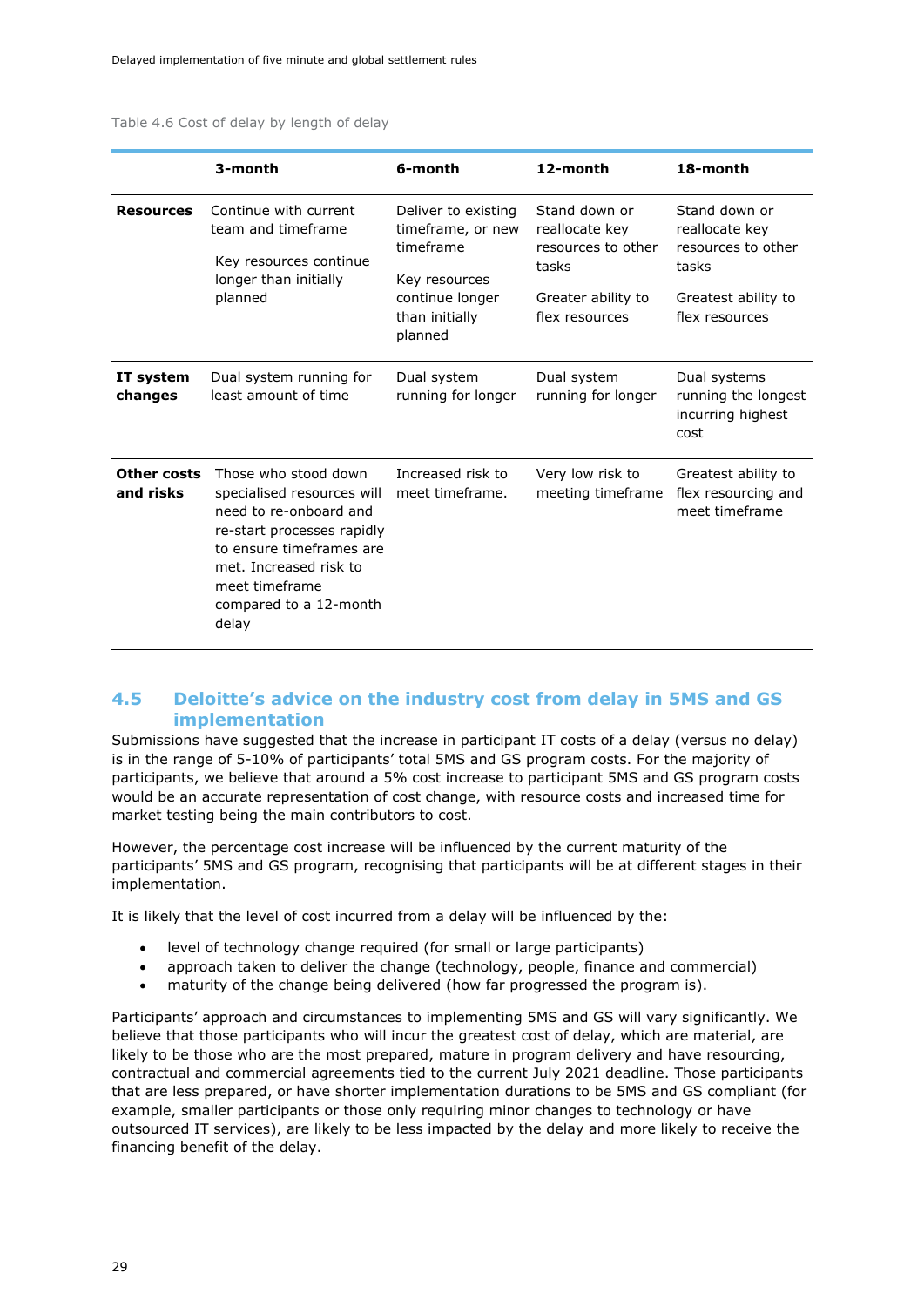The impact on smaller participants is largely unknown. However, we anticipate that for some who are already delivering 5MS and GS programs against the current July 2021 deadline, the cost could be quite large and disproportionate in comparison to larger industry participants. Based on their submission, PLUS ES are an example of a small participant that is being disproportionately affected. PLUS ES have indicated it will incur a \$2 million, which is similar to the cost of delay we have estimated for large, vertically integrated generators and retailers.

We note that small retailers are likely to outsource their 5MS programs to IT providers. It is reasonable to assume that the costs of delay would be shared between small retailers and IT providers, and therefore the cost impact of a delay on small retailers may be lower than 5%.

With some participants stating in their submissions that they intend to continue to deliver their 5MS and GS programs to the current July 2021 deadline, irrespective of a delay, they are likely to incur the greatest cost if there is a 12-month delay. However, the ability for these participants to test their IT changes earlier than their peers to ensure their solutions can receive and cater for the increased volumes and utilise the increased frequency of data may also be of benefit to them.

For the largest retailer and generator participants, a 5% increase in total costs (based on our assumed cost baseline) could be between \$1.25 million to \$2 million, and for the smaller to medium participants this could be as low as \$5,000 and as high as \$1.25 million, depending on the size of the business and program.

Based on our cost baseline presented in section 2.2, and the list of market participants and their assumed size in Appendix A, we have estimated that the aggregate industry cost for retailers, networks and generators for a 12-month delay is between \$19 million and \$41 million.

We note that for all small retailers, the aggregate industry IT cost increase estimate range is between \$140,000 and \$1,250,000.

We have also estimated the cashflow benefit from a delay in 5MS and GS costs for 12 months. Based on our assumed cost baseline, assumptions on participants' program maturity, and varying discount rates outlined in section 4.2, we estimate that the range of benefits across generators, networks and retailers is between \$10 million and \$24 million, in total.

We note that for all small retailers, the aggregate industry cashflow benefit estimated range is \$187,000 to \$1,867,000.

Although a 12-month delay may result in greater costs for market testing and implementation, many submissions also stated the benefits and need for longer testing durations than 12 months. We have assessed the likely costs of an 18-month delay and consider that there will only be a marginal change in overall costs to participants in comparison to the proposed 12-month delay.

However, if the timeframe of the delay was three or six months rather than 12 or 18 months, it could create a higher cost for participants. This is because under a three or six-month delay, participants would be more likely to retain the current specialist resources to deliver the program, whereas a 12-month or 18-month delay would allow participants to stand down those resources until required. A 12-month or 18-month delay effectively provides a smaller program cost over a longer period than a three-month to six-month delay.

While the costs of a three-month delay are likely to be smaller than that of a six-month delay, as specialist resources are kept on for a shorter period, the exception will be for those businesses that have paused their current programs in expectation of a longer delay being put in place. We have not estimated the costs or benefits of delay for such participants, but they are likely to face greater risks in achieving the timeframe for delivery for a period of delay between three to six months.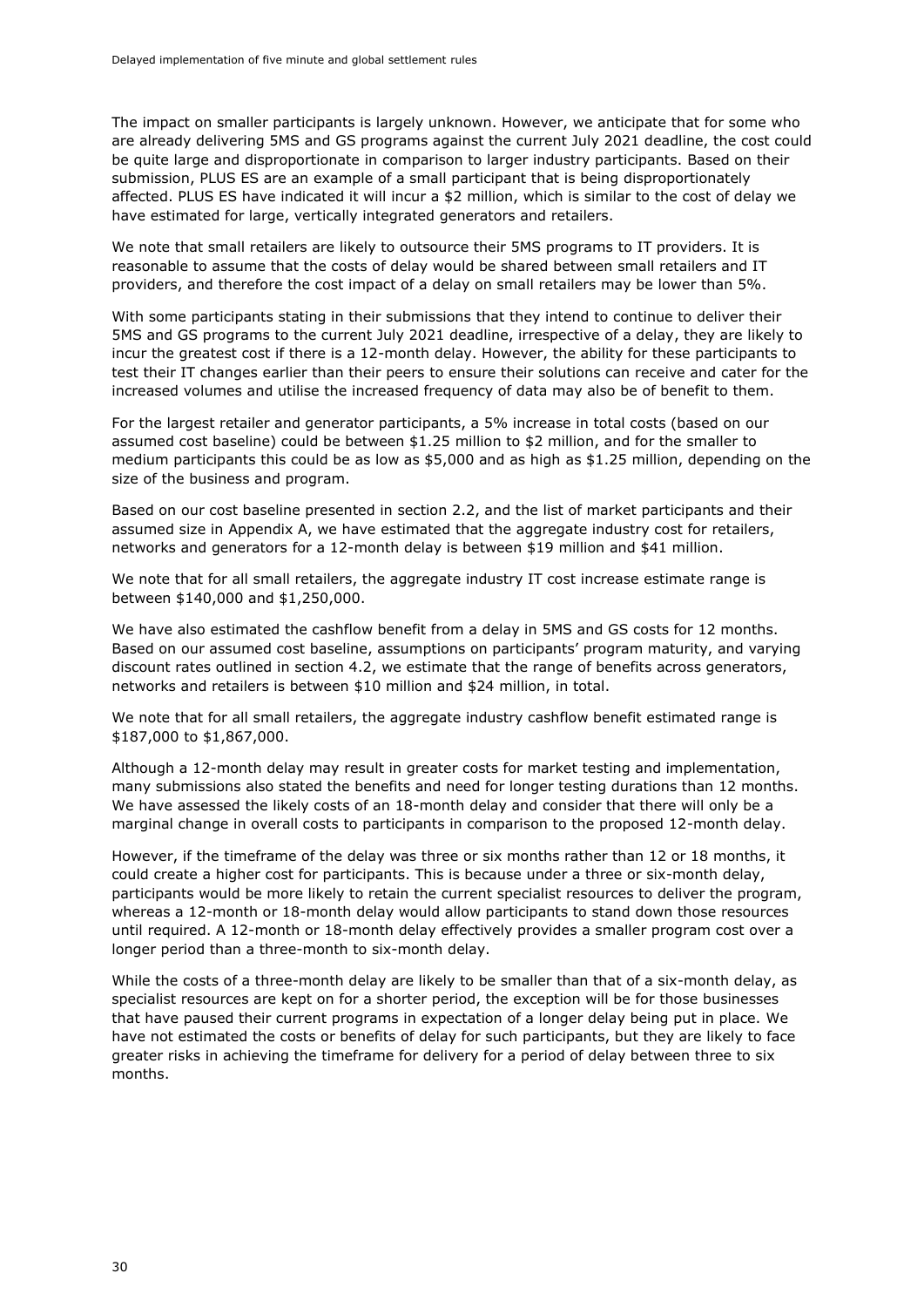### <span id="page-34-0"></span>Appendix A List of submissions

In preparing this report, Deloitte reviewed submissions to the AEMC's *National Electricity Amendment (Delayed Implementation of Five Minute and Global Settlement) Rule 2020 Consultation Paper*. We note that some participants submitted both a public and a confidential submission, while others submitted one submission and noted confidential information within it.

[Table A.1](#page-34-2) provides a list of all the submissions reviewed by Deloitte.

<span id="page-34-2"></span><span id="page-34-1"></span>Table A.1 List of submissions to the AEMC's *National Electricity Amendment (Delayed Implementation of Five Minute and Global Settlement) Rule 2020 Consultation Paper* reviewed by Deloitte

| <b>Participant name</b>               | <b>Participant type</b> | <b>Confidential</b><br>submission? |
|---------------------------------------|-------------------------|------------------------------------|
| Adam Clarke                           | Individual              |                                    |
| Adam Lippiatt                         | Individual              |                                    |
| <b>AEMO</b>                           | Market operator         |                                    |
| <b>AFMA</b>                           | Other                   |                                    |
| AGL                                   | Generator, Retailer     | ✓                                  |
| Alinta Energy                         | Generator, Retailer     |                                    |
| Arrow Energy                          | Generator               | $\checkmark$                       |
| <b>ASX</b>                            | Other                   | ✓                                  |
| Ausgrid                               | Network                 |                                    |
| <b>Ausnet Services</b>                | Network                 |                                    |
| <b>Brave Energy Systems</b>           | IT supplier             |                                    |
| <b>CEC</b>                            | Industry association    |                                    |
| CitiPower, Powercor and United Energy | Network                 |                                    |
| CS Energy                             | Generator               |                                    |
| Enel X                                | Generator               |                                    |
| Energy Queensland                     | Network, Retailer       | $\checkmark$                       |
| EnergyAustralia                       | Retail                  | ✓                                  |
| <b>ENGIE</b>                          | Generator               |                                    |
| <b>ERM Power</b>                      | Generator, Retailer     |                                    |
| <b>Essential Energy</b>               | Network                 | $\checkmark$                       |
| <b>EUAA</b>                           | Industry association    |                                    |
| EvoEnergy                             | Network                 | ✓                                  |
| Fiona Mackay                          | Individual              |                                    |
| Hansen                                | IT supplier             |                                    |
| Jemena                                | Network                 |                                    |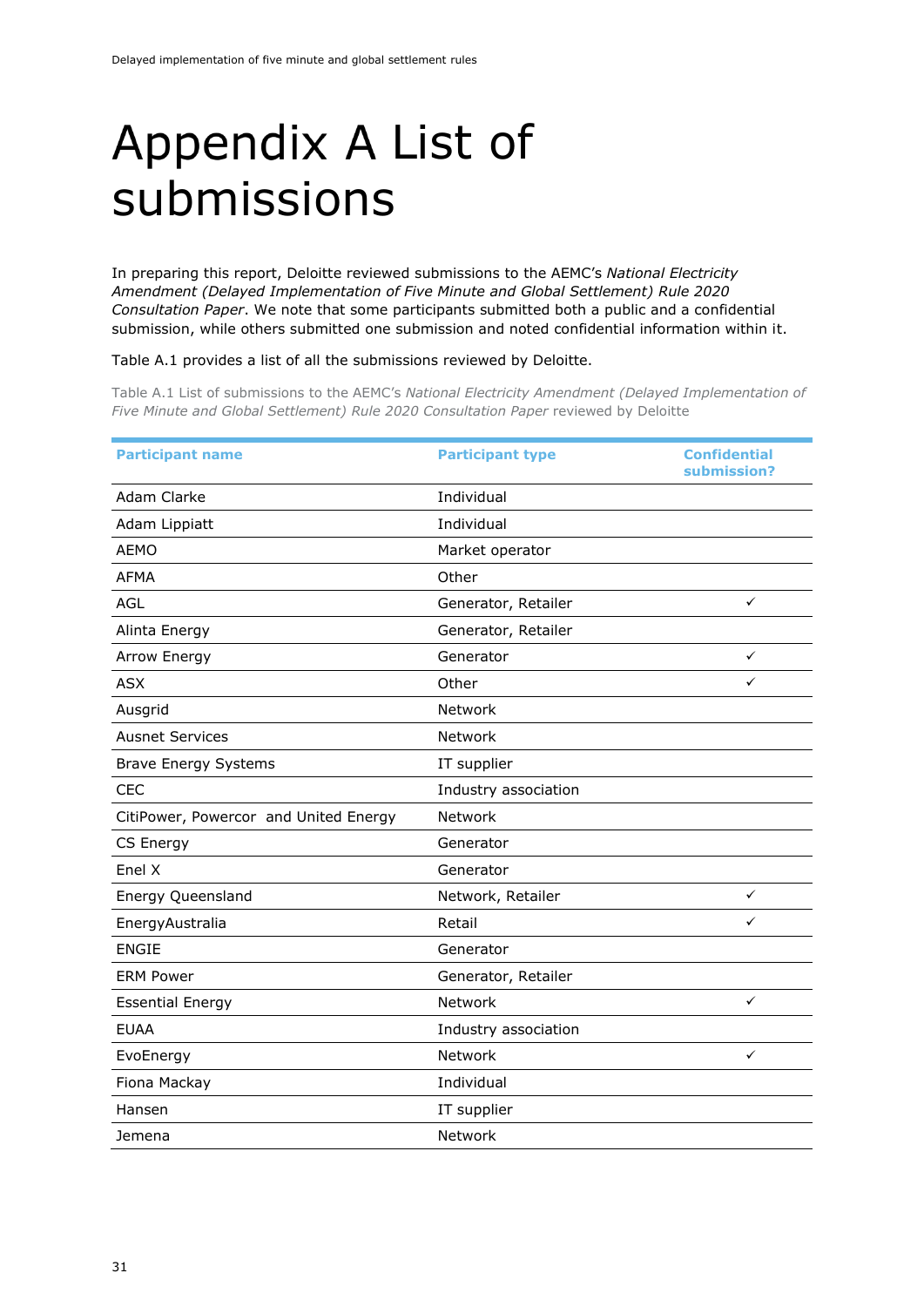<span id="page-35-0"></span>Table A.1 List of submissions to the AEMC's *National Electricity Amendment (Delayed Implementation of Five Minute and Global Settlement) Rule 2020 Consultation Paper* reviewed by Deloitte (continued)

| <b>Participant name</b>                                                                                       | <b>Participant type</b> | <b>Confidential</b><br>submission? |
|---------------------------------------------------------------------------------------------------------------|-------------------------|------------------------------------|
| Major Energy Users Inc. (MEU)                                                                                 | Industry association    |                                    |
| Mondo                                                                                                         | Retail                  |                                    |
| Ms Rachel Barley                                                                                              | Individual              |                                    |
| Origin Energy                                                                                                 | Generator, Retailer     | $\checkmark$                       |
| <b>PEM Solar</b>                                                                                              | Generator               |                                    |
| <b>PLUS ES</b>                                                                                                | Metering                |                                    |
| Red Lumo                                                                                                      | Retail                  | $\checkmark$                       |
| SA Government - The Energy and Technical<br>Regulation Division of the Department for<br><b>Energy Mining</b> | Government              |                                    |
| SA Power Networks (SAPN)                                                                                      | Network                 |                                    |
| SIMEC Energy Australia (SEA)                                                                                  | Generator               |                                    |
| Snowy Hydro                                                                                                   | Generator               |                                    |
| Stanwell                                                                                                      | Generator               | $\checkmark$                       |
| Tango Energy                                                                                                  | Retail                  | ✓                                  |
| TasNetworks                                                                                                   | <b>Network</b>          |                                    |
| Tesla                                                                                                         | Generator               | $\checkmark$                       |
| The Australia Institute                                                                                       | Government              |                                    |
| <b>Tilt Renewables</b>                                                                                        | Generator               |                                    |
| Vector                                                                                                        | Metering                |                                    |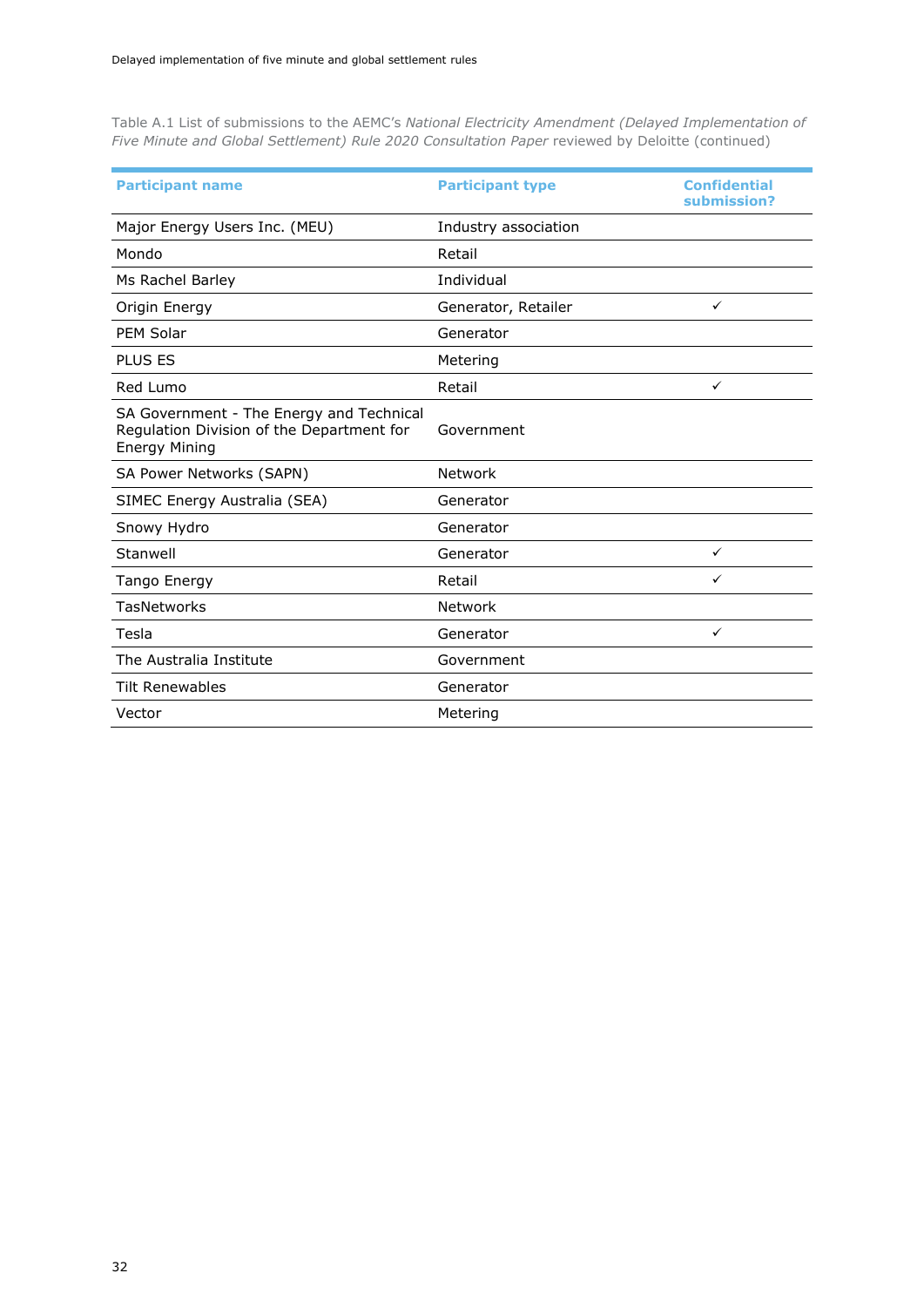### <span id="page-36-0"></span>Appendix B List of market participants

In order to estimate the total industry costs and cashflow benefits associated with a delay to the 5MS rule change, we have used the list of market participants (generators, networks and retailers) as set out in table B.1. Vertically integrated businesses which are both generators and retailers were allocated to the retailer category for the purpose of this analysis.

<span id="page-36-1"></span>Table B.1 List of generators, networks and retailers assumed in industry analysis

| <b>Participant name</b>  | <b>Participant type</b><br>assumption for cost<br>estimate | <b>Size assumed</b><br>for cost<br>estimate |
|--------------------------|------------------------------------------------------------|---------------------------------------------|
| 1st Energy               | Retailer                                                   | Small                                       |
| <b>AGL</b>               | Retailer                                                   | Large                                       |
| ActewAGL                 | Retailer                                                   | Medium                                      |
| Alinta Energy            | Retailer                                                   | Medium                                      |
| Amaysim                  | Retailer                                                   | Medium                                      |
| Arrow Energy             | Generator                                                  | Medium                                      |
| Aurora Energy            | Retailer                                                   | Medium                                      |
| Ausgrid                  | Network (T&D)                                              | Large                                       |
| <b>Ausnet Services</b>   | Network (T&D)                                              | Large                                       |
| <b>BlueNRG</b>           | Retailer                                                   | Small                                       |
| Click Energy             | Retailer                                                   | Small                                       |
| Commander Power and Gas  | Retailer                                                   | Small                                       |
| Covau                    | Retailer                                                   | Small                                       |
| CS Energy                | Generator                                                  | Medium                                      |
| Diamond Energy           | Retailer                                                   | Small                                       |
| Discover Energy          | Retailer                                                   | Small                                       |
| Dodo Power & Gas         | Retailer                                                   | Small                                       |
| Electranet               | Network (T&D)                                              | Medium                                      |
| Elysian Energy           | Retailer                                                   | Small                                       |
| <b>Endeavour Energy</b>  | Network (T&D)                                              | Medium                                      |
| <b>Energy Locals</b>     | Retailer                                                   | Small                                       |
| EnergyAustralia          | Retailer                                                   | Large                                       |
| Engie                    | Generator                                                  | Medium                                      |
| Ergon Energy and Energex | <b>Retailer and Network</b>                                | Medium                                      |
| <b>ERM Power</b>         | Retailer                                                   | Medium                                      |
| <b>Essential Energy</b>  | Network (T&D)                                              | Medium                                      |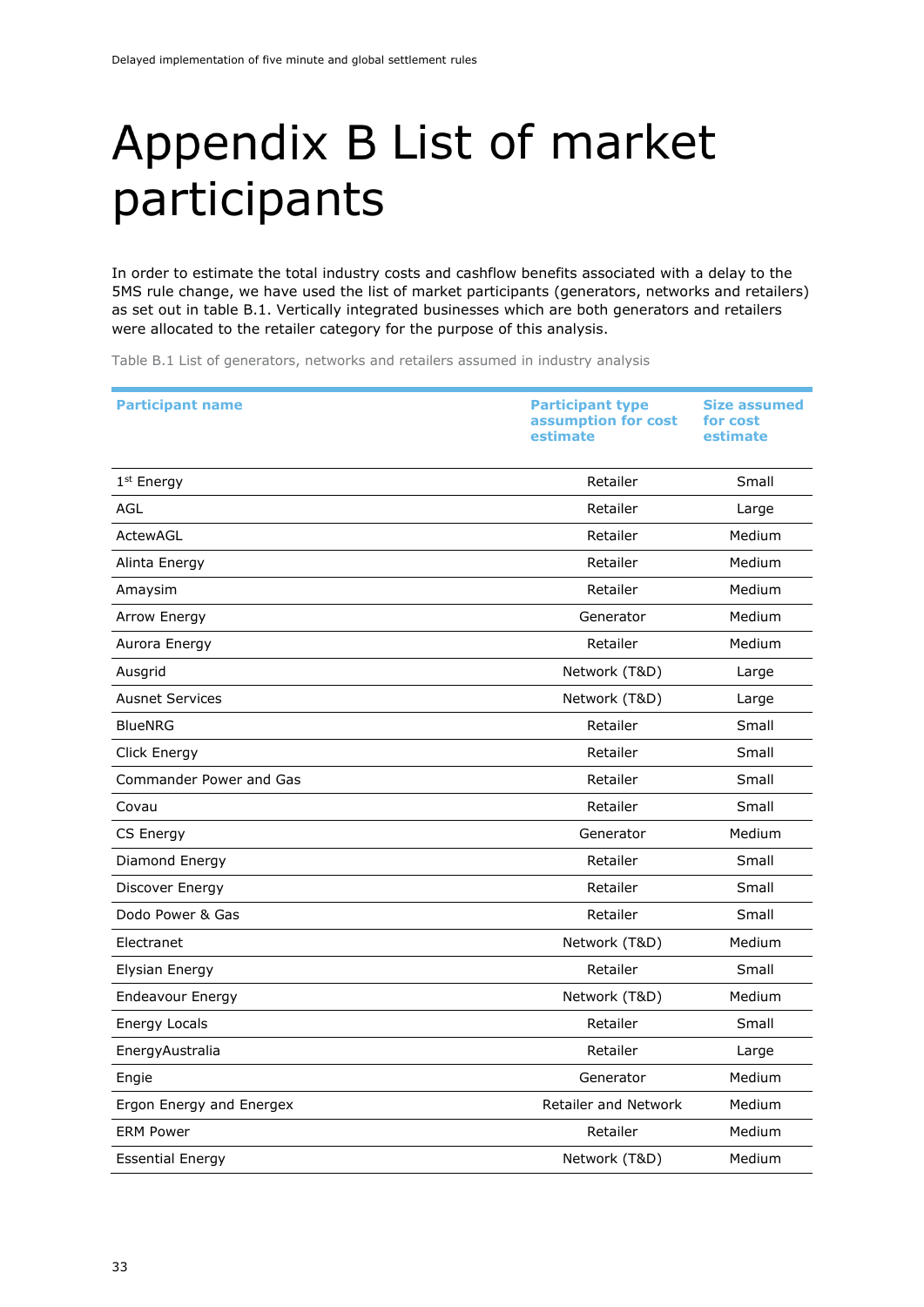| <b>Participant name</b>                 | <b>Participant type</b><br>assumption for cost<br>estimate | <b>Size assumed</b><br>for cost<br>estimate |
|-----------------------------------------|------------------------------------------------------------|---------------------------------------------|
| <b>EVO Energy</b>                       | Network (T&D)                                              | Medium                                      |
| Future X Power                          | Retailer                                                   | Small                                       |
| Globird Energy                          | Retailer                                                   | Small                                       |
| Infigen                                 | Generator                                                  | Medium                                      |
| Jemena                                  | Network (T&D)                                              | Large                                       |
| Kogan Energy                            | Retailer                                                   | Small                                       |
| Meridian Energy                         | Generator                                                  | Medium                                      |
| Mojo Power                              | Retailer                                                   | Small                                       |
| Momentum Energy                         | Retailer                                                   | Small                                       |
| Neighbourhood Energy                    | Retailer                                                   | Small                                       |
| <b>Next Business Energy</b>             | Retailer                                                   | Small                                       |
| NRG Gladstone Operating Services        | Generator                                                  | Medium                                      |
| Online Power & Gas                      | Retailer                                                   | Small                                       |
| Orgin Energy                            | Retailer                                                   | Large                                       |
| Pacific Hydro                           | Generator                                                  | Medium                                      |
| People Energy                           | Retailer                                                   | Small                                       |
| Pooled Energy                           | Retailer                                                   | Small                                       |
| Powerclub                               | Retailer                                                   | Small                                       |
| Powercor Australia (Includes Citipower) | Network (T&D)                                              | Large                                       |
| Powerdirect                             | Retailer                                                   | Small                                       |
| Powerlink Queensland                    | Network (T&D)                                              | Medium                                      |
| Powershop                               | Retailer                                                   | Small                                       |
| Qenergy                                 | Retailer                                                   | Small                                       |
| ReAMped Energy                          | Retailer                                                   | Small                                       |
| Red/Lumo Energy, Snowy Hydro            | Retailer                                                   | Medium                                      |
| <b>SA Power Networks</b>                | Network (T&D)                                              | Large                                       |
| Sanctuary Energy                        | Retailer                                                   | Small                                       |
| Simply Energy                           | Retailer                                                   | Medium                                      |
| <b>Stanwell Corporation</b>             | Generator                                                  | Medium                                      |
| Sumo                                    | Retailer                                                   | Small                                       |
| Tango                                   | Retailer                                                   | Small                                       |
| Transgrid                               | Network (T&D)                                              | Medium                                      |
| Trustpower                              | Generator                                                  | Medium                                      |
| United Energy Distribution              | Network (T&D)                                              | Medium                                      |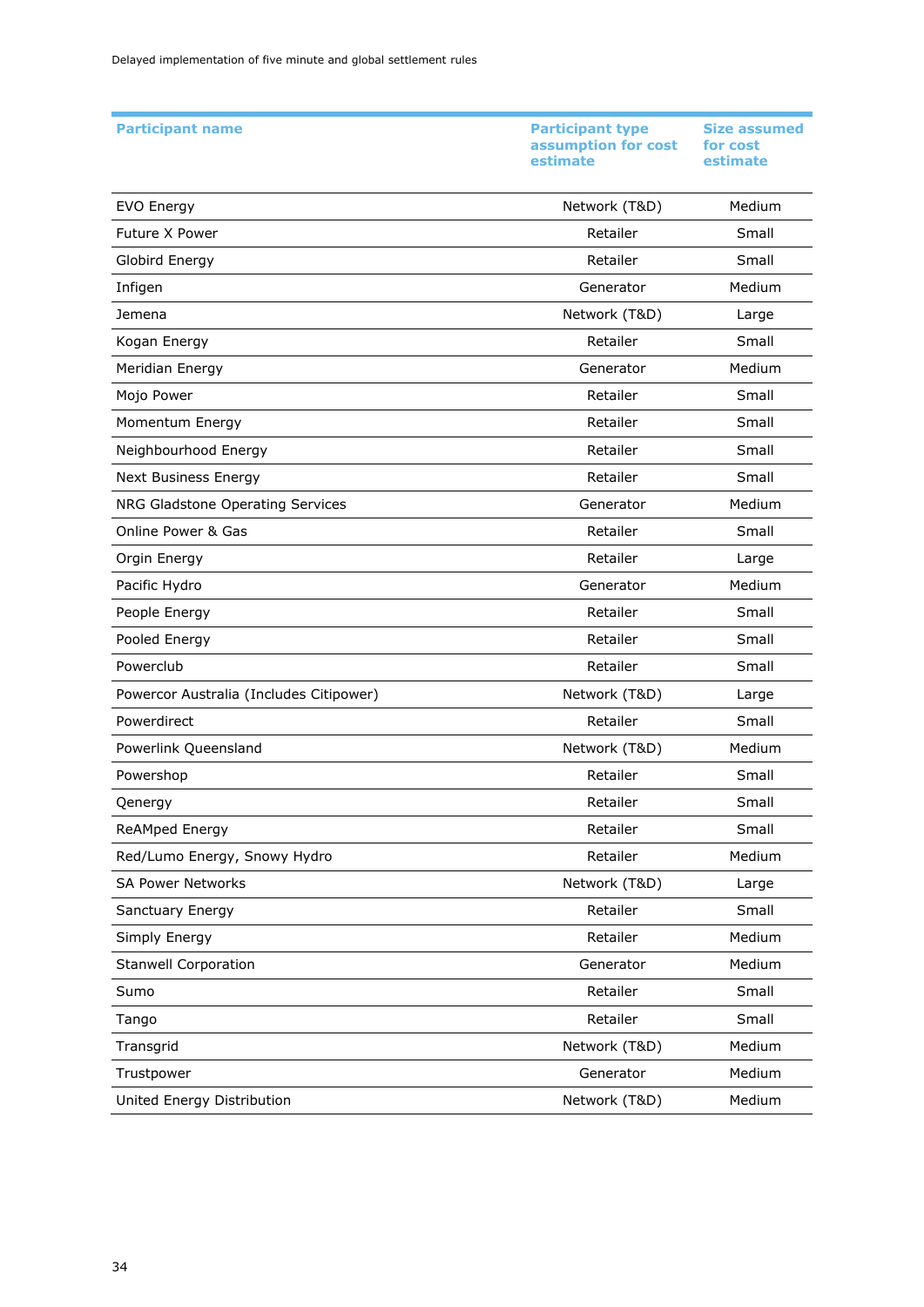### <span id="page-38-0"></span>Limitation of our work

#### <span id="page-38-1"></span>**General use restriction**

This report is prepared solely for the internal use of the Australian Energy Market Commission. This report is not intended to and should not be used or relied upon by anyone else and we accept no duty of care to any other person or entity. The report has been prepared for the purpose set out in the contract dated 2<sup>nd</sup> June 2020. You should not refer to or use our name or the advice for any other purpose.